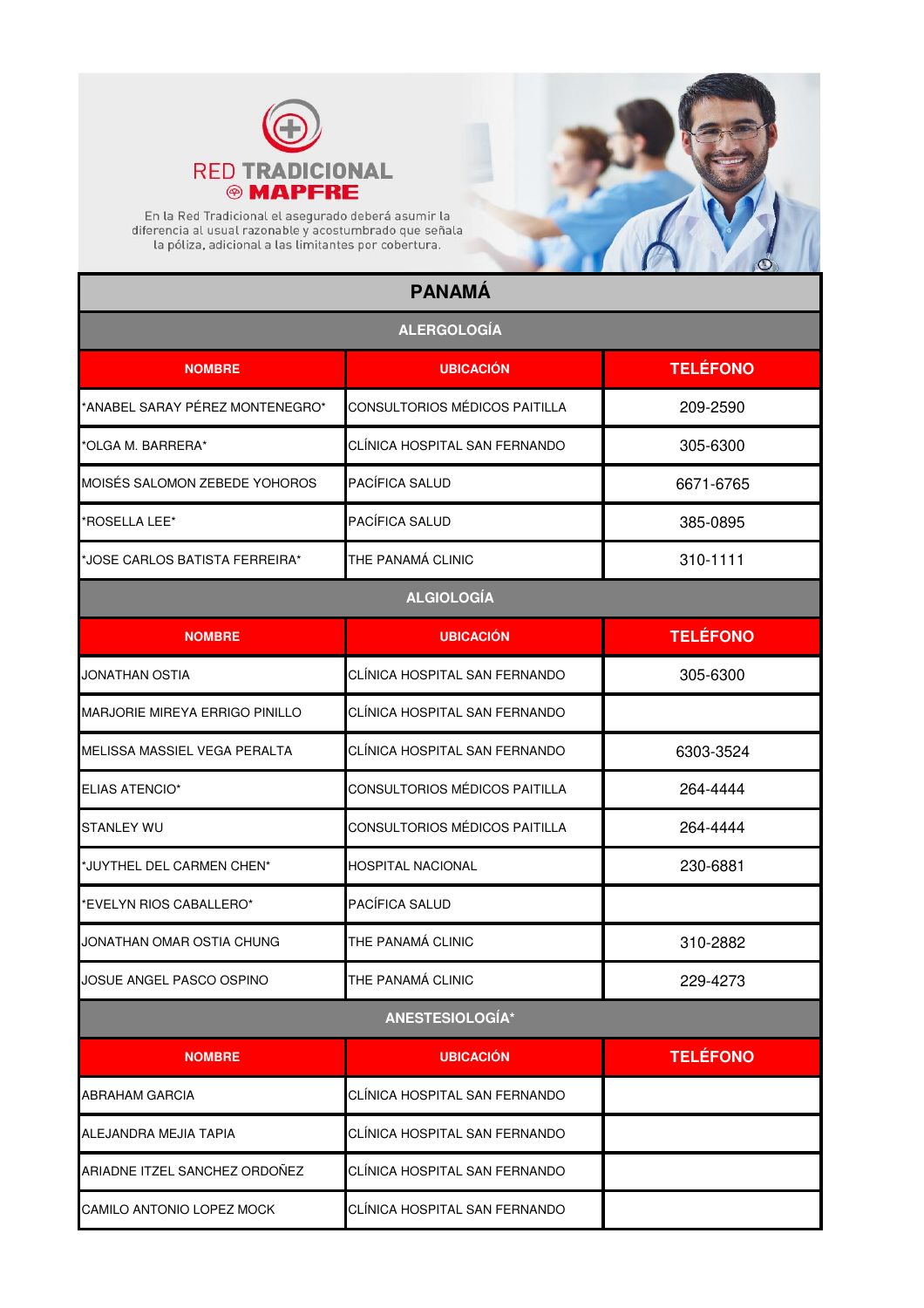| CRISTOBAL ADAN DE URRIOLA R.        | CLÍNICA HOSPITAL SAN FERNANDO |  |
|-------------------------------------|-------------------------------|--|
| <b>FABIOLA CARDENAS VASQUEZ</b>     | CLÍNICA HOSPITAL SAN FERNANDO |  |
| VICTOR ZAFRANI COHEN                | CLÍNICA HOSPITAL SAN FERNANDO |  |
| <b>FRANCISCO NUÑEZ</b>              | CLÍNICA HOSPITAL SAN FERNANDO |  |
| <b>GESELY ANNET ABREGO BARCENAS</b> | CLÍNICA HOSPITAL SAN FERNANDO |  |
| GLADYS MERCEDES DE DE GRACIA        | CLÍNICA HOSPITAL SAN FERNANDO |  |
| JANIA GISELA MOSCOSO UGARTE         | CLÍNICA HOSPITAL SAN FERNANDO |  |
| JOSE LUIS GOMEZ DE LA LASTRA        | CLÍNICA HOSPITAL SAN FERNANDO |  |
| <b>LUIS MERCHAN</b>                 | CLÍNICA HOSPITAL SAN FERNANDO |  |
| RAUL ALBERTO CARRIZO AGUILERA       | CLINICA HOSPITAL SAN FERNANDO |  |
| <b>RUSBEL BATISTA</b>               | CLÍNICA HOSPITAL SAN FERNANDO |  |
| VICTOR ZAFRANI COHEN                | CLÍNICA HOSPITAL SAN FERNANDO |  |
| DAMY G. KIM CHUNG                   | CONSULTORIOS MÉDICOS PAITILLA |  |
| <b>GISELA A. GIL LASSO</b>          | CONSULTORIOS MÉDICOS PAITILLA |  |
| LEANDRO GONZALEZ ALVARADO           | CONSULTORIOS MÉDICOS PAITILLA |  |
| RUBERTO PALMA TUÑÓN                 | CONSULTORIOS MÉDICOS PAITILLA |  |
| ALEX ORLANDO ORTEGA PINTO           | <b>HOSPITAL NACIONAL</b>      |  |
| ANETTE B. MURILLO R.                | HOSPITAL NACIONAL             |  |
| <b>ANTONIO SERRACIN</b>             | <b>HOSPITAL NACIONAL</b>      |  |
| CAMILO LOPEZ ATENCIO                | HOSPITAL NACIONAL             |  |
| CARLA P. AVILA LAM                  | HOSPITAL NACIONAL             |  |
| <b>ELIAS COHEN</b>                  | HOSPITAL NACIONAL             |  |
| EUSEBIO AUGUSTO DUBOIS PEÑA         | <b>HOSPITAL NACIONAL</b>      |  |
| GISELA SANCHEZ DE RIOS              | HOSPITAL NACIONAL             |  |
| GISELA SANCHEZ DE RIOS              | HOSPITAL NACIONAL             |  |
| ILEANA ENID JAEN R RIOS DE AHUMADA  | <b>HOSPITAL NACIONAL</b>      |  |
| <b>IRMA LLAMAS</b>                  | HOSPITAL NACIONAL             |  |
| ISIS MARLENE GUERRA MUÑOZ           | HOSPITAL NACIONAL             |  |
| JENIFFER PINO                       | HOSPITAL NACIONAL             |  |
| JORGE L. VANEGAS P.                 | HOSPITAL NACIONAL             |  |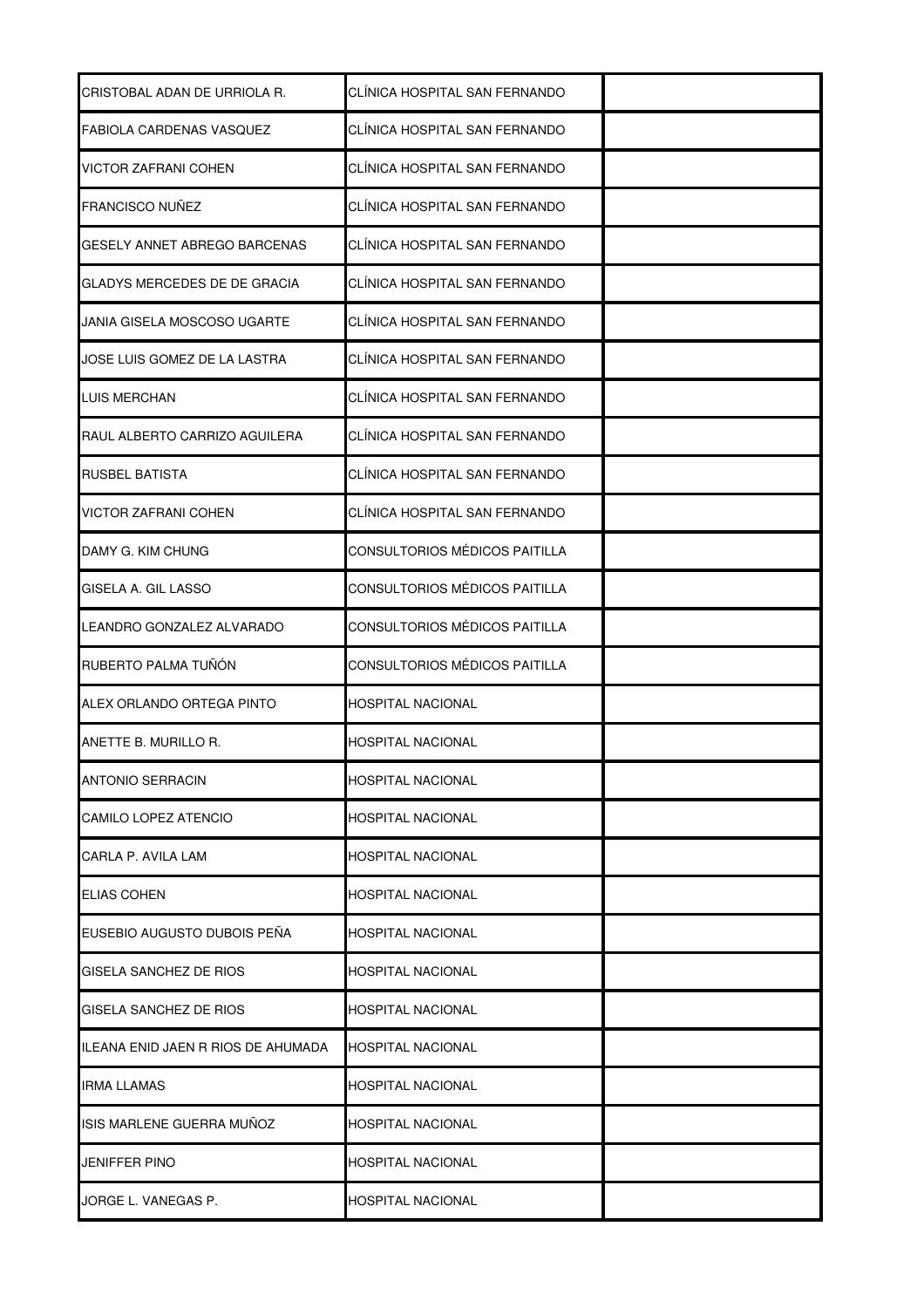| <b>JOSE ANTONIO CROSTON</b>                          | <b>HOSPITAL NACIONAL</b> |  |
|------------------------------------------------------|--------------------------|--|
| JULEEN NASTASSJA AUSTIN HOWELL                       | <b>HOSPITAL NACIONAL</b> |  |
| LUIS ALBERTO NUÑEZ                                   | <b>HOSPITAL NACIONAL</b> |  |
| LUIS EDUARDO DE LA OSSA VILLA                        | <b>HOSPITAL NACIONAL</b> |  |
| MARIA MARQUELA GUERRA M.                             | <b>HOSPITAL NACIONAL</b> |  |
| <b>MARIO J GARIBALDI</b>                             | <b>HOSPITAL NACIONAL</b> |  |
| MELBA FRÍAS                                          | <b>HOSPITAL NACIONAL</b> |  |
| NANCY V. PLOCHÉ SALGADO                              | <b>HOSPITAL NACIONAL</b> |  |
| NELIO ERNESTO GUERRA ADAMES                          | <b>HOSPITAL NACIONAL</b> |  |
| <b>ROY EDUARDO RODRIGUEZ</b>                         | <b>HOSPITAL NACIONAL</b> |  |
| <b>SERGIO SILVA</b>                                  | <b>HOSPITAL NACIONAL</b> |  |
| <b>SILKA LOPEZ SOLIS</b>                             | <b>HOSPITAL NACIONAL</b> |  |
| <b>TANIA MAYTA RODRIGUEZ</b>                         | HOSPITAL NACIONAL        |  |
| <b>XIOMARA MENESES</b>                               | <b>HOSPITAL NACIONAL</b> |  |
| AUGUSTO WOLFSCHOON                                   | HOSPITAL SANTA FÉ        |  |
| DENISE BELEN SAENZ LOO                               | HOSPITAL SANTA FÉ        |  |
| ELOY ENRIQUE JARAMILLO CARBALLO                      | HOSPITAL SANTA FÉ        |  |
| EVA DEL CARMEN SAN MARTIN GONZALEZ HOSPITAL SANTA FÉ |                          |  |
| <b>FRANKLIN JESUS PAULINO TAPIA</b>                  | HOSPITAL SANTA FÉ        |  |
| <b>GINA BEQUER POVEA</b>                             | HOSPITAL SANTA FÉ        |  |
| GUILLERMO RAUL MC LEOD SOSA                          | HOSPITAL SANTA FÉ        |  |
| JORGE E. MARTINEZ                                    | HOSPITAL SANTA FÉ        |  |
| <b>JUAN CARLOS CHEUNG YAU</b>                        | HOSPITAL SANTA FÉ        |  |
| MARIOLA HERRERO MUÑOZ                                | HOSPITAL SANTA FÉ        |  |
| RAFAEL CHAN MOCK                                     | HOSPITAL SANTA FÉ        |  |
| RAUL EDGARDO JAEN SANCHEZ                            | HOSPITAL SANTA FÉ        |  |
| SARA DE MORENO                                       | HOSPITAL SANTA FÉ        |  |
| SOLANGE DE LOS RIOS                                  | HOSPITAL SANTA FÉ        |  |
| ABEL EUSEBIO NEWBALL B.                              | PACÍFICA SALUD           |  |
| ANGELICA HOWELL YOUNG                                | PACÍFICA SALUD           |  |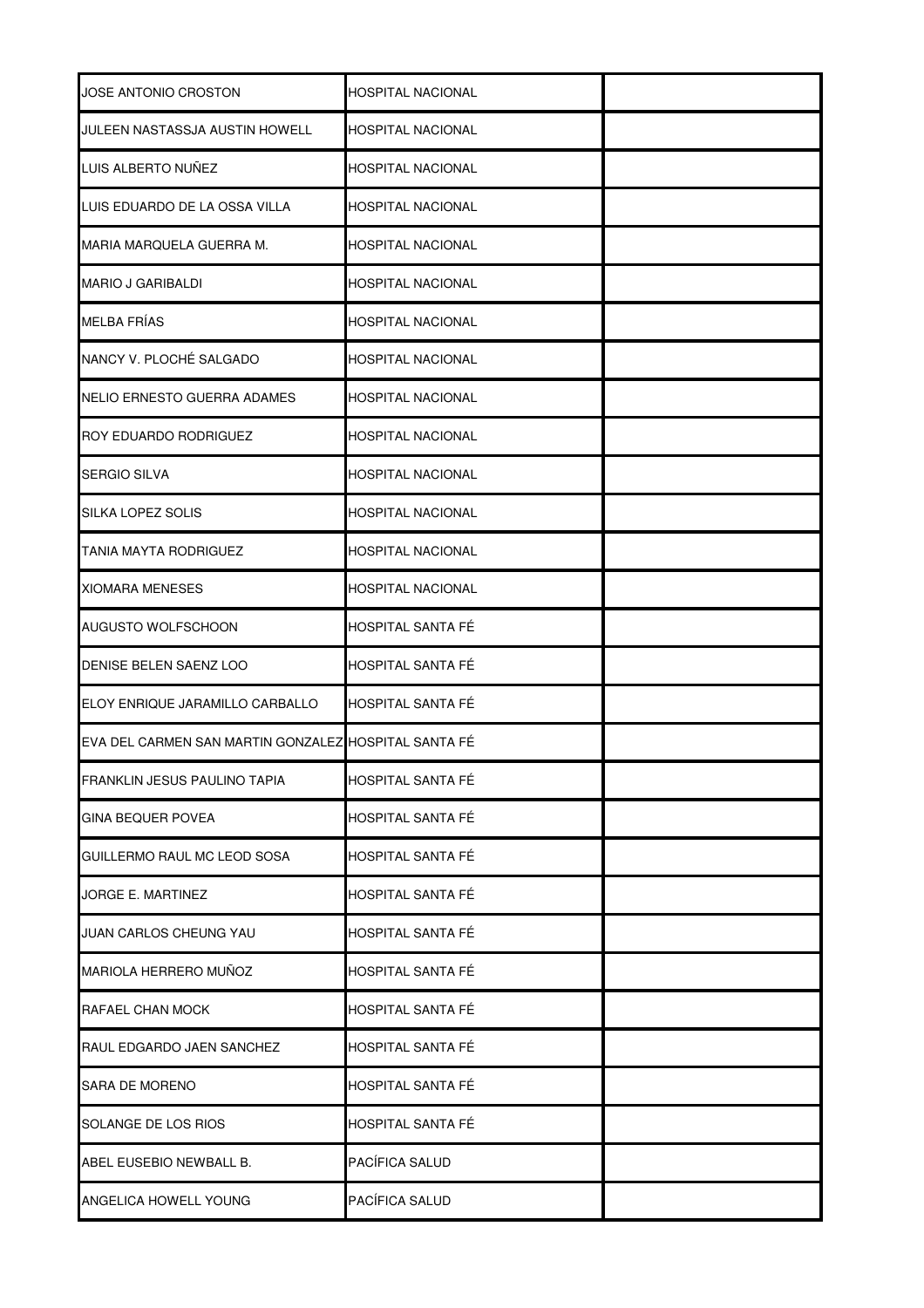| ARIEL ALEXIS GONZALEZ BATISTA      | PACÍFICA SALUD    |  |
|------------------------------------|-------------------|--|
| ARIEL GONZALEZ MURILLO             | PACÍFICA SALUD    |  |
| CARLOS ARTURO DIAZ SANCHEZ         | PACÍFICA SALUD    |  |
| DIANA BATISTA                      | PACÍFICA SALUD    |  |
| EMANUEL THOMPSON SALDAÑA           | PACÍFICA SALUD    |  |
| <b>FRANCISCO ESPINOSA ROSS</b>     | PACÍFICA SALUD    |  |
| <b>GALILEO SARASQUETA</b>          | PACÍFICA SALUD    |  |
| HECTOR TORRES COTES                | PACÍFICA SALUD    |  |
| <b>HELEN CORREA</b>                | PACÍFICA SALUD    |  |
| HOWARD ISAAC CARLEY RUIZ           | PACÍFICA SALUD    |  |
| <b>JAIRO ALAN MACIAS</b>           | PACÍFICA SALUD    |  |
| JAVIER GONZALEZ VEGA               | PACÍFICA SALUD    |  |
| JAVIER JELENSZKY CARVAJAL          | PACÍFICA SALUD    |  |
| JONATHAN ABDIEL BATISTA BARRIAS    | PACÍFICA SALUD    |  |
| JORGE LUIS VERBEL CH               | PACÍFICA SALUD    |  |
| JOSE A. RODRIGUEZ TORRES           | PACÍFICA SALUD    |  |
| <b>JUAN ATILA FIERRO GUTIERREZ</b> | PACÍFICA SALUD    |  |
| <b>JULIO PERALTA SUAREZ</b>        | PACÍFICA SALUD    |  |
| KAREN GONZALEZ SALINAS             | PACÍFICA SALUD    |  |
| <b>KATHIA DE SALAS</b>             | PACÍFICA SALUD    |  |
| <b>LILIAN COHEN</b>                | PACÍFICA SALUD    |  |
| LOLITA PINILLA M.                  | PACÍFICA SALUD    |  |
| LUIS C. ROBLES                     | PACÍFICA SALUD    |  |
| LUIS ENRIQUE PRETTO MALCA          | PACÍFICA SALUD    |  |
| MARVIN MIGUEL OROCU GAITAN         | PACÍFICA SALUD    |  |
| MIGUEL GUEVARA UREÑA               | PACÍFICA SALUD    |  |
| NORI E NORERO V                    | PACÍFICA SALUD    |  |
| REYES ODERAY SANTAMARIA            | PACÍFICA SALUD    |  |
| THAIS PATRICIA CORONADO BROCE      | PACÍFICA SALUD    |  |
| ABDIEL ALEXIS HERNANDEZ            | THE PANAMÁ CLINIC |  |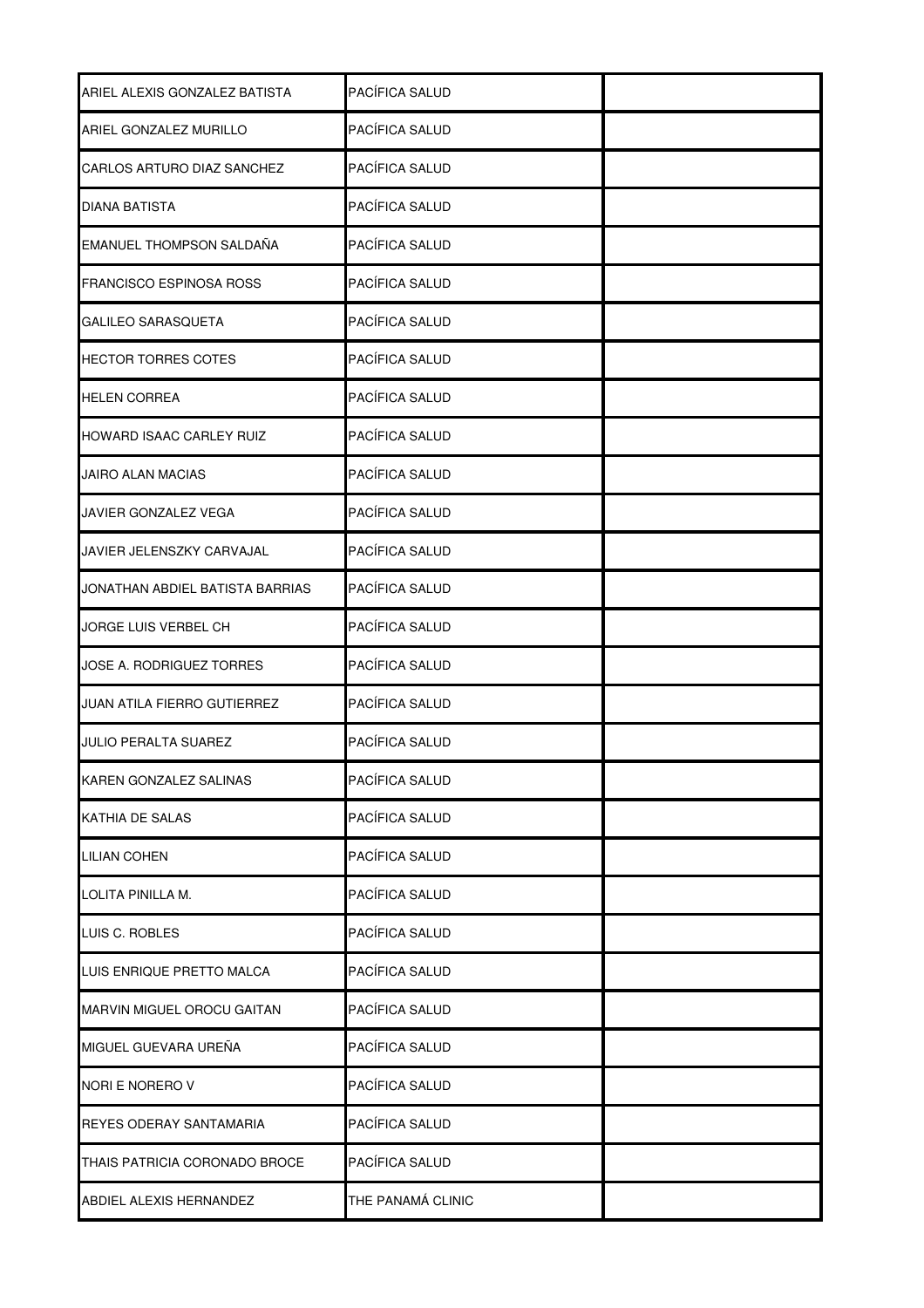| ANA LUISA RIOS VARELA                            | THE PANAMÁ CLINIC |  |
|--------------------------------------------------|-------------------|--|
| BEATRIZ HELENA ZAPATEIRO PEREZ                   | THE PANAMÁ CLINIC |  |
| BEATRIZ RUIZ NAJERA                              | THE PANAMÁ CLINIC |  |
| BRITANIA BARRAGAN GARCIA                         | THE PANAMÁ CLINIC |  |
| DALIA HERNANDEZ                                  | THE PANAMÁ CLINIC |  |
| DALVYS ELVIRA BARIA QUINTERO DE<br><b>BEITIA</b> | THE PANAMÁ CLINIC |  |
| DAVID DARIO CEDEÑO PINO                          | THE PANAMÁ CLINIC |  |
| DIONISIA EDITH ACOSTA CHAVEZ                     | THE PANAMÁ CLINIC |  |
| EDUARDO ROMULO SEGOVIA PAZ                       | THE PANAMÁ CLINIC |  |
| ELIECER A. LU OSORIO                             | THE PANAMÁ CLINIC |  |
| <b>FRANCISCO ACEVEDO</b>                         | THE PANAMÁ CLINIC |  |
| FRANCISCO ADOLFO VLIEG AGUILAR                   | THE PANAMÁ CLINIC |  |
| FREDERICK ANTONIO GOMEZ HAWKINS                  | THE PANAMÁ CLINIC |  |
| <b>GABRIELA VELARDE R.</b>                       | THE PANAMÁ CLINIC |  |
| GILMA GISELA ESPINOSA GUEVARA                    | THE PANAMÁ CLINIC |  |
| HECTOR OMAR HENRIQUEZ DE GRACIA                  | THE PANAMÁ CLINIC |  |
| ILMA ARACELLY DE LEON ROJAS                      | THE PANAMÁ CLINIC |  |
| HUMBERTO ANGEL RANGEL GARCIA                     | THE PANAMÁ CLINIC |  |
| <b>JENNY CHEN JIMENEZ</b>                        | THE PANAMÁ CLINIC |  |
| <b>JESUS PORTUGAL</b>                            | THE PANAMÁ CLINIC |  |
| <b>JOAN COLLINS GAITAN</b>                       | THE PANAMÁ CLINIC |  |
| JORGE ISAAC GUEVARA MORAN                        | THE PANAMÁ CLINIC |  |
| KARINA ITZEL HUERTA BUSTAVINO                    | THE PANAMÁ CLINIC |  |
| LOURDES SUAREZ MEDINA                            | THE PANAMÁ CLINIC |  |
| <b>MARIA LORENA RIOS JURADO</b>                  | THE PANAMÁ CLINIC |  |
| MARLENE DEL C PONCE MORALES                      | THE PANAMÁ CLINIC |  |
| MELISSA MASSIEL VEGA PERALTA                     | THE PANAMÁ CLINIC |  |
| <b>NADJHI LINETTE DUQUE</b>                      | THE PANAMÁ CLINIC |  |
| NG WEI MAN YIN CHAN                              | THE PANAMÁ CLINIC |  |
| <b>NICOLE COHEN LEE</b>                          | THE PANAMÁ CLINIC |  |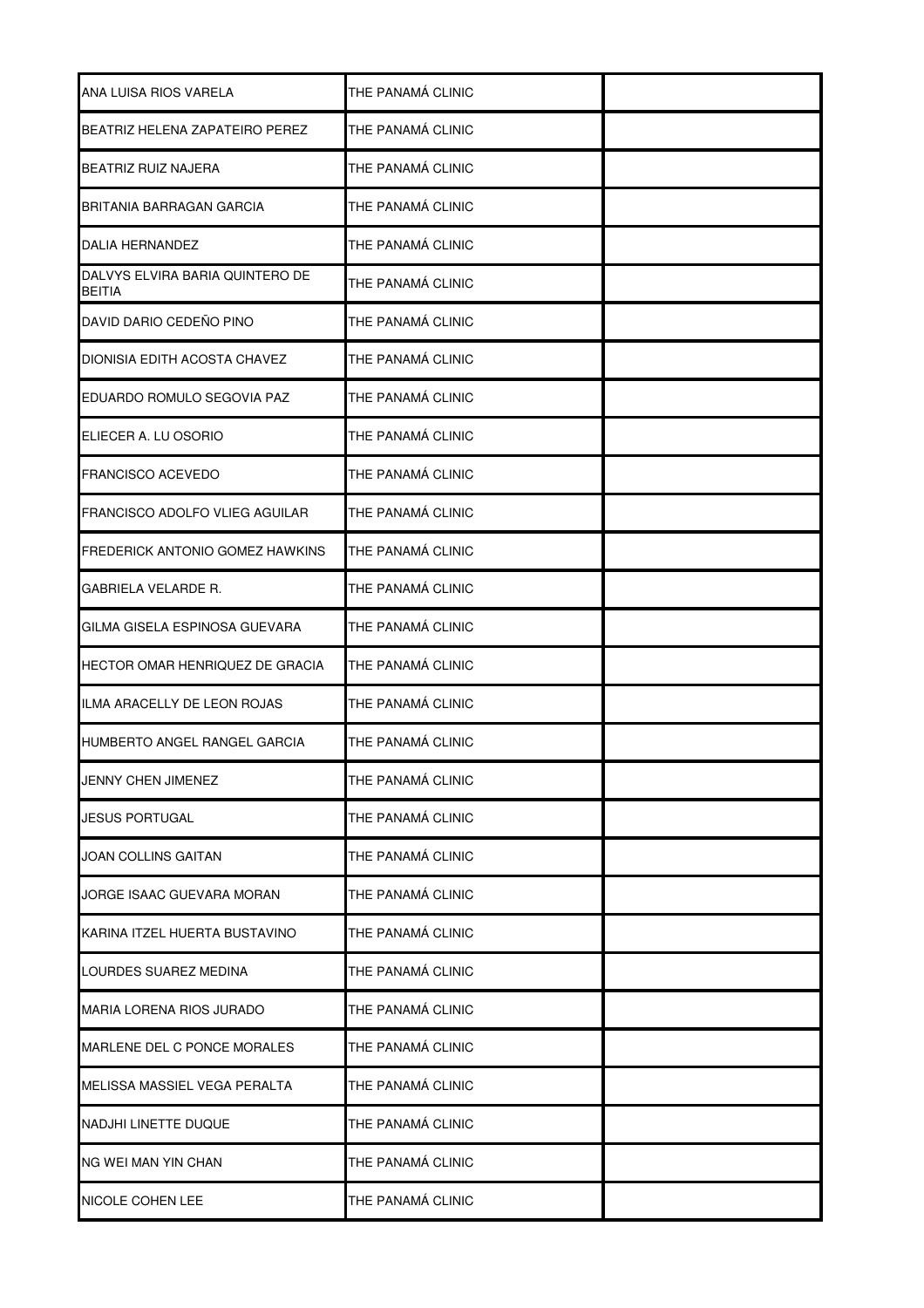| NOEMI ATENCIO AGUILAR           | THE PANAMÁ CLINIC           |  |
|---------------------------------|-----------------------------|--|
| PAOLA HERMINIA VANEGAS BATISTA  | THE PANAMÁ CLINIC           |  |
| RAMON M. VALDES R.              | THE PANAMÁ CLINIC           |  |
| RICARDO A. DELGADO              | THE PANAMÁ CLINIC           |  |
| RICHARD ALEXANDER ANDERSON PANG | THE PANAMÁ CLINIC           |  |
| RONIEL Y. WEINBERG, MD          | THE PANAMÁ CLINIC           |  |
| ROQUE DIAZ FUNG                 | THE PANAMÁ CLINIC           |  |
| YARAVY ITZEL RUIZ CASTRO        | THE PANAMÁ CLINIC           |  |
| YETSYBETH ASUNCION HERNANDEZ    | THE PANAMÁ CLINIC           |  |
| <b>ABRAHAM CORELLA</b>          | <b>TODOS LOS HOSPITALES</b> |  |
| ADRIAN CEDEÑO                   | <b>TODOS LOS HOSPITALES</b> |  |
| ADRIANA VELÁSQUEZ               | TODOS LOS HOSPITALES        |  |
| <b>AGUEDA PEDRESCHI</b>         | TODOS LOS HOSPITALES        |  |
| AILEEN MARTÍNEZ                 | <b>TODOS LOS HOSPITALES</b> |  |
| ALEJANDRA GARZÓN                | TODOS LOS HOSPITALES        |  |
| ALEJANDRO HERNÁNDEZ             | <b>TODOS LOS HOSPITALES</b> |  |
| ALEJANDRO OLIVARDIA             | <b>TODOS LOS HOSPITALES</b> |  |
| ALEXANDRA LEÓN G.               | TODOS LOS HOSPITALES        |  |
| <b>ALEXIS SOUSA</b>             | <b>TODOS LOS HOSPITALES</b> |  |
| <b>ALINA PLATA</b>              | <b>TODOS LOS HOSPITALES</b> |  |
| <b>ALNIE NIATOS</b>             | <b>TODOS LOS HOSPITALES</b> |  |
| <b>AMARILDO MIRANDA</b>         | <b>TODOS LOS HOSPITALES</b> |  |
| ANA SOFÍA DEL CASTILLO          | <b>TODOS LOS HOSPITALES</b> |  |
| ANDRÉS JUAN CARRASCO RIVERA     | <b>TODOS LOS HOSPITALES</b> |  |
| <b>ARIEL ALMANZA</b>            | <b>TODOS LOS HOSPITALES</b> |  |
| <b>ARNULFO NEREIRA</b>          | <b>TODOS LOS HOSPITALES</b> |  |
| AYMÉ JUNISSE GONZÁLEZ TORRERO   | <b>TODOS LOS HOSPITALES</b> |  |
| <b>BÉLGICA CARRERA</b>          | TODOS LOS HOSPITALES        |  |
| BERNARDO E. DUTARY              | TODOS LOS HOSPITALES        |  |
| <b>BERTA GORDILLO</b>           | <b>TODOS LOS HOSPITALES</b> |  |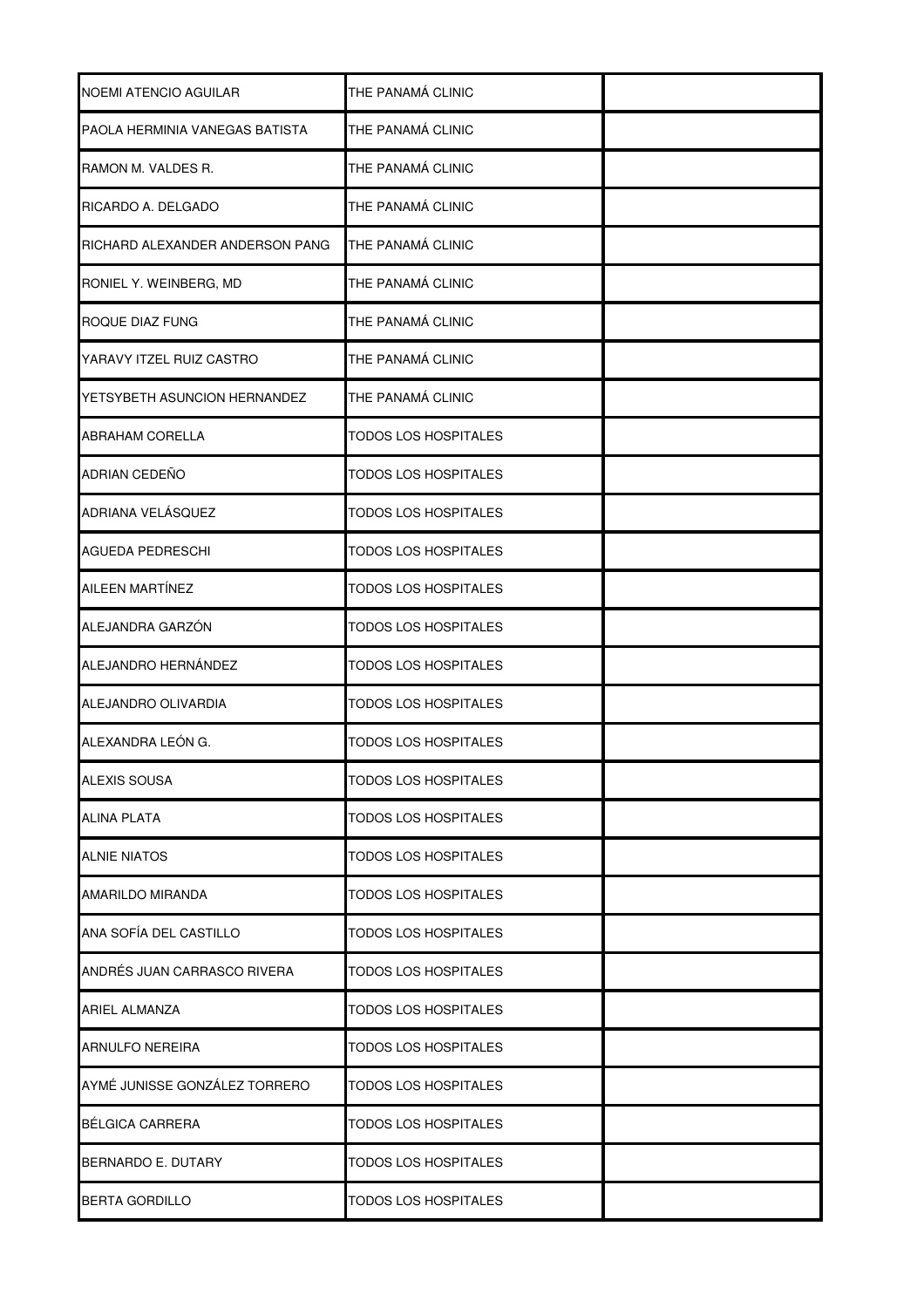| <b>BORIS BISHOP</b>             | TODOS LOS HOSPITALES        |  |
|---------------------------------|-----------------------------|--|
| <b>CARLOS CÁRDENAS</b>          | <b>TODOS LOS HOSPITALES</b> |  |
| <b>CARLOS FU</b>                | TODOS LOS HOSPITALES        |  |
| <b>CARLOS UGALDE</b>            | <b>TODOS LOS HOSPITALES</b> |  |
| CARMEN IBÁÑEZ DE GÓMEZ          | TODOS LOS HOSPITALES        |  |
| CAROLINA DEL CARMEN SOTO        | TODOS LOS HOSPITALES        |  |
| CESAR HERNÁNDEZ,                | <b>TODOS LOS HOSPITALES</b> |  |
| <b>DEYKA SANTOS</b>             | <b>TODOS LOS HOSPITALES</b> |  |
| <b>DIONISIA ACOSTA</b>          | <b>TODOS LOS HOSPITALES</b> |  |
| <b>DORIS ALLEN</b>              | <b>TODOS LOS HOSPITALES</b> |  |
| EDGAR ANTONIO LUNA HOQUEE       | <b>TODOS LOS HOSPITALES</b> |  |
| <b>EDUARDO MORENO</b>           | <b>TODOS LOS HOSPITALES</b> |  |
| ELIAS ANTONIO ATENCIO           | TODOS LOS HOSPITALES        |  |
| <b>ELOÍSA RODRÍGUEZ</b>         | TODOS LOS HOSPITALES        |  |
| ENDER FRANCISCO BEJARANO RUIZ   | TODOS LOS HOSPITALES        |  |
| <b>ERIC CASAL</b>               | TODOS LOS HOSPITALES        |  |
| <b>ERICK MORÁIS</b>             | <b>TODOS LOS HOSPITALES</b> |  |
| ESMERALDA BATISTA ESTUARIN      | <b>TODOS LOS HOSPITALES</b> |  |
| EYDA SÁENZ                      | <b>TODOS LOS HOSPITALES</b> |  |
| FERNANDO JOSÉ CANDANEDO DE LUCA | <b>TODOS LOS HOSPITALES</b> |  |
| <b>FERNANDO URRIOLA</b>         | <b>TODOS LOS HOSPITALES</b> |  |
| FRANCESCO MELILLO ACEVEDO       | <b>TODOS LOS HOSPITALES</b> |  |
| FRANSISCO A. RESTOM DÍAZ        | <b>TODOS LOS HOSPITALES</b> |  |
| GABRIEL CACÓ                    | <b>TODOS LOS HOSPITALES</b> |  |
| <b>GABRIELA MCKAY</b>           | TODOS LOS HOSPITALES        |  |
| <b>GABRIELA VELARDE</b>         | TODOS LOS HOSPITALES        |  |
| GEMMA VELÁSQUEZ                 | <b>TODOS LOS HOSPITALES</b> |  |
| GILIANA SOLIMAR CONTÉ SALDAÑA   | <b>TODOS LOS HOSPITALES</b> |  |
| <b>GLORIA VREUX</b>             | <b>TODOS LOS HOSPITALES</b> |  |
| GUSTAVO A GONZÁLEZ VISSUETTI    | TODOS LOS HOSPITALES        |  |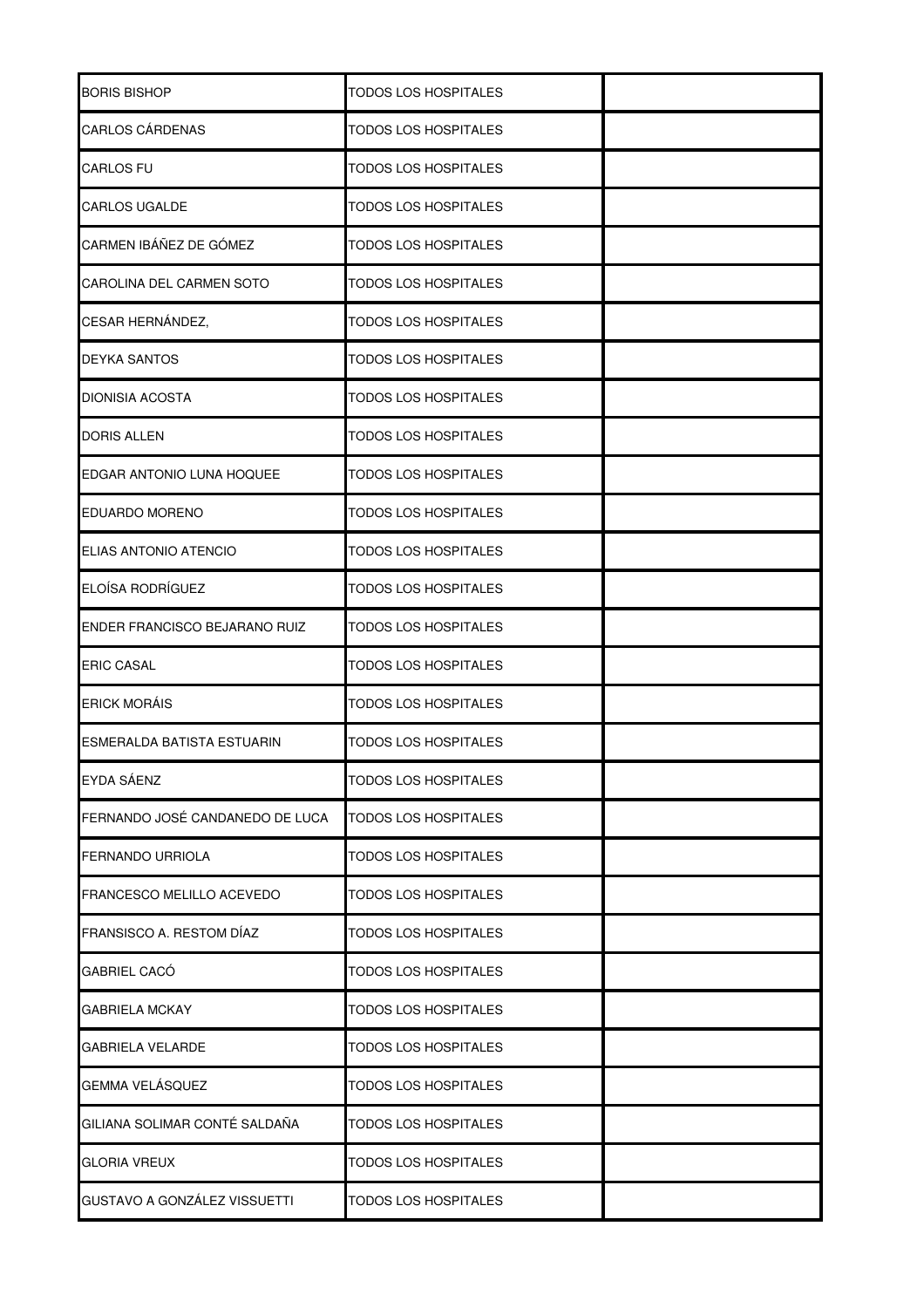| <b>GUSTAVO RAMBOA</b>             | <b>TODOS LOS HOSPITALES</b> |  |
|-----------------------------------|-----------------------------|--|
| <b>HENDRIZ BATISTA</b>            | TODOS LOS HOSPITALES        |  |
| <b>HILDA ESQUIVEL</b>             | <b>TODOS LOS HOSPITALES</b> |  |
| INDIRA CARRASQUILLA GARCÍA        | TODOS LOS HOSPITALES        |  |
| <b>IVETTE CARROLL</b>             | <b>TODOS LOS HOSPITALES</b> |  |
| <b>JACQUELINE PRADO</b>           | TODOS LOS HOSPITALES        |  |
| JADER A. LEON PUCHE               | TODOS LOS HOSPITALES        |  |
| <b>JANETT RANGEL</b>              | <b>TODOS LOS HOSPITALES</b> |  |
| JETZABEL MILENA COSSIO RAMOS      | <b>TODOS LOS HOSPITALES</b> |  |
| <b>JONATHAN OSTIA</b>             | <b>TODOS LOS HOSPITALES</b> |  |
| <b>JORGE MORA</b>                 | TODOS LOS HOSPITALES        |  |
| JOSÉ I. PÉREZ GONZÁLEZ            | <b>TODOS LOS HOSPITALES</b> |  |
| JOSUÉ ÁNGEL PASCO OSPINO          | <b>TODOS LOS HOSPITALES</b> |  |
| JUAN DE DIOS CASTILLO             | TODOS LOS HOSPITALES        |  |
| JUAN PABLO RODRÍGUEZ L.           | TODOS LOS HOSPITALES        |  |
| JULIA GONZÁLEZ DE ROVIRA          | TODOS LOS HOSPITALES        |  |
| <b>JULIETA SÁNCHEZ</b>            | TODOS LOS HOSPITALES        |  |
| <b>JULISSA TREJOS</b>             | TODOS LOS HOSPITALES        |  |
| <b>KATHERINE SAIED ESQUIVEL</b>   | <b>TODOS LOS HOSPITALES</b> |  |
| KATHLEEN DEL C. QUINTERO DELGADO  | <b>TODOS LOS HOSPITALES</b> |  |
| KETSY Y. ESPINOSA C               | <b>TODOS LOS HOSPITALES</b> |  |
| <b>KIRIA BARCENAS</b>             | <b>TODOS LOS HOSPITALES</b> |  |
| LIRIOLA DE LA TORRE               | <b>TODOS LOS HOSPITALES</b> |  |
| LUCILA LUCILA BARROSO             | TODOS LOS HOSPITALES        |  |
| MANUEL D. VERGARA                 | <b>TODOS LOS HOSPITALES</b> |  |
| MANUEL S. GONZÁLEZ C.             | TODOS LOS HOSPITALES        |  |
| <b>MARIA GARCÍA</b>               | TODOS LOS HOSPITALES        |  |
| MARIA ISABEL CERVANTES DE OBALDÍA | <b>TODOS LOS HOSPITALES</b> |  |
| MARÍA LUISA TODD                  | <b>TODOS LOS HOSPITALES</b> |  |
| <b>MARIBEL GRANADOS</b>           | <b>TODOS LOS HOSPITALES</b> |  |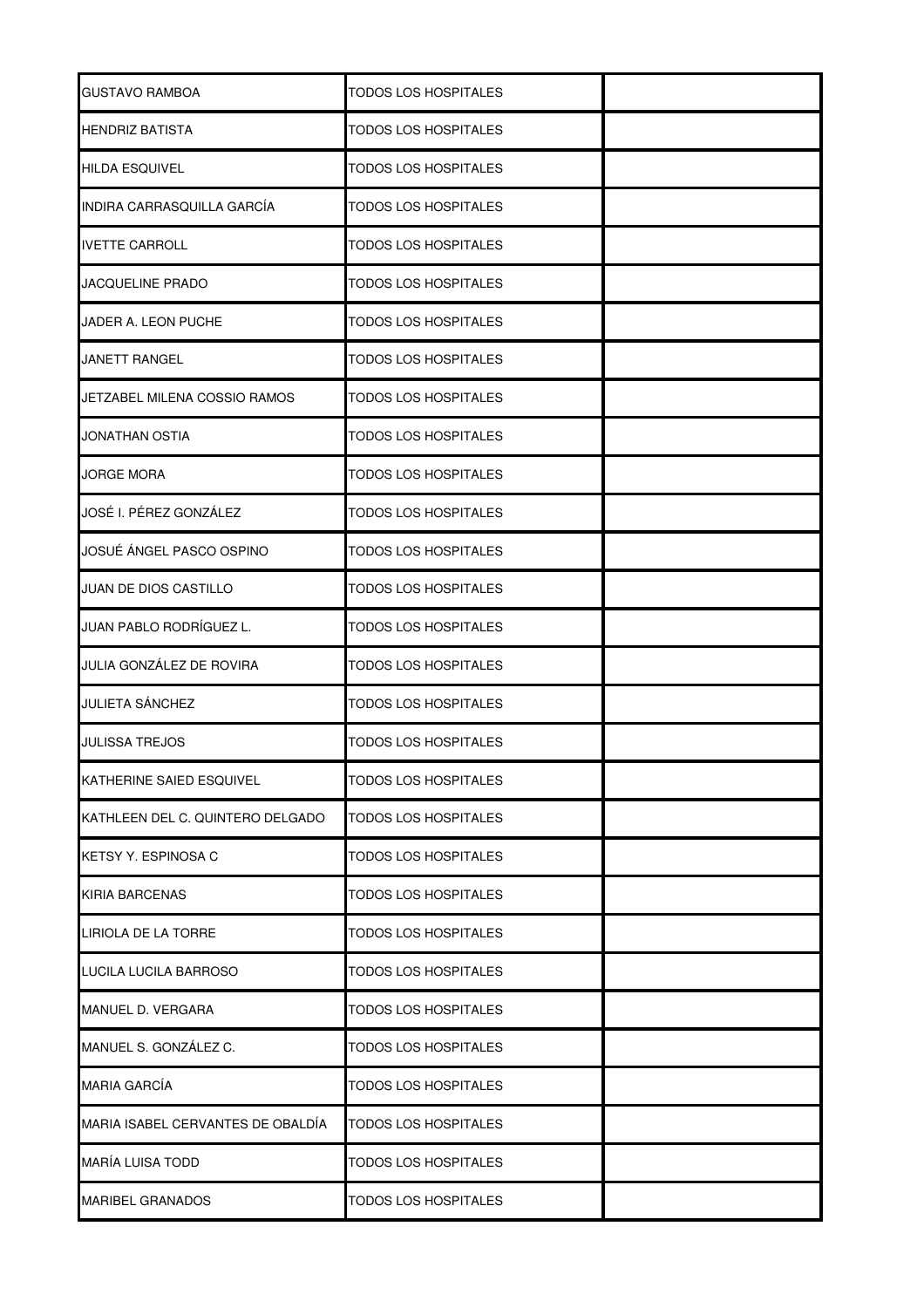| <b>MARIEL L RIVERA,</b>                   | <b>TODOS LOS HOSPITALES</b> |  |
|-------------------------------------------|-----------------------------|--|
| MARIO A. QUINTERO V                       | <b>TODOS LOS HOSPITALES</b> |  |
| <b>MARION BRITO</b>                       | TODOS LOS HOSPITALES        |  |
| <b>MARJORIE ERRIGO</b>                    | TODOS LOS HOSPITALES        |  |
| <b>MARKO MISLOV</b>                       | <b>TODOS LOS HOSPITALES</b> |  |
| <b>MARLENE GUARDIA</b>                    | TODOS LOS HOSPITALES        |  |
| <b>MARLENE PONCE</b>                      | <b>TODOS LOS HOSPITALES</b> |  |
| MARVIN MIGUEL OROCU GAITÁN                | TODOS LOS HOSPITALES        |  |
| MAYTHE SÁNCHEZ                            | <b>TODOS LOS HOSPITALES</b> |  |
| <b>MELISSA DENIS</b>                      | <b>TODOS LOS HOSPITALES</b> |  |
| <b>MIGUEL BUSTAVINOS</b>                  | <b>TODOS LOS HOSPITALES</b> |  |
| <b>MIGUEL MEANA</b>                       | <b>TODOS LOS HOSPITALES</b> |  |
| MOISES SALDAÑA                            | <b>TODOS LOS HOSPITALES</b> |  |
| <b>NADIN SÁNCHEZ</b>                      | <b>TODOS LOS HOSPITALES</b> |  |
| <b>NICANOR TINOCO</b>                     | <b>TODOS LOS HOSPITALES</b> |  |
| NURISABEL FLORES DE GARCIA                | <b>TODOS LOS HOSPITALES</b> |  |
| ODALIS AGUILAR M.                         | TODOS LOS HOSPITALES        |  |
| ODERAY SANTAMARIA DE TRUJILLO             | <b>TODOS LOS HOSPITALES</b> |  |
| OSVALDO OBREGON                           | <b>TODOS LOS HOSPITALES</b> |  |
| PLINIO JAÉN SANTANA                       | <b>TODOS LOS HOSPITALES</b> |  |
| RAFAEL SEIXAS ULLOA                       | <b>TODOS LOS HOSPITALES</b> |  |
| RAMIRO BARBA                              | <b>TODOS LOS HOSPITALES</b> |  |
| REBECA HAYDEE MORALES A. DE<br>VILLARREAL | <b>TODOS LOS HOSPITALES</b> |  |
| REINALDO VON CHONG ON                     | <b>TODOS LOS HOSPITALES</b> |  |
| RICARDO CASTRO                            | <b>TODOS LOS HOSPITALES</b> |  |
| RODRIGO BRAVO                             | <b>TODOS LOS HOSPITALES</b> |  |
| ROSA NICOSIA                              | <b>TODOS LOS HOSPITALES</b> |  |
| ROSA ROSA MOLINA                          | <b>TODOS LOS HOSPITALES</b> |  |
| RUBY MOLINA VILLAVERDE                    | TODOS LOS HOSPITALES        |  |
| <b>SAMUEL ALVEO</b>                       | <b>TODOS LOS HOSPITALES</b> |  |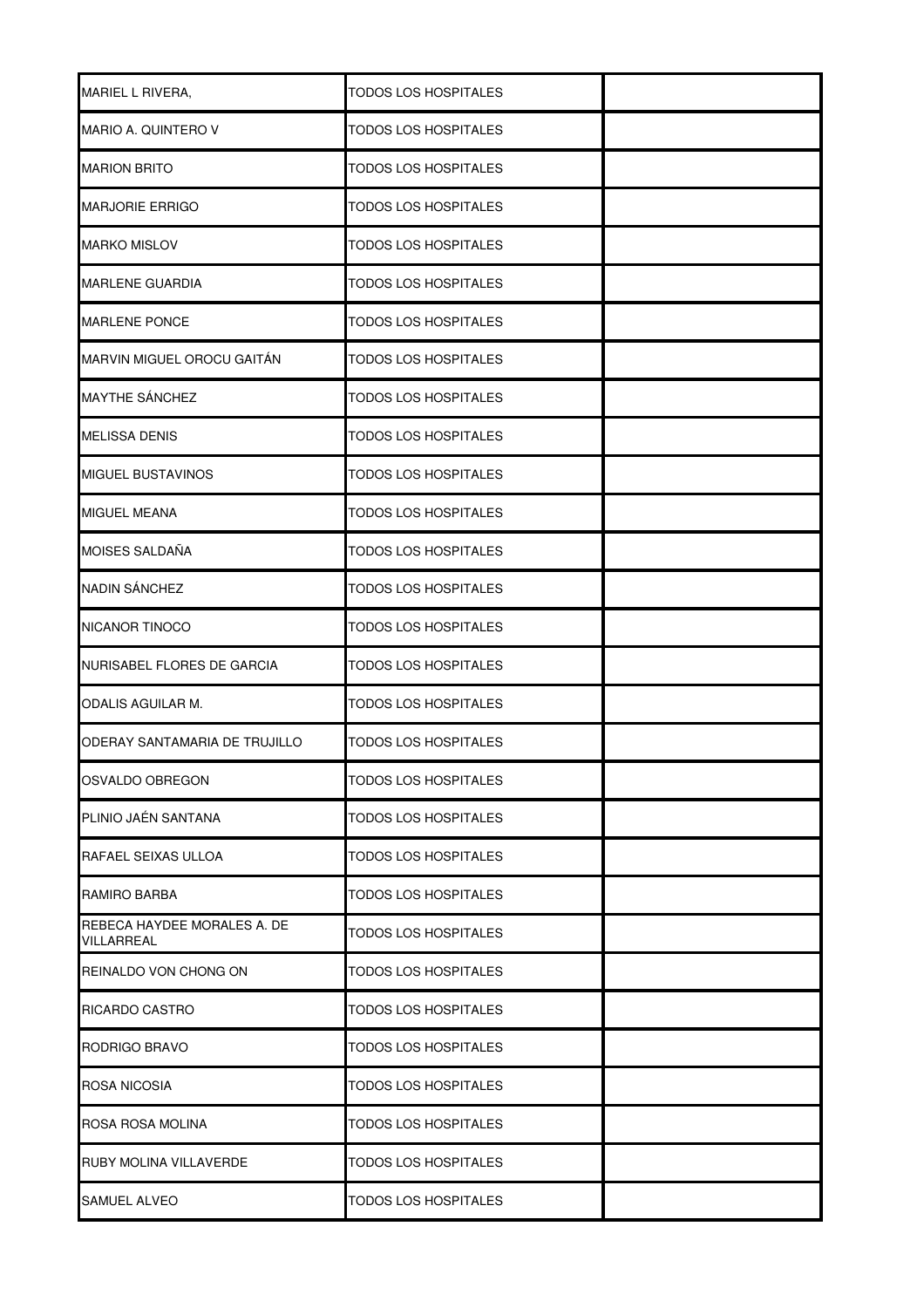| SARI MARITZA RAMOS            | <b>TODOS LOS HOSPITALES</b>                        |                 |
|-------------------------------|----------------------------------------------------|-----------------|
| SERGIO CARTER RICHARDSON      | TODOS LOS HOSPITALES                               |                 |
| SIER GAN H.                   | <b>TODOS LOS HOSPITALES</b>                        |                 |
| <b>SIXTO ABREGO</b>           | TODOS LOS HOSPITALES                               |                 |
| SONIA ALVAREZ                 | TODOS LOS HOSPITALES                               |                 |
| SONIA CASTILLO                | TODOS LOS HOSPITALES                               |                 |
| SONIA PORTILLO                | <b>TODOS LOS HOSPITALES</b>                        |                 |
| STANLEY WU TAI                | TODOS LOS HOSPITALES                               |                 |
| <b>STEFANY WHITEMAN</b>       | TODOS LOS HOSPITALES                               |                 |
| <b>TATIANA RAQUEL GAERLAN</b> | <b>TODOS LOS HOSPITALES</b>                        |                 |
| <b>TESILA URIBE</b>           | TODOS LOS HOSPITALES                               |                 |
| <b>THAIS CORONADO</b>         | <b>TODOS LOS HOSPITALES</b>                        |                 |
| THAYRA ÁBREGO VARGAS          | <b>TODOS LOS HOSPITALES</b>                        |                 |
| <b>THELMA ARROCHA</b>         | <b>TODOS LOS HOSPITALES</b>                        |                 |
| <b>UZIEL MONSALVES</b>        | TODOS LOS HOSPITALES                               |                 |
| VIRGINIA GUERRERO             | TODOS LOS HOSPITALES                               |                 |
| <b>WENDY MORRISON</b>         | TODOS LOS HOSPITALES                               |                 |
| <b>WHITNEY SANCHEZ JUAREZ</b> | TODOS LOS HOSPITALES                               |                 |
| YARIELA CÁCERES               | <b>TODOS LOS HOSPITALES</b>                        |                 |
| YASHIRA NEBWALL               | <b>TODOS LOS HOSPITALES</b>                        |                 |
| YEXENIA E. OBANDO NUÑEZ       | <b>TODOS LOS HOSPITALES</b>                        |                 |
| YORELDA E. GONZÁLEZ DÍAZ      | TODOS LOS HOSPITALES                               |                 |
| ZUDISADAY Z. GÓMEZ            | <b>TODOS LOS HOSPITALES</b>                        |                 |
| <b>ZULIA CABALLERO</b>        | <b>TODOS LOS HOSPITALES</b>                        |                 |
| JOSE ANIBAL RODRÍGUEZ         | <b>TODOS LOS HOSPITALES</b>                        |                 |
| <b>CARDIOLOGÍA</b>            |                                                    |                 |
| <b>NOMBRE</b>                 | <b>UBICACIÓN</b>                                   | <b>TELÉFONO</b> |
| PAULINA A ROGNONI             | CENTRO MÉDICO NACIONAL                             | 261-9966        |
| SILVINO SIMON RUIZ            | CENTRO MÉDICO ESPECIALIZADO SAN<br><b>FERNANDO</b> | 229-6648        |
| <b>BOLIVAR DOMÍNGUEZ*</b>     | CLÍNICA HOSPITAL SAN FERNANDO                      | 227-5818        |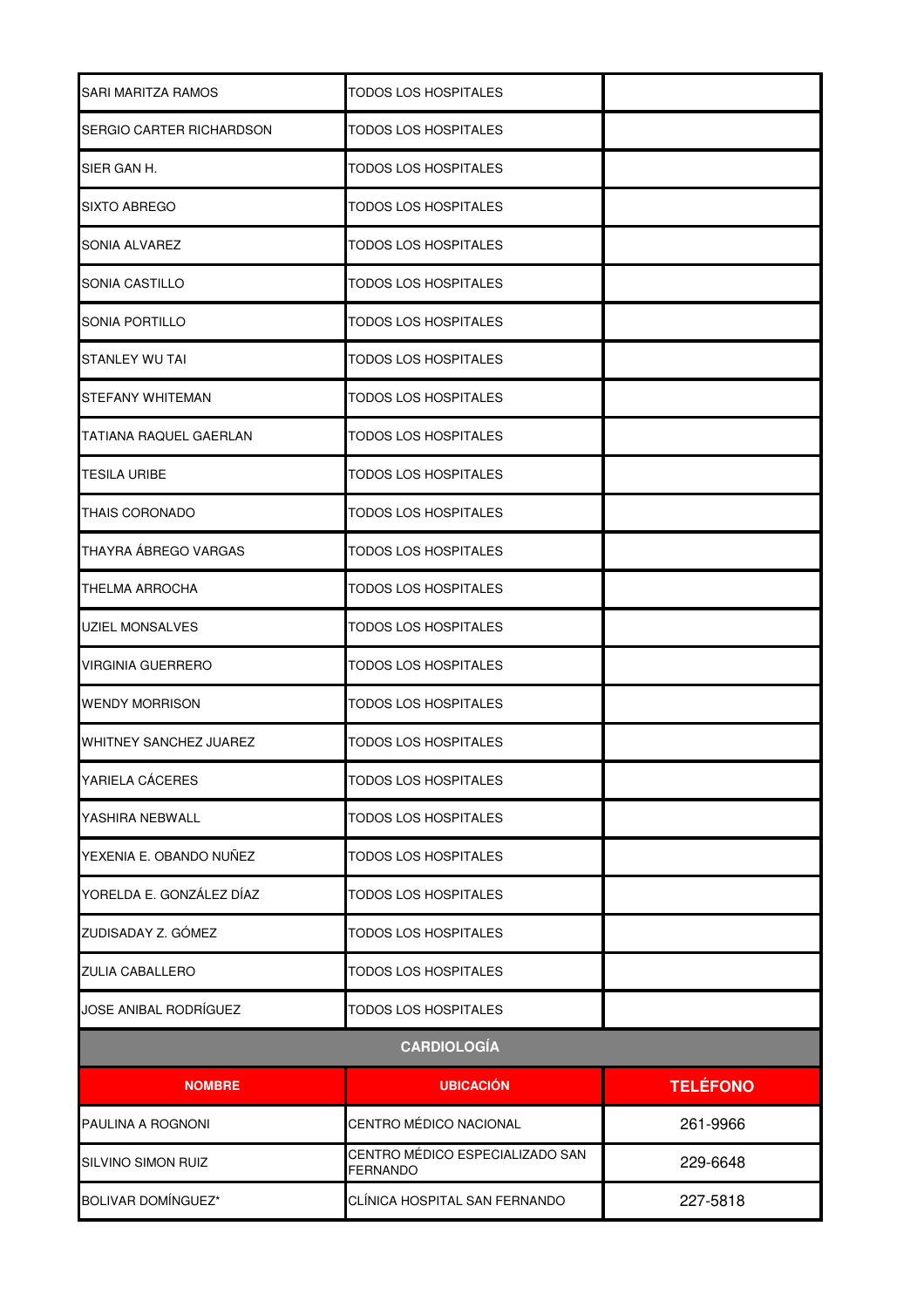| GUILLERMO MORRISON*                     | CLÍNICA HOSPITAL SAN FERNANDO                   | 305-6300          |
|-----------------------------------------|-------------------------------------------------|-------------------|
| LUIS CARLOS TEJERA J.*                  | CLÍNICA HOSPITAL SAN FERNANDO                   | 305-6300          |
| ALFARO N. MARCHENA*                     | CONSULTORIOS AMÉRICA                            | 229-4388          |
| BALDOMERO GONZALEZ*                     | CONSULTORIOS AMÉRICA                            | 229-4388          |
| <b>JOSE PINTO*</b>                      | CONSULTORIOS AMÉRICA                            | 229-4388          |
| <b>BEY MARIO LOMBANA</b>                | CONSULTORIOS MÉDICOS PAITILLA                   | 206-2585          |
| <b>ENRIQUE MENDEZ TAYLOR*</b>           | CONSULTORIOS MÉDICOS PAITILLA                   | 264-4444          |
| JAIME ROLANDO DUTARY TORRES             | CONSULTORIOS MÉDICOS PAITILLA                   | 209-5745          |
| <b>JOSE MANUEL AGUIRRE VIQUEZ*</b>      | CONSULTORIOS MÉDICOS PAITILLA                   | 396-4886          |
| VICTOR MANUEL VALDERRAMA C.             | CONSULTORIOS MÉDICOS PAITILLA                   | 206-2597          |
| ALEXANDER ROMERO GUERRA*                | HOSPITAL NACIONAL                               | 399-6637          |
| SERGIO BOLAÑOS*                         | HOSPITAL SANTA FE                               | 390-4200          |
| JULIO A. EFFIO*                         | PACÍFICA SALUD                                  | 302-6820          |
| SERGIO SOLÍS DÍAZ                       | PACÍFICA SALUD                                  | 302-6820          |
|                                         | <b>CARDIOLOGÍA PEDÍATRICA</b>                   |                   |
|                                         |                                                 |                   |
| <b>NOMBRE</b>                           | <b>UBICACIÓN</b>                                | <b>TELÉFONO</b>   |
| LUIS A. MORALES TRIBALDOS*              | CONSULTORIOS MÉDICOS ROYAL<br>CENTER            | 340-9980          |
|                                         | <b>CIRUGÍA CARDIOVASCULAR</b>                   |                   |
| <b>NOMBRE</b>                           | <b>UBICACIÓN</b>                                | <b>TELÉFONO</b>   |
| GERARDO ENRIQUE VICTORIA MIRONES        | CENTRO MÉDICO NACIONAL                          | 214-7184          |
| GUSTAVO HIGUERO Z.*                     | CLÍNICA HOSPITAL SAN FERNANDO                   | 305-6300          |
| <b>MIGUEL GUERRA</b>                    | CLÍNICA HOSPITAL SAN FERNANDO                   | 305-6300          |
| MANUEL OCHOA ARBOLEDA*                  | CONSULTORIOS MÉDICOS PAITILLA                   | 397-9359          |
| <b>CESAR SIBAUSTE*</b>                  | CONSULTORIOS MÉDICOS PAITILLA                   | 229-2407          |
| FELIX ANTONIO PITTY CEBALLOS*           | CONSULTORIOS ROYAL CENTER; THE<br>PANAMA CLINIC | 340-9900/310-9911 |
| CAMILO ADALBERTO RODRIGUEZ<br>ZAMBRANO* | HOSPITAL NACIONAL                               | 236-7484          |
| PEDRO ECHEVERRIA*                       | HOSPITAL NACIONAL                               | 302-0178          |
| MANUEL S. JAEN M.*                      | PACÍFICA SALUD                                  | 204-8311          |
| RICARDO M. JARAMILLO GUERRERO           | PACÍFICA SALUD                                  | 204-8316          |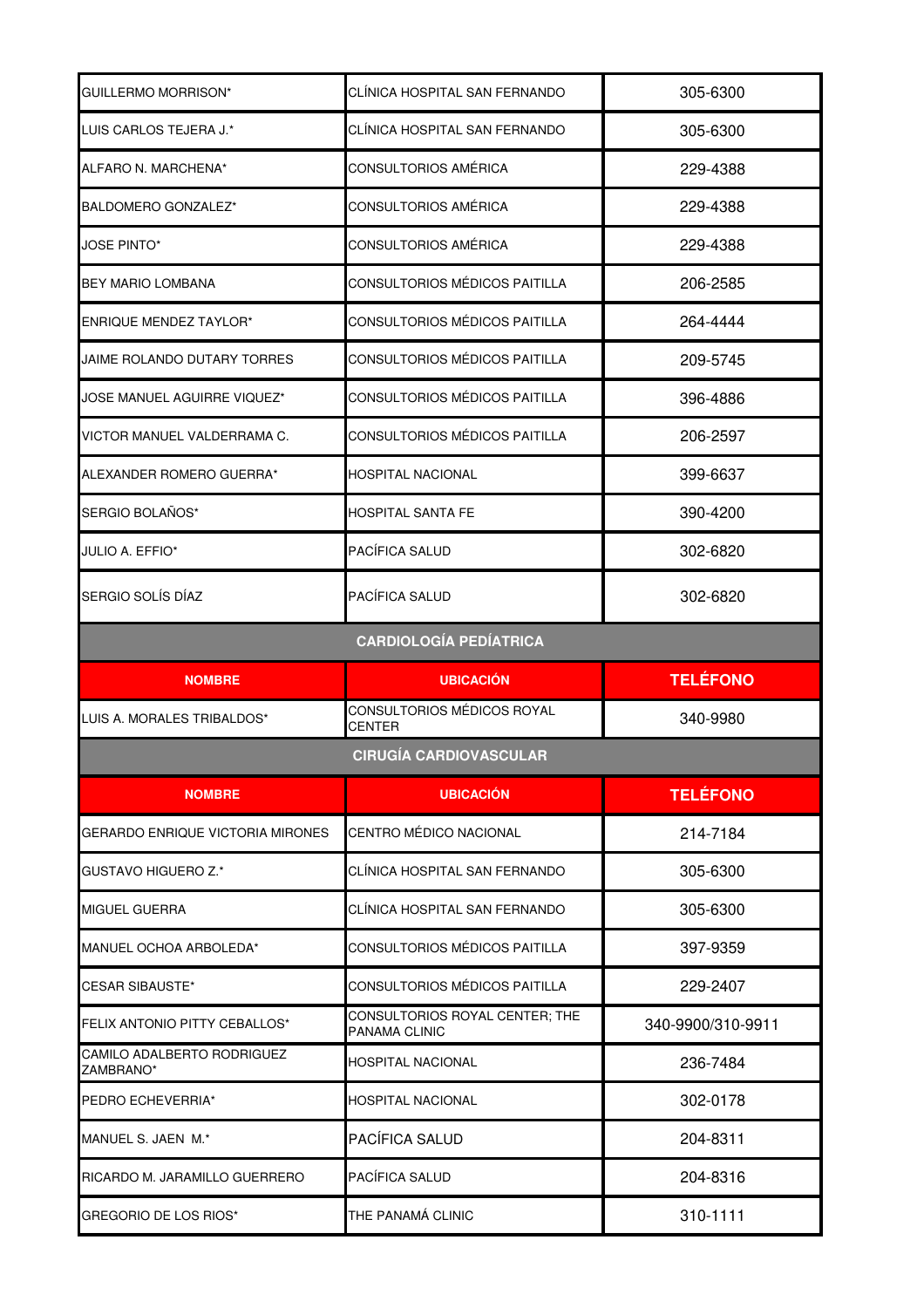| <b>CIRUGÍA GENERAL</b>                              |                               |                    |
|-----------------------------------------------------|-------------------------------|--------------------|
| <b>NOMBRE</b>                                       | <b>UBICACION</b>              | <b>TELÉFONO</b>    |
| ALEJANDRO YUIL VALDEZ*                              | CLÍNICA HOSPITAL SAN FERNANDO | 305-6300           |
| <b>CARLOS ALBERTO PERURENA</b><br><b>VALLARINO*</b> | CLÍNICA HOSPITAL SAN FERNANDO | 305-6300           |
| JORGE E. MARTIN                                     | CLÍNICA HOSPITAL SAN FERNANDO | 229-6721           |
| JOSE MIGUEL CABADA                                  | CLÍNICA HOSPITAL SAN FERNANDO | 305-6362           |
| LEONARDO NELSON SANTAMARIA<br>GALEOTTI              | CLÍNICA HOSPITAL SAN FERNANDO | 305-6350           |
| LUIS SAMUEL MON BARRIOS*                            | CLÍNICA HOSPITAL SAN FERNANDO | 305-6300           |
| <b>MARIO QUIEL</b>                                  | CLÍNICA HOSPITAL SAN FERNANDO | 6677-5986          |
| <b>MARTHA QUIODETTIS PONCE</b>                      | CLÍNICA HOSPITAL SAN FERNANDO | 6232-9005          |
| MOISES CHITRIT AMAR                                 | CLÍNICA HOSPITAL SAN FERNANDO | 391-0503           |
| <b>NESTOR VEGA YUIL*</b>                            | CLÍNICA HOSPITAL SAN FERNANDO | 305-6365/6672-2422 |
| <b>VICTOR JULIO ADAMES</b>                          | CLÍNICA HOSPITAL SAN FERNANDO | 305-6362           |
| ALBERTO NAVARRO LOPEZ                               | CONSULTORIOS MÉDICOS PAITILLA | 223-3902           |
| ELIECER G. TELLO RODRIGUEZ                          | CONSULTORIOS MÉDICOS PAITILLA | 230-6315           |
| PEDRO SEBASTIAN PAZ RUIZ                            | THE PANAMA CLINIC             | 310-1111           |
| <b>INTI PEREZ</b>                                   | CENTRO MÉDICO NACIONAL        | 263-5159           |
| ALDO A. AVILA                                       | HOSPITAL NACIONAL             | 229-3524           |
| ERIC JAVIER ARCE ATENCIO                            | <b>HOSPITAL NACIONAL</b>      | 399-5307           |
| GUILLERMO ALBERTO BAILEY MOISES                     | HOSPITAL NACIONAL             | 317-0567           |
| ALONSO ANTONIO ALVARADO                             | PACÍFICA SALUD                | 229-3916           |
| <b>ELIAS NEVAH*</b>                                 | PACÍFICA SALUD                | 204-8357/6480-0423 |
| <b>LEONARDO PIRRO</b>                               | PACÍFICA SALUD                | 204-8316           |
| PATRICIA ANN WONG GOLDING*                          | THE PANAMA CLINIC             | 310-1111           |
|                                                     | <b>CIRUGÍA HEPATOBILIAR</b>   |                    |
| <b>NOMBRE</b>                                       | <b>UBICACIÓN</b>              | <b>TELÉFONO</b>    |
| LIZKA LORENA RICHARDS CANTORAL *                    | <b>HOSPITAL NACIONAL</b>      | 227-5444           |
| MAURICIO RODRÍGUEZ*                                 | CLÍNICA SAN FERNANDO          | 305-6300           |
| <b>CIRUGÍA MAXILO FACIAL*</b>                       |                               |                    |
| <b>NOMBRE</b>                                       | <b>UBICACIÓN</b>              | <b>TELÉFONO</b>    |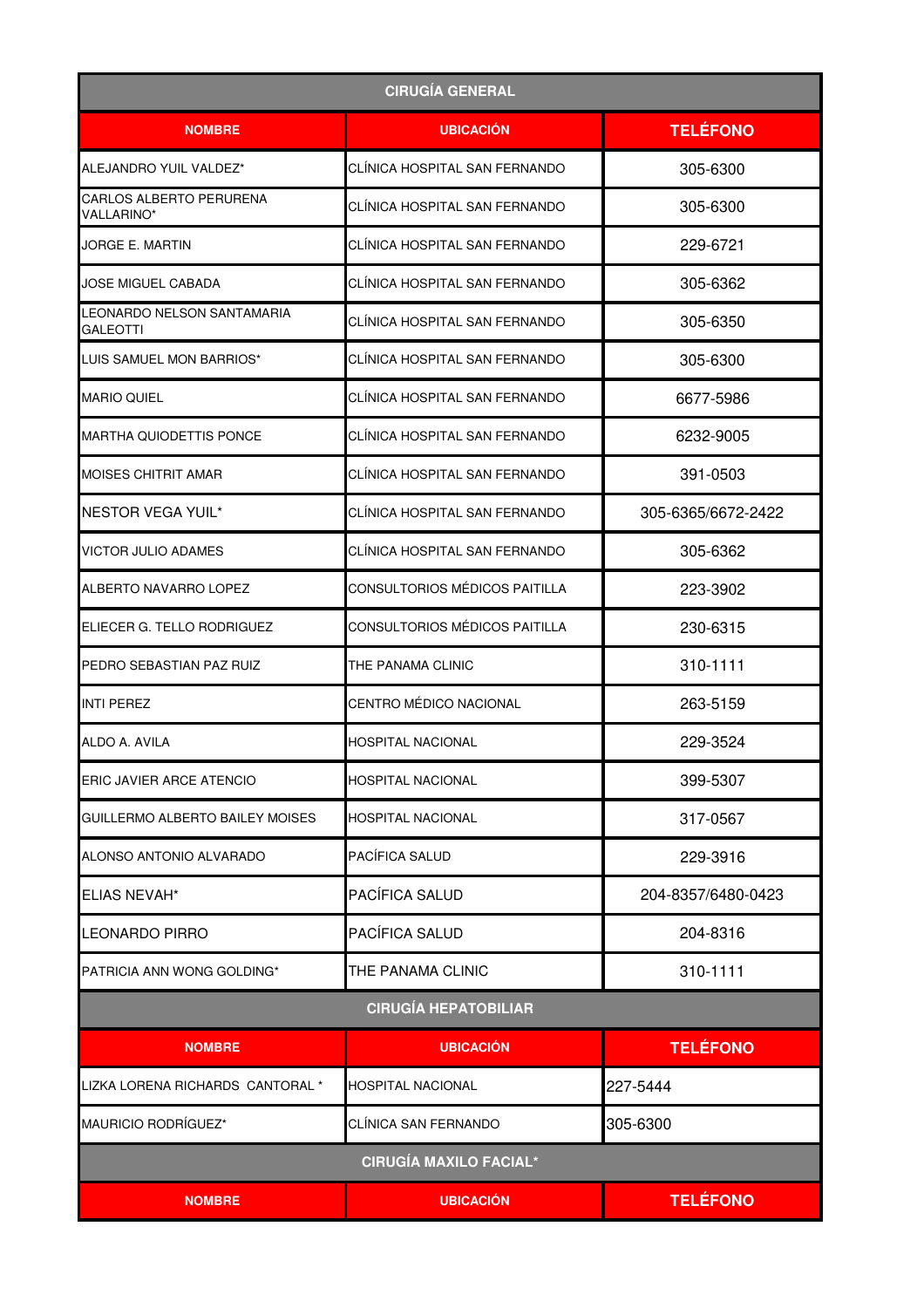| DANIEL CONSTABLE*                 | <b>HOSPITAL NACIONAL</b>                           | 227-5444        |
|-----------------------------------|----------------------------------------------------|-----------------|
| JONATTAN ARTURO CHANIS THORP*     | CONSULTORIOS MÉDICOS PAITILLA                      | 392-5084        |
| MOISES GARCIA MONTENEGRO*         | CENTRO MÉDICO NACIONAL                             | 227-5444        |
| YESNEIRA E. RODRIGUEZ Z.*         | CENTRO MÉDICO NACIONAL                             | 260-4278        |
| <b>CIRUGÍA ONCOLÓGICA</b>         |                                                    |                 |
| <b>NOMBRE</b>                     | <b>UBICACIÓN</b>                                   | <b>TELÉFONO</b> |
| ALEJANDRO CRISMATT ZAPATA         | CONSULTORIOS MÉDICOS PAITILLA                      | 265-2231        |
| OLIVIA ELIZABETH EL ACHTAR V *.   | CONSULTORIOS MÉDICOS PAITILLA                      | 264-4444        |
| CARLOMAGNO CASTILLERO PINILLA *   | <b>HOSPITAL NACIONAL</b>                           | 207-8210        |
| CARLOS ESTEBAN AGUILAR QUINTERO * | <b>HOSPITAL NACIONAL</b>                           | 305-6364        |
| RICARDO PEREIRA CROOK *           | <b>HOSPITAL NACIONAL</b>                           | 392-8768        |
|                                   | <b>CIRUGÍA GENERAL PEDIÁTRICA</b>                  |                 |
| <b>NOMBRE</b>                     | <b>UBICACIÓN</b>                                   | <b>TELÉFONO</b> |
| BENJAMÍN DEL RÍO H.*              | CLÍNICA HOSPITAL SAN FERNANDO                      | 278-6608        |
| HONORINA DE ESPINOZA              | CONSULTORIOS MÉDICOS PAITILLA                      | 269-1746        |
| LUIS A. MORALES TRIBALDOS         | CONSULTORIOS MÉDICOS ROYAL<br><b>CENTER</b>        | 340-9980        |
| <b>REXXIE VALLE</b>               | THE PANAMÁ CLINIC                                  | 310-9925        |
|                                   | <b>CIRUGÍA PLÁSTICA</b>                            |                 |
| <b>NOMBRE</b>                     | <b>UBICACION</b>                                   | <b>TELÉFONO</b> |
| ALBERTO JAVIER COUTTE MAYORA *    | PACÍFICA SALUD                                     | 226-0975        |
| ELIECER RICARDO HERNANDEZ MINA *  | <b>HOSPITAL NACIONAL</b>                           | 209-7868        |
| JACQUELINE MARIE RICHA DE ARCO    | THE PANAMÁ CLINIC                                  | 6378-2957       |
| JOSE AGUSTIN ESPINO               | PACÍFICA SALUD                                     |                 |
| LUIS MANUEL CABALLERO             | PACÍFICA SALUD                                     |                 |
| MONICA LORENA TRIBALDOS JUSTINE   | PACÍFICA SALUD                                     | 206-2595        |
| OMAR DARIO LAMBIS CELY *          | PACÍFICA SALUD                                     | 247-2261        |
| <b>CIRUGÍA VASCULAR*</b>          |                                                    |                 |
| <b>NOMBRE</b>                     | <b>UBICACIÓN</b>                                   | <b>TELÉFONO</b> |
| <b>GISELLE MARIE ORTIZ</b>        | CENTRO MÉDICO ESPECIALIZADO SAN<br><b>FERNANDO</b> | 278-6605        |
| MARIA ALEJANDRA DIAZ              | PACÍFICA SALUD                                     | 302-0178        |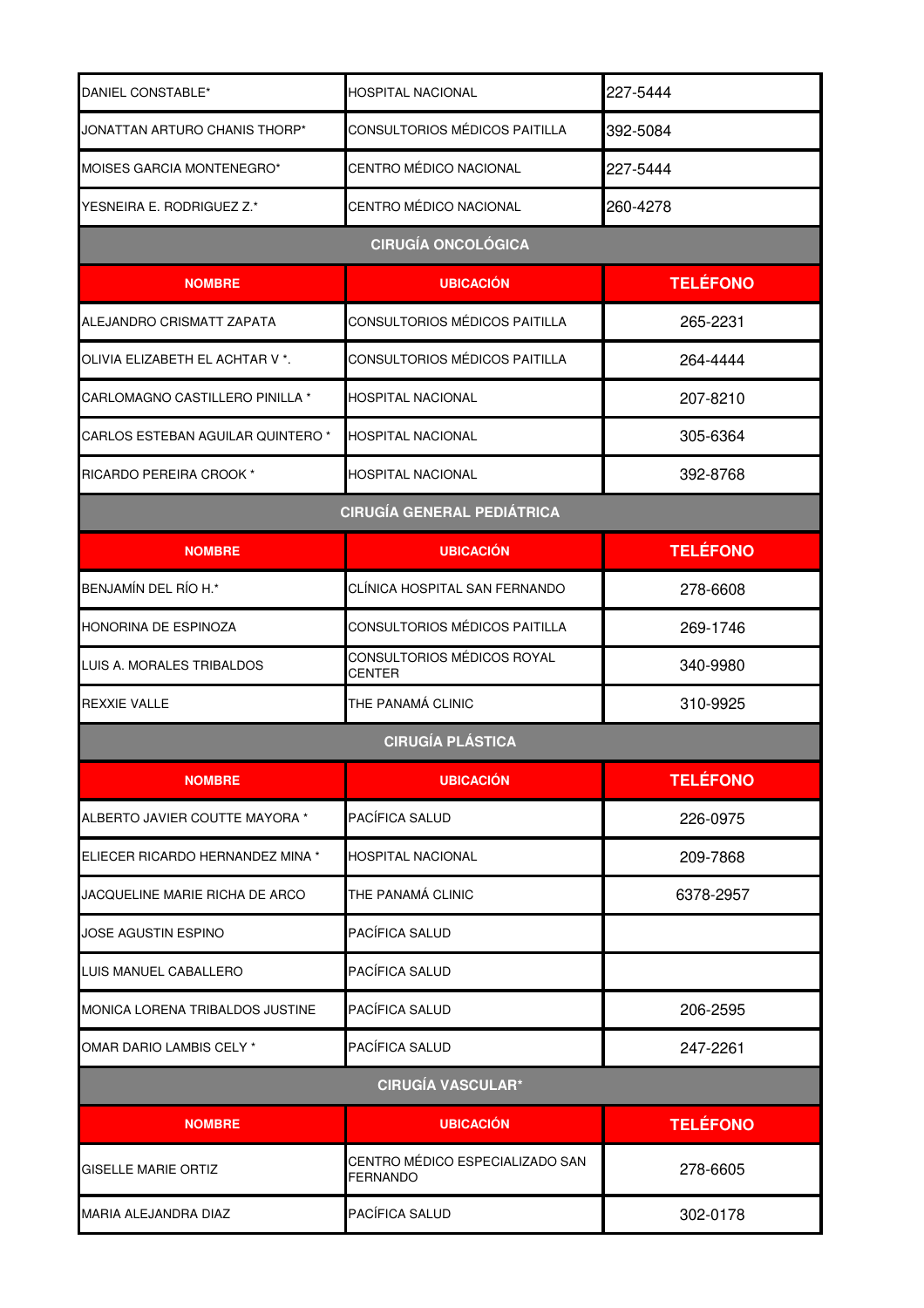| <b>COLOPROCTOLOGÍA</b>                       |                                                |                 |
|----------------------------------------------|------------------------------------------------|-----------------|
| <b>NOMBRE</b>                                | <b>UBICACIÓN</b>                               | <b>TELÉFONO</b> |
| ALFREDO MARTIZ FUENTES *                     | THE PANAMÁ CLINIC                              | 310-1111        |
| <b>EDGAR ALEMAN</b>                          | CONSULTORIOS MÉDICOS PAITILLA                  | 206-2599        |
| EDGARDO GUILLERMO ARCIA GUERRA               | <b>HOSPITAL NACIONAL</b>                       | 305-6364        |
| <b>IVAN BEITIA JURADO</b>                    | CLÍNICA HOSPITAL SAN FERNANDO                  | 305-6355        |
| JOSE LATORRACA *                             | <b>PACÍFICA SALUD</b>                          | 204-8316        |
| JOSÉ LUIS RÍOS PÉREZ                         | CONSULTORIOS MÉDICOS PAITILLA                  | 206-2599        |
| MIGUEL A. VALDES *                           | CONSULTORIOS MÉDICOS PAITILLA                  | 206-2418        |
| ROGER NESTOR VEGA BATISTA                    | HOSPITAL NACIONAL                              | 6003-3040       |
|                                              | <b>DERMATOLOGÍA</b>                            |                 |
| <b>NOMBRE</b>                                | <b>UBICACIÓN</b>                               | <b>TELÉFONO</b> |
| <b>DENNIS PEREIRA *</b>                      | CONSULTORIOS MÉDICOS SAN JUDAS<br><b>TADEO</b> | 277-7600        |
| DIANA LUZ TEJADA GARCIA *                    | PACÍFICA SALUD                                 | 261-9720        |
| JUAN CARLOS CORREA IBAÑEZ *                  | PACÍFICA SALUD                                 | 204-8000        |
| LISETH ALEJANDRA JONES ULATE *               | <b>HOSPITAL NACIONAL</b>                       | 397-7991        |
| MARYORIE KATYANA BERNAL<br><b>FERNANDEZ*</b> | HOSPITAL SANTA FÉ                              | 360-7400        |
| TIBERIO AUGUSTO RODRIGUEZ CALVO*             | CENTRO ESPECIALIZADO SAN<br><b>FERNANDO</b>    |                 |
|                                              | <b>ENDOCRINOLOGÍA</b>                          |                 |
| <b>NOMBRE</b>                                | <b>UBICACIÓN</b>                               | <b>TELÉFONO</b> |
| ABDIEL SIERRA ZARAK *                        | CLÍNICA HOSPITAL SAN FERNANDO                  | 305-6300        |
|                                              | <b>GASTROENTEROLOGÍA</b>                       |                 |
| <b>NOMBRE</b>                                | <b>UBICACIÓN</b>                               | <b>TELÉFONO</b> |
| ALEXIS JAVIER MC KENZIE BALLESTEROS          | PACÍFICA SALUD                                 | 204-8347        |
| CARLOS ALBERTO RETTALLY VARGAS               | PACÍFICA SALUD                                 | 204-8347        |
| <b>IVAN CARLO RAMOS POLO</b>                 | CLÍNICA HOSPITAL SAN FERNANDO                  | 305-6352        |
| JORGE ROBERTO ORILLAC                        | CLÍNICA HOSPITAL SAN FERNANDO                  | 229-0544        |
| JOSE RICARDO RUIZ O.                         | PACÍFICA SALUD                                 | 204-8348        |
| JOSÉ ROGELIO MÉNDEZ                          | CONSULTORIOS MÉDICOS PAITILLA                  | 206-2594        |
| LUIS A. FERRABONE *                          | <b>HOSPITAL NACIONAL</b>                       | 229-4388        |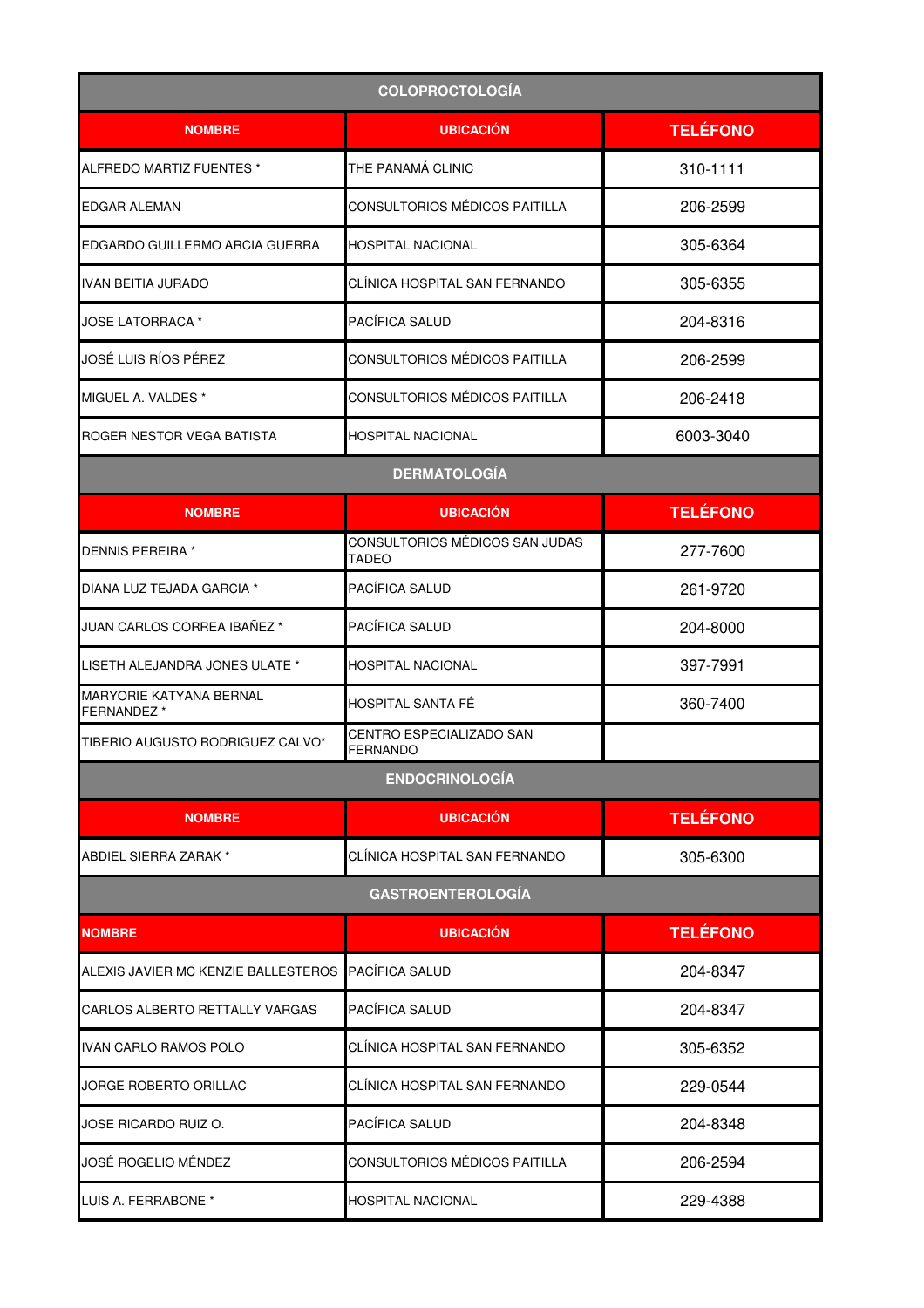| LUIS ERNESTO LAMBRAÑO SANCHEZ <sup>*</sup>    | CLÍNICA HOSPITAL SAN FERNANDO                      | 305-6300        |
|-----------------------------------------------|----------------------------------------------------|-----------------|
| <b>MANUEL CACHAFEIRO VILAR</b>                | PACÍFICA SALUD                                     | 204-8347        |
| MAXIMINO PEÑA *                               | HOSPITAL NACIONAL                                  | 229-4388        |
| MIGUEL ANTONIO MAYO DI BELLO *                | CENTRO MÉDICO ESPECIALIZADO SAN<br>FERNANDO        | 278-6605        |
| RAMIRO DA SILVA RODRÍGUEZ                     | HOSPITAL NACIONAL                                  | 6671-5202       |
| <b>RUBEN VON CHONG</b>                        | CENTRO MÉDICO ESPECIALIZADO SAN<br><b>FERNANDO</b> | 278-6605        |
|                                               | <b>GERIATRÍA*</b>                                  |                 |
| <b>NOMBRE</b>                                 | <b>UBICACIÓN</b>                                   | <b>TELÉFONO</b> |
| DIOGENES ARJONA PLANO *                       | CLÍNICA HOSPITAL SAN FERNANDO                      | 305-6300        |
| DIOGENES ARJONA WILSON *                      | CLÍNICA HOSPITAL SAN FERNANDO                      | 305-6300        |
| <b>FRANK FERRO*</b>                           | HOSPITAL SANTA FÉ                                  | 360-7400        |
| <b>GINECOLOGÍA</b>                            |                                                    |                 |
| <b>NOMBRE</b>                                 | <b>UBICACIÓN</b>                                   | <b>TELÉFONO</b> |
| ABEL IBARRA MARTINEZ                          | CLÍNICA HOSPITAL SAN FERNANDO                      | 305-6300        |
| ADAN ALBERTO LUZCANDO V."*                    | CLÍNICA HOSPITAL SAN FERNANDO                      | 305-6300        |
| ADOLFO AMAURY TINKER FRIAS*                   | <b>HOSPITAL NACIONAL</b>                           | 271-5069        |
| ADRIANA DEL CARMEN MARTINZ<br><b>RESTREPO</b> | CONSULTORIOS MÉDICOS PAITILLA                      | 206-2509        |
| <b>ALEX JUNCA</b>                             | HOSPITAL NACIONAL                                  | 225-6512        |
| ANGEL DARIO DIAZ MARMOLEJO*                   | CLÍNICA HOSPITAL SAN FERNANDO                      | 305-6300        |
| <b>ARACELLY GOMEZ</b>                         | HOSPITAL NACIONAL                                  | 227-5444        |
| ARELYS MELISSA QUINTERO DE LEON               | CONSULTORIOS MÉDICOS PAITILLA                      | 278-6606        |
| ARIEL GUERRA                                  | CONSULTORIOS MÉDICOS PAITILLA                      | 264-4893        |
| <b>AUGUSTO BAL CHIARI*</b>                    | CLÍNICA HOSPITAL SAN FERNANDO                      | 305-6300        |
| <b>AURELIO TORRES CHANG</b>                   | <b>HOSPITAL NACIONAL</b>                           | 227-5444        |
| <b>AXEL PONCE</b>                             | CENTRO MÉDICO ESPECIALIZADO SAN<br><b>FERNANDO</b> | 277-7600        |
| BLEIXEN ETHEL ADMADE BRAWERMAN                | CONSULTORIOS MÉDICOS PAITILLA                      | 278-6606        |
| <b>BRITTANNIA RODANICHE</b>                   | CONSULTORIOS MÉDICOS PAITILLA                      | 264-4893        |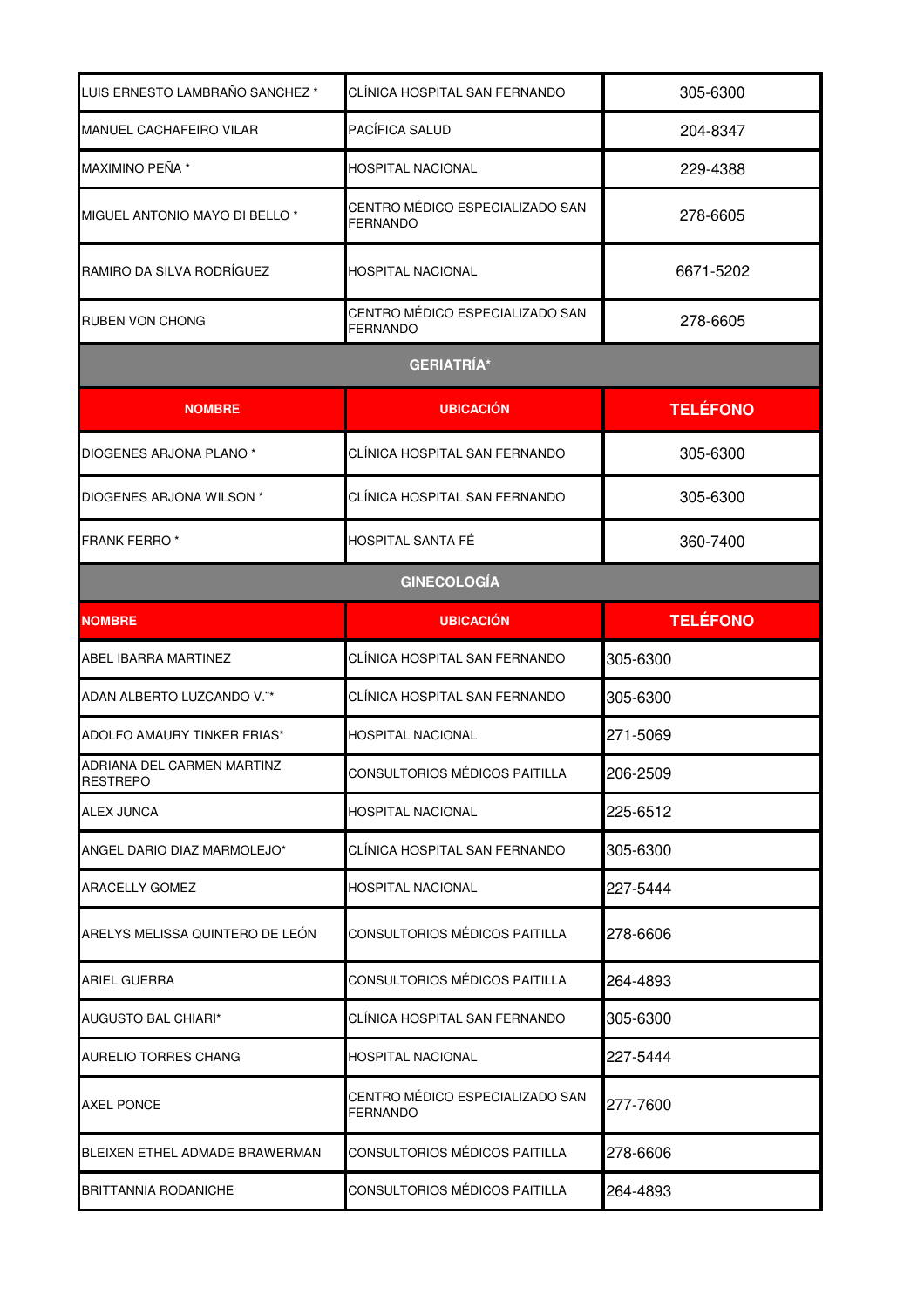| <b>CARLOS ENRIQUE CORDOBA MORALES</b> | CONSULTORIOS MÉDICOS PAITILLA                      | 264-4893  |
|---------------------------------------|----------------------------------------------------|-----------|
| <b>CARLOS POVEDA</b>                  | CENTRO MÉDICO ESPECIALIZADO SAN<br>FERNANDO        | 277-7600  |
| CARMEN IRELA TROYA DE SOTO            | HOSPITAL NACIONAL                                  | 229-6421  |
| CHRISTIAN CHUNG                       | CONSULTORIOS MÉDICOS PAITILLA                      | 264-4893  |
| <b>CRISTOBALINA CAMPOS</b>            | CONSULTORIOS MÉDICOS PAITILLA                      | 206-2588  |
| DAMIAN E. QUIJANO S.                  | HOSPITAL NACIONAL                                  | 225-4042  |
| DANIEL KAM WONG                       | HOSPITAL NACIONAL                                  | 227-0198  |
| DARCY DALE HAMILTON SMITH SCOTT       | HOSPITAL NACIONAL                                  | 229-6421  |
| DAVID BIANCO SERRACIN                 | CONSULTORIOS MÉDICOS PAITILLA                      | 206-2588  |
| DIEGO GONZALEZ SIBURU                 | HOSPITAL NACIONAL                                  | 225-4042  |
| DOMENICO MELILLO                      | CLÍNICA HOSPITAL SAN FERNANDO                      | 229-6421  |
| DOMINGO ARCINIO MORENO MIRANDA*       | HOSPITAL NACIONAL                                  | 227-0198  |
| EDUARDO BASO                          | CONSULTORIOS MÉDICOS PAITILLA                      | 206-2598  |
| ELBA JAEN DE MACRINI                  | CLÍNICA HOSPITAL SAN FERNANDO                      | 229-6421  |
| <b>EMILIO EFFIO</b>                   | CONSULTORIOS MÉDICOS PAITILLA                      | 206-2598  |
| <b>ENRIQUE DAMES</b>                  | PACÍFICA SALUD                                     | 399-4857  |
| <b>ERASMO MARTÍNEZ</b>                | CONSULTORIOS MÉDICOS PAITILLA                      | 206-2415  |
| ERIC N. GALVEZ G.                     | CLINICA HOSPITAL SAN FERNANDO                      | 305-6300  |
| <b>ERNESTO ALVAREZ</b>                | PACÍFICA SALUD                                     | 399-4857  |
| <b>ERNESTO CEBALLOS ESCOBAR</b>       | CLÍNICA HOSPITAL SAN FERNANDO                      | 305-6300  |
| ERNESTO LUIS DOMINGUEZ APARICIO       | PACÍFICA SALUD                                     | 204-8315  |
| EVERARDO GUTIERREZ RODRIGUEZ          | PACÍFICA SALUD                                     | 6949-3449 |
| <b>FELIPE WONG</b>                    | HOSPITAL NACIONAL                                  | 227-5444  |
| FRANCISCO J VERGARA A                 | CONSULTORIOS MÉDICOS PAITILLA                      | 278-6606  |
| GAMALIEL NEFTALI MC LEAN CASTILLO     | CONSULTORIOS MÉDICOS PAITILLA                      | 264-4893  |
| GENEVA GONZALEZ T.                    | CONSULTORIOS AMÉRICA                               | 229-4388  |
| GEORGIOS KARNAKIS KOSMAS              | CONSULTORIOS MÉDICOS PAITILLA                      | 269-5222  |
| GERARDO A. CÁRDENAS Z.                | THE PANAMA CLINIC                                  | 310-1111  |
| GLADYS NOVOA                          | CENTRO MÉDICO ESPECIALIZADO SAN<br><b>FERNANDO</b> | 277-7600  |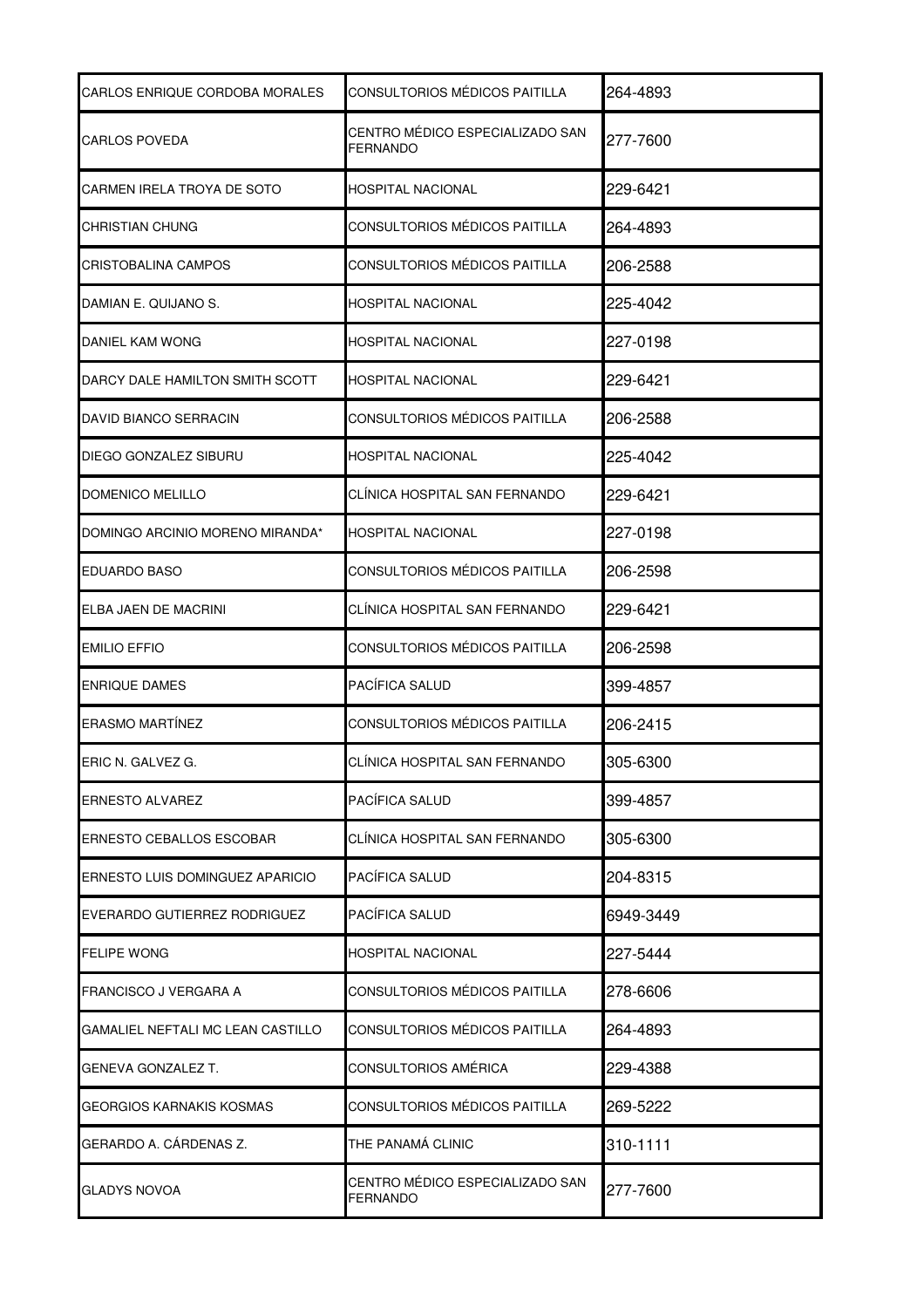| ICELA DEL C. SUBIA BONILLA                                     | PACÍFICA SALUD                               | 277-1186 |
|----------------------------------------------------------------|----------------------------------------------|----------|
| ITZAMARA YEISETH GARCIA LEE                                    | CONSULTORIOS MÉDICOS PAITILLA                | 264-4893 |
| IVAN VILLARREAL LANDAU                                         | PACÍFICA SALUD                               | 204-8384 |
| IVONNE SHANIDA DE LEON MAYLIN                                  | PACÍFICA SALUD                               | 399-4887 |
| JACINTO GONZÁLES BARRIOS                                       | HOSPITAL NACIONAL                            | 229-6421 |
| JAIME LASSO DEL CASTILLO                                       | CONSULTORIOS MÉDICOS PAITILLA                | 206-2439 |
| JISEL ILEANA ALLARD RODRIGUEZ                                  | PACÍFICA SALUD                               | 204-8315 |
| JOAQUIN OLMEDO                                                 | CONSULTORIOS MÉDICOS PAITILLA                | 206-2588 |
| JORGE LASSO DE LA VEGA                                         | PACÍFICA SALUD                               | 204-8550 |
| JORGE RODRÍGUEZ                                                | HOSPITAL NACIONAL                            | 225-4042 |
| JOSÉ GUILLERMO CHONG SOLÍS                                     | HOSPITAL NACIONAL                            | 227-0198 |
| JOSE LEONARDO GONZÁLEZ                                         | CONSULTORIOS MÉDICOS ROYAL<br>CENTER         | 217-0307 |
| JUAN ANTONIO CARBONE                                           | PACÍFICA SALUD                               | 204-8329 |
| JUAN CARLOS LÓPEZ R.                                           | PACÍFICA SALUD                               | 399-4857 |
| JUAN CARLOS LOPEZ RODRIGUEZ                                    | PACÍFICA SALUD                               | 204-8533 |
| JUAN CARLOS VEGA MALEK*                                        | HOSPITAL NACIONAL                            | 225-6512 |
| JUAN JOSE PARADA MALEK                                         | PACÍFICA SALUD                               | 396-7562 |
| JULIO GODOY BYERLY*                                            | CENTRO MÉDICO ESPECIALIZADO SAN<br>FERNANDO  | 278-6605 |
| KONSTANTITNO TSEROTAS                                          | CONSULTORIOS MÉDICOS ROYAL<br>CENTER         | 263-1542 |
| LAURA YOVANA PURKUT ABREGO                                     | SERVICIOS HOSPITALARIOS BRISAS DEL<br>GOLF   | 266-1659 |
| LEIDY YARINETH VASQUEZ ATENCIO                                 | INSTITUTO DE GINECOLOGÍA. GALERÍAS<br>BALBOA | 227-1284 |
| LESLIE MARINO                                                  | CLÍNICA HOSPITAL SAN FERNANDO                | 203-9824 |
| LEYSA CRISTINA ROSAS DE SEGOVIA                                | PACÍFICA SALUD                               | 386-3809 |
| MANUEL ALEJANDRO SHEPHERD ORTEGA CLÍNICA HOSPITAL SAN FERNANDO |                                              | 229-6421 |
| MANUEL JOSÉ CASTRELLON                                         | CONSULTORIOS MÉDICOS PAITILLA                | 206-2598 |
| MARIA EUGENIA STOUTE                                           | HOSPITAL NACIONAL                            | 230-1439 |
| MARIEL Y. MENDIETA C.                                          | THE PANAMÁ CLINIC                            | 310-9925 |
| MAYRA ROBLES*                                                  | CLÍNICA HOSPITAL SAN FERNANDO                | 305-6300 |
|                                                                |                                              |          |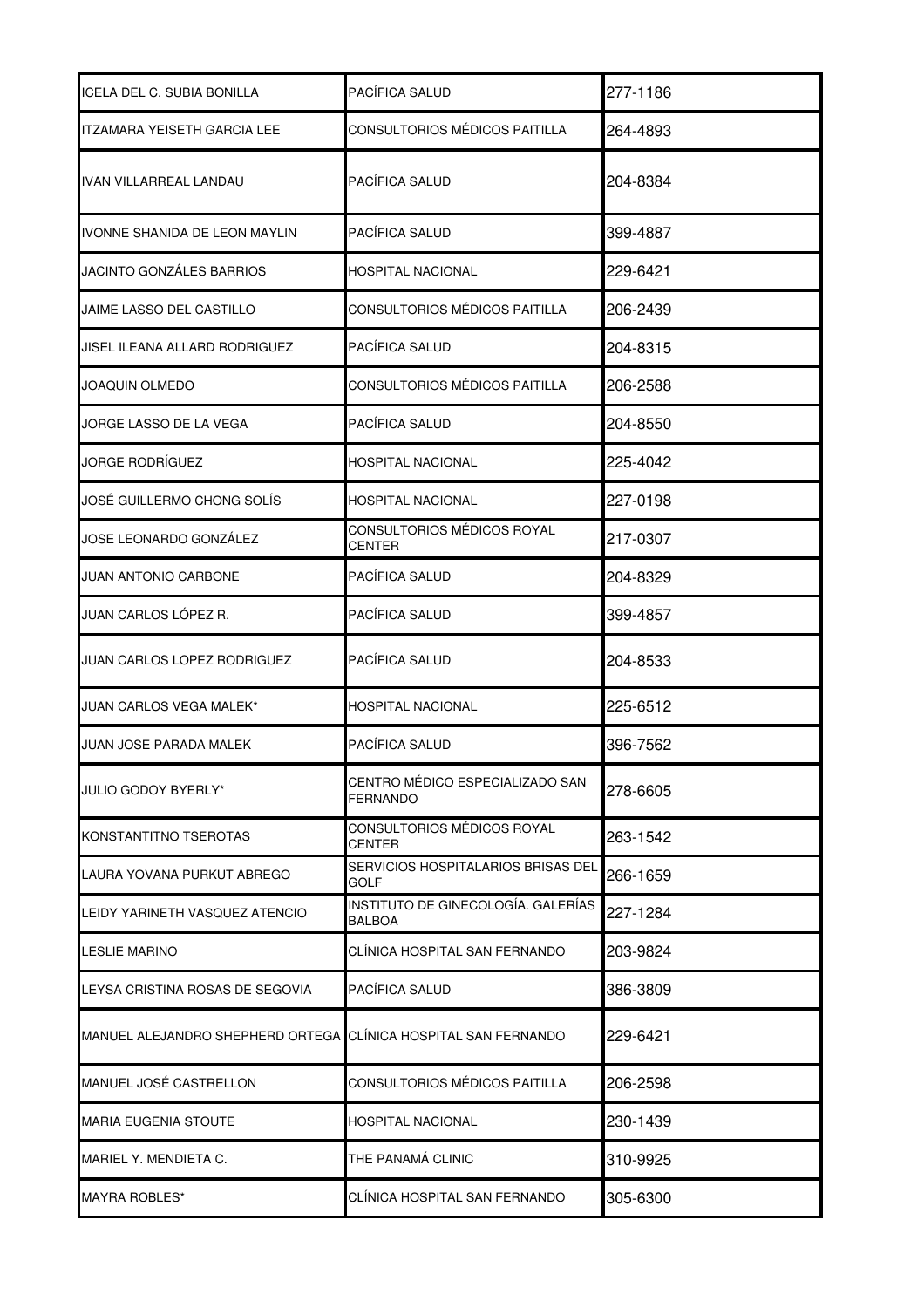| MERY DE OBALDÍA                        | CONSULTORIOS MÉDICOS PAITILLA                      | 223-1580  |
|----------------------------------------|----------------------------------------------------|-----------|
| MIGUEL A. CACERES Y                    | PACÍFICA SALUD                                     | 204-8533  |
| <b>MILENA YAVEL HO</b>                 | CONSULTORIOS MÉDICOS PAITILLA                      | 206-2415  |
| NELSON D. GUZMÁN A.*                   | HOSPITAL NACIONAL                                  | 227-5444  |
| NESTOR JULIO UREÑA ALMANZA*            | CENTRO MÉDICO ESPECIALIZADO SAN<br>FERNANDO        | 278-6605  |
| PEDRO A. PONCE BARBERENA               | PACÍFICA SALUD                                     | 204-8327  |
| PORFIRIO QUINTERO GOMEZ                | PACÍFICA SALUD                                     | 399-4857  |
| PORFIRIO QUINTERO MONTOTO              | CONSULTORIOS MÉDICOS PAITILLA                      | 264-4893  |
| RAÚL CORREA VIZOSO                     | PACÍFICA SALUD                                     | 6679-2010 |
| RAÚL DE JESÚS QUIJADA                  | HOSPITAL NACIONAL                                  | 229-6421  |
| RICARDO A. PONCE CARRIZO*              | PACÍFICA SALUD                                     | 396-1752  |
| RICARDO ANDERSON KANT                  | CONSULTORIOS MÉDICOS ROYAL<br><b>CENTER</b>        | 340-9931  |
| RICARDO PONCE DE SEDAS*                | PACÍFICA SALUD                                     | 396-1752  |
| ROBERTO AUGUSTUS LEWIS BARRIOS         | CONSULTORIOS MÉDICOS PAITILLA                      | 263-5513  |
| ROBERTO LEWIS                          | CONSULTORIOS MÉDICOS PAITILLA                      | 206-2588  |
| ROBERTO PONCE DE SEDAS*                | PACÍFICA SALUD                                     | 396-1752  |
| RODOLFO ANTONIO YI CRUZ*               | <b>HOSPITAL NACIONAL</b>                           | 227-5444  |
| ROXANA RANGEL*                         | CLÍNICA HOSPITAL SAN FERNANDO                      | 366-0000  |
| RUBÉN DARÍO MORENO                     | THE PANAMÁ CLINIC                                  | 395-1735  |
| SAMUEL ANTONIO DELGADO DE<br>PASQUALE* | <b>HOSPITAL NACIONAL</b>                           | 229-6421  |
| <b>SOLEDAD URIBE GIL</b>               | HOSPITAL NACIONAL                                  | 225-4042  |
| TEODORO MÉNDEZ*                        | CENTRO MÉDICO ESPECIALIZADO SAN<br><b>FERNANDO</b> | 278-6605  |
| <b>TOMÁS ARIAS</b>                     | HOSPITAL NACIONAL                                  | 227-0198  |
| <b>VILDIA MICHELLE ROWE</b>            | CLÍNICA HOSPITAL SAN FERNANDO                      | 229-6421  |
| <b>VLADIMIR ENRIQUE ADAMES SILVA</b>   | CLÍNICA HOSPITAL SAN FERNANDO                      | 391-1363  |
| WEI KIN LEE LAU                        | CLÍNICA HOSPITAL SAN FERNANDO                      | 229-9602  |
| WILLIAM CHONG                          | CONSULTORIOS MÉDICOS PAITILLA                      | 206-2598  |
| YASSER GHASSAN YASSINE EL SAADI        | CONSULTORIOS MÉDICOS PAITILLA                      | 206-2415  |
| YERINA DEL C LEE                       | HOSPITAL NACIONAL                                  | 225-5536  |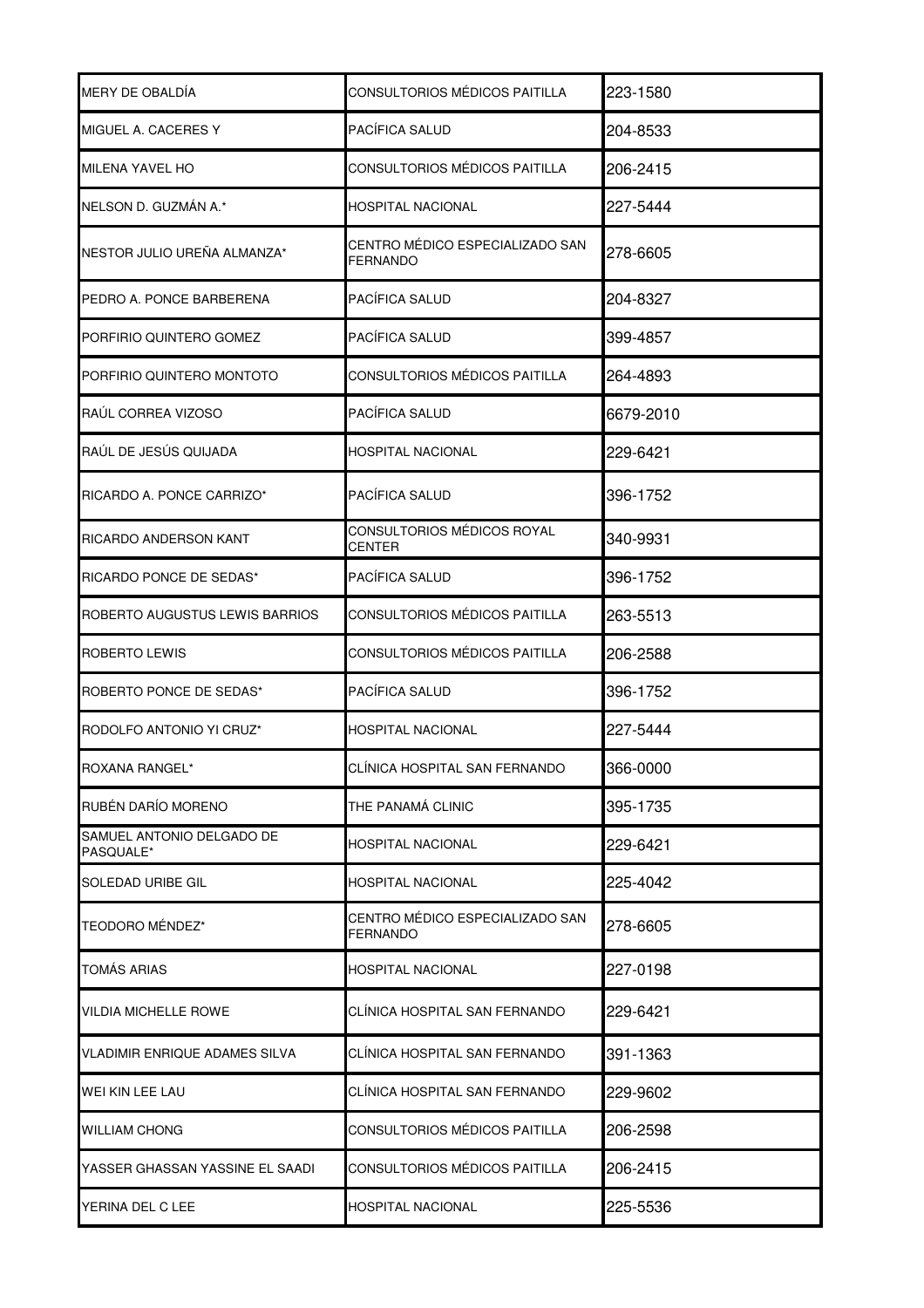| <b>INFECTOLOGÍA</b>                     |                                                |                 |
|-----------------------------------------|------------------------------------------------|-----------------|
| <b>NOMBRE</b>                           | <b>UBICACIÓN</b>                               | <b>TELÉFONO</b> |
| BORIS ARMANDO CASTILLO SATURNO          | CONSULTORIOS MÉDICOS PAITILLA                  | 392-1456        |
| ISAAC AARON SITTON BERNAL               | HOTEL CLINIC PANAMA                            | 397-2923        |
|                                         | <b>HEMATOLOGÍA</b>                             |                 |
| <b>NOMBRE</b>                           | <b>UBICACIÓN</b>                               | <b>TELÉFONO</b> |
| BENITO ARTURO CASTILLO RIOS             | CENTRO HEMATO ONCOLÓGIO ROYAL<br><b>CENTER</b> | 265-2232        |
| <b>LINETH LOPEZ</b>                     | CENTRO HEMATO ONCOLÓGIO ROYAL<br><b>CENTER</b> | 265-2232        |
| RICARDO DIAZ FERNANDEZ                  | CENTRO HEMATO ONCOLÓGIO ROYAL<br>CENTER        | 265-2232        |
| <b>BELGICA MORENO</b>                   | CLÍNICA HOSPITAL SAN FERNANDO                  | 305-6300        |
| CARLOS MANUEL RODRIGUEZ CENTELLA        | CLÍNICA HOSPITAL SAN FERNANDO                  | 305-6300        |
| RAFAEL APARICIO SANCHEZ                 | CLÍNICA HOSPITAL SAN FERNANDO                  | 305-6300        |
| <b>GERMAN ESPINO L</b>                  | CONSULTORIOS MÉDICOS PAITILLA                  | 206-2438        |
| JOSE LUIS FRANCESCHI D                  | CONSULTORIOS MÉDICOS PAITILLA                  | 265-2231        |
| <b>CARLOS MONTERO</b>                   | HOSPITAL NACIONAL                              | 229-5993        |
| DIMAS A. QUIEL R.                       | PACÍFICA SALUD                                 | 293-5030        |
| JAIME EDUARDO BOYD LINARES              | PACÍFICA SALUD                                 | 340-9996        |
| NATALIE BUITRON SANTIAGO                | PACÍFICA SALUD                                 | 265-2231        |
|                                         | <b>INFECTOLOGÍA*</b>                           |                 |
| <b>NOMBRE</b>                           | <b>UBICACIÓN</b>                               | <b>TELÉFONO</b> |
| <b>IVAN I TOALA GONZALEZ</b>            | CLÍNICA HOSPITAL SAN FERNANDO                  | 305-6300        |
| <b>GUILLERMO KENNION RODRIGUEZ</b>      | CONSULTORIOS AMÉRICA                           | 261-5161        |
| OLMEDO ERNESTO VILLARREAL<br>AGRAZALEZ  | CONSULTORIOS AMÉRICA                           | 229-4388        |
| <b>ALFREDO CANTON</b>                   | PACÍFICA SALUD                                 | 204-8000        |
| <b>MEDICINA FÍSICA Y REHABILITACIÓN</b> |                                                |                 |
| <b>NOMBRE</b>                           | <b>UBICACIÓN</b>                               | <b>TELÉFONO</b> |
| <b>CLARIBEL VIGIL ESQUIVEL</b>          | THE PANAMÁ CLINIC                              | 310-1111        |
| MARLENE LINETH CHANDLER BATISTA         | CLÍNCA HOSPITAL BRISAS DEL GOLF                | 6615-9366       |
| RAQUEL ITZEL GONZALEZ CATTAN            | CLÍNICA CONDADO                                | 6664-5697       |
| VERA ANGELICA URRIOLA HERRERA           | CLÍNICA HOSPITAL SAN FERNANDO                  | 392-4203        |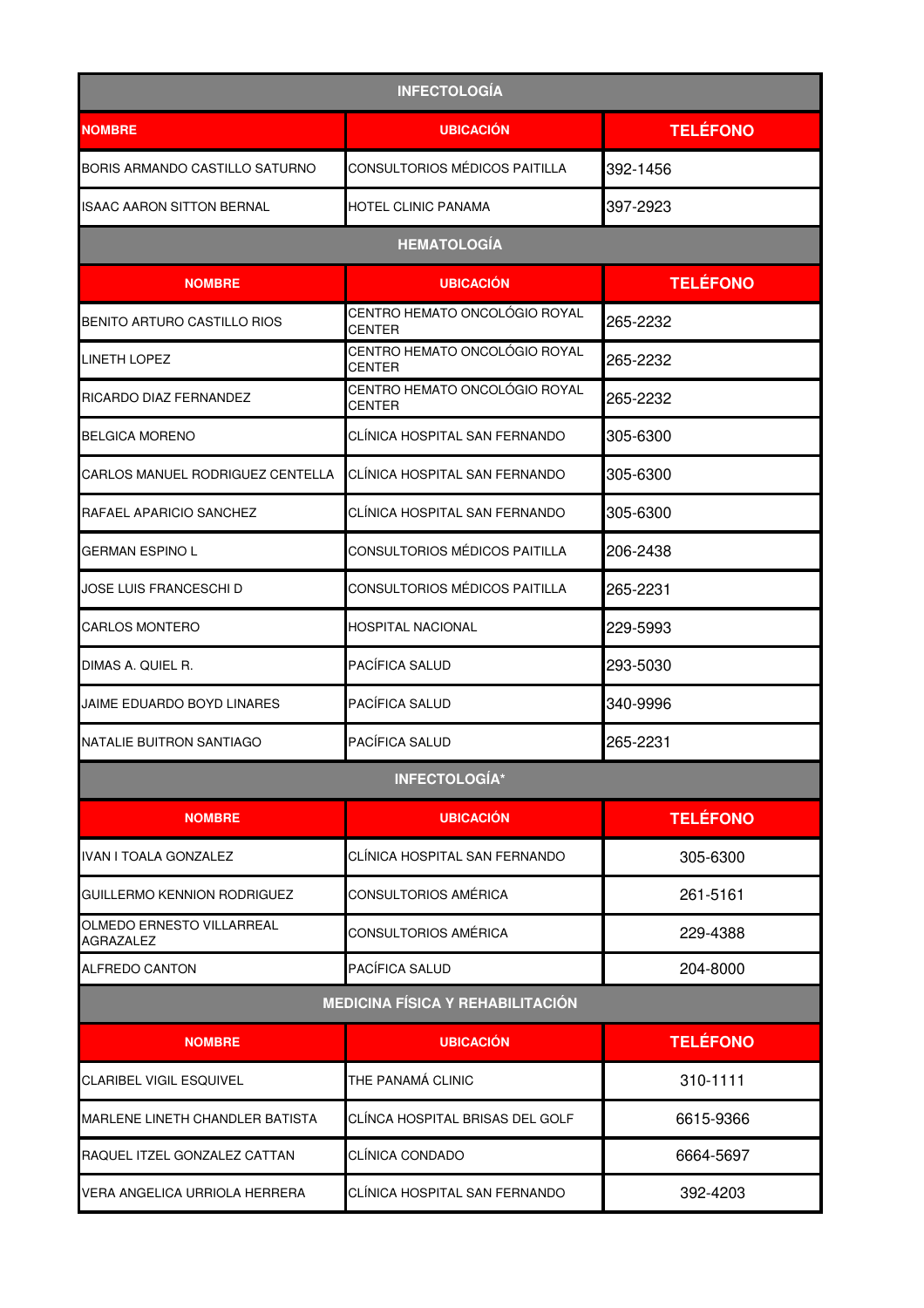| <b>ZELKY YAMILETH CABALLERO</b><br><b>RODRIGUEZ</b> | CONSULTORIOS MÉDICOS PAITILLA                                                         | 6673-9002       |
|-----------------------------------------------------|---------------------------------------------------------------------------------------|-----------------|
| ILIANA RODRIGUEZ-MESA C *.                          | CONSULTORIOS MÉDICOS PAITILLA                                                         | 264-4444        |
| JULIETA PÉREZ DE MAYO *                             | MEDIC GYM ROYAL CENTER                                                                | 263-0407        |
| LUZ QUIROS *                                        | HOSPITAL SANTA FÉ                                                                     | 360-7400        |
| MARIA ALEJANDRA DE LEÓN *                           | <b>MEDIC GYM ROYAL CENTER</b>                                                         | 263-0407        |
|                                                     | <b>MEDICINA FAMILIAR*</b>                                                             |                 |
| <b>NOMBRE</b>                                       | <b>UBICACION</b>                                                                      | <b>TELÉFONO</b> |
| ENRIQUE JOSE MAYO DE BELLO                          | CENTRO MÉDICO ESPECIALIZADO SAN<br>FERNANDO                                           | 278-6605        |
| <b>NEAL SAMPSON</b>                                 | CLÍNICA HOSPITAL SAN FERNANDO                                                         | 305-6300        |
| ABELARDO E. SALDAÑA SILVERA                         | CONSULTORIOS AMÉRICA                                                                  | 260-7647        |
| MILTHON AMETH RODRIGUEZ RODRIGUEZ                   | CONSULTORIOS MÉDICOS ROYAL<br><b>CENTER</b>                                           | 399-1836        |
| DEMETRIO ESTEBAN SERRACIN<br>CALLENDER              | CONSULTORIOS MÉDICOS SAN JUDAS<br>TADEO                                               | 204-8311        |
| HIRAM OZIEL MARTIN DE MERA                          | CONSULTORIOS MÉDICOS SAN JUDAS<br><b>TADEO</b>                                        | 385-0215        |
| ICRISTINA BEATRIZ SILVERA CEDEÑO                    | HOSPITAL NACIONAL                                                                     | 396-2098        |
| PATRICIA DEL CARMEN RIVERA TUÑÓN                    | THE PANAMÁ CLINIC                                                                     | 310-1111        |
|                                                     |                                                                                       |                 |
|                                                     | <b>CLNICAS PRIMARIAS Y MEDICINA GENERAL</b>                                           |                 |
| <b>NOMBRE</b>                                       | <b>UBICACIÓN</b>                                                                      | <b>TELÉFONO</b> |
| ERICK GABRIEL JARAMILLO GONZÁLEZ                    | <b>CLÍNICA ERIANT</b>                                                                 | 6445-2111       |
| ERICK OMAR SANMARTIN URRIOLA                        | CLÍNICA HOSPITAL MAR DEL SUR                                                          | 315-0773        |
| JOSE MANUEL TERAN SITTON                            | CLÍNICA HOSPITAL SAN FERNANDO                                                         | 305-6300        |
| CLÍNICA HOSPITAL MAR DEL SUR                        | CALLE 40 ESTE, BELLA VISTA                                                            | 390-4200        |
| CLÍNICA LOS PORTALES                                | <b>SAN FRANCISCO: VIA PORRAS</b>                                                      | 270-2879        |
| <b>CLÍNICA LOS PORTALES</b>                         | EL DORADO: TERCER LOCAL<br>DESPUÉS DE DULCERIA MOMI                                   | 236-3003        |
| <b>CLÍNICA LOS PORTALES</b>                         | CAMPO LIMBERG: AVE. LAS<br><b>MERCEDES</b>                                            | 217-6011        |
| CLÍNICA LOS PORTALES                                | <b>CERRO VIENTO: ENTRADA DE</b><br>CERRO VIENTO A UN COSTADO DE<br><b>BURGER KING</b> | 220-7911        |
| CENTRO MÉDICO SAN LUIS                              | PARQUE LEFEVRE VÍA ESPAÑA                                                             | 221-6399        |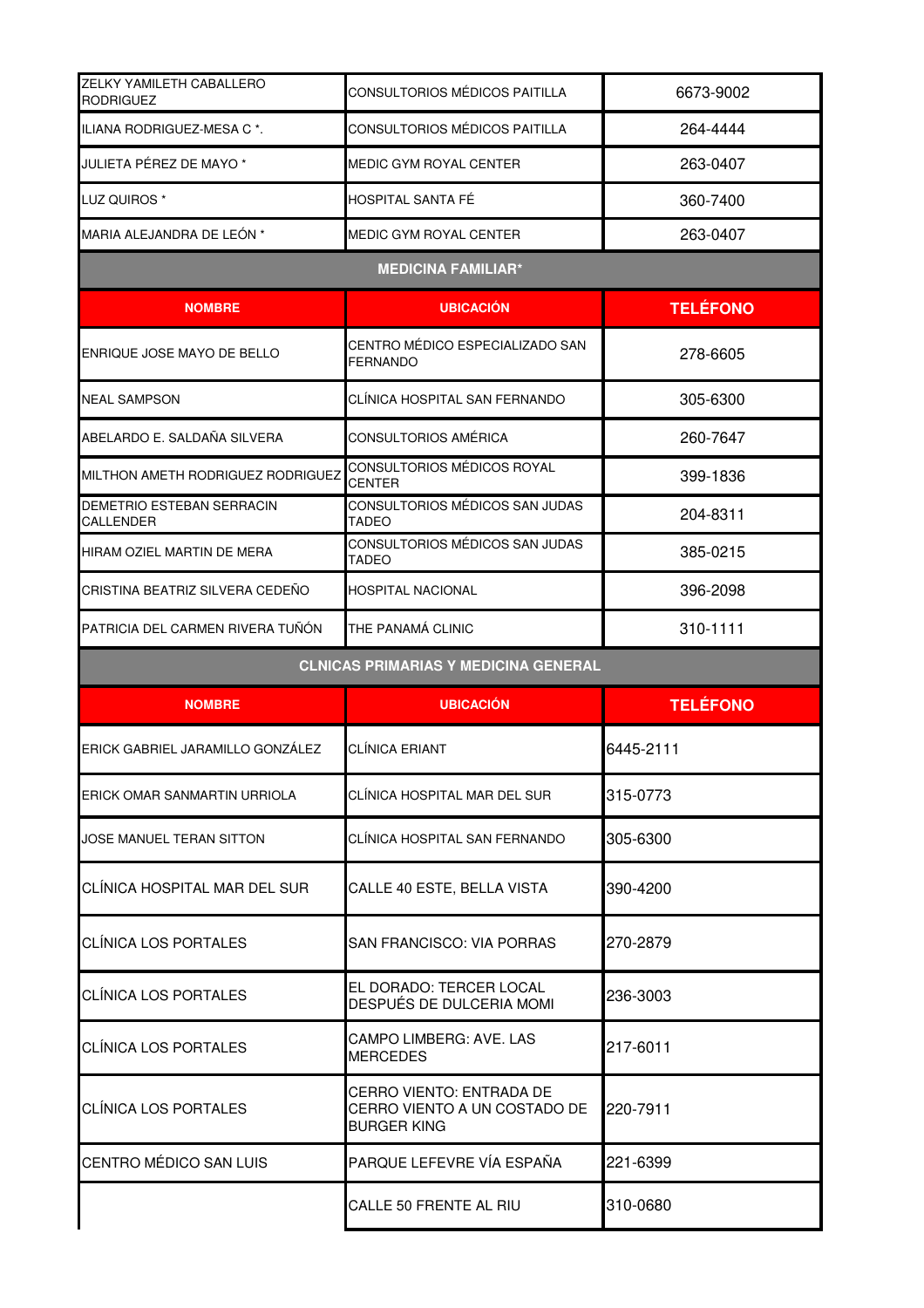| <b>CLINILAB PANAMA</b>                           | <b>CENTRO COMERCIAL ALAMBRA</b>                                                                             |          |
|--------------------------------------------------|-------------------------------------------------------------------------------------------------------------|----------|
|                                                  | PH MARQUES DE PORTOGAGO, AL<br>LADO DE LA ENTRADA DE LA<br>PRESIDENCIA. CASCO ANTIGUO                       |          |
| CONSULTORIOS MÉDICO ROYAL<br><b>CENTER</b>       | EDIFICIO ROYAL CENTER, CALLE 53,<br><b>MARBELLA</b>                                                         | 340-9900 |
| CENTRO MÉDICO BERNARDETTE                        | VILLA LUCRE - TORRE DE<br>CONSULTORIOS SAN JUDAS TADEO                                                      | 277-5731 |
| CENTRO MÉDICO BERNARDETTE                        | BETHANIA - TRANSÍSMICA ENTRADA<br>CAMINO REAL, BETHANIA                                                     | 261-5857 |
| <b>INSTITUTO MÉDICO ESPECIALIZADO</b>            | VÍA ESPAÑA, DETRÁS DE<br>MCDONALDS, AL LADO DE LA<br>CLÍNICA HOSPITAL SAN FERNANDO                          | 366-0048 |
| <b>MINIMED CORP</b>                              | <b>TODAS LAS SUCURSALES (5)</b>                                                                             | 263-6464 |
| PEDICATRIC CENTER                                | PLAZA 507, LOCAL 15, COSTA DEL<br><b>ESTE</b>                                                               | 399-7665 |
| CENTRO DE CIRUGÍA AMBULATORIO<br><b>PAITILLA</b> | CONSULTORIOS MÉDICOS PAITILLA,<br>CALLE 53 ESTE, MARBELLA                                                   | 264-4444 |
| CENTRO DE MEDICINA LA<br><b>PREVENTIVA</b>       | CENTRO COMERCIAL LAS ARCADAS,<br><b>BRISAS DEL GOLF</b>                                                     | 381-5890 |
| CENTRO DE MEDICINA LA<br><b>PREVENTIVA</b>       | COSTA DEL ESTE, AVENIDA<br><b>CENTENARIO</b>                                                                | 381-5890 |
| <b>CLÍNICA ALBROOK</b>                           | <b>AVENIDA CANFIELD</b>                                                                                     | 315-0773 |
| <b>PREMEDIC</b>                                  | VERSALLES, PLAZA VERSALLLES, AL<br>LADO DE BANCO GENERAL, A UN<br>COSTADO DE ÓPTICA SOSA Y<br><b>ARANGO</b> | 388-1711 |
| <b>PREMEDIC</b>                                  | BRISAS DEL GOLF, PLAZA CAJA DE<br>AHORROS, ENTRE COCHEZ Y PAPA<br><b>JOHN'S</b>                             | 388-1711 |
| <b>WELLMED CLINIC</b>                            | COSTA DEL ESTE ATRIO MALL 3ER<br><b>PISO</b>                                                                | 269-1795 |
| CENTRO MÉDICO Y DENTAL<br><b>VERSALLES</b>       | PLAZA COMERCIAL VERSALLES,<br>AVENIDA COSTERA, JUAN DÍAZ                                                    | 388-6818 |
| CLÍNICA MEDICAL HOME                             | CRISTAL PLAZA MALL; AVENIDA<br>AGUSTÍN ARANGO, FRENTE AL<br>CENTRO COMERCIAL LOS PUEBLOS,<br>JUAN DÍAZ.     | 266-9983 |
| CENTRO MÉDICO ESPECIALIZADO LA<br><b>SIESTA</b>  | TOCUMEN LA SIESTA, CALLE<br>PRINCIPAL, LOCAL COMERCIAL EL<br><b>BRILLANTE</b>                               | 291-3380 |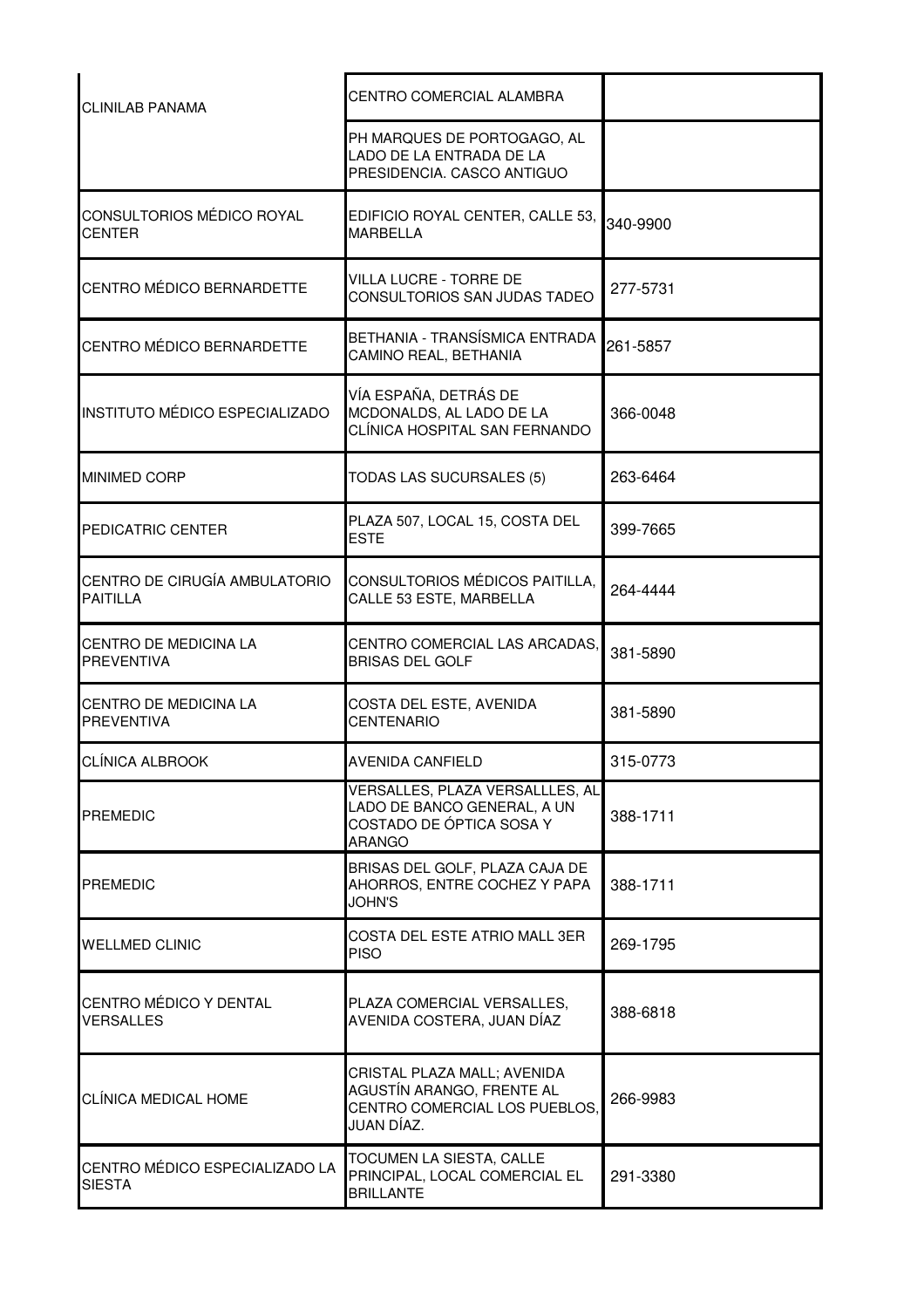| <b>NOMBRE</b>                                 | <b>UBICACIÓN</b>                                                                      | <b>TELÉFONO</b> |
|-----------------------------------------------|---------------------------------------------------------------------------------------|-----------------|
| <b>MEDICINA INTERNA</b>                       |                                                                                       |                 |
| LILIAN K TANG R                               | PACÍFICA SALUD                                                                        | 204-8315        |
| JULIO CÉSAR SANDOVAL A.                       | PACÍFICA SALUD                                                                        | 204-8312        |
| EDUARDO PRADO PINEDO                          | PACÍFICA SALUD                                                                        | 204-8000        |
| <b>ARTUR GOMEZ BLIZNIAK</b>                   | PACÍFICA SALUD                                                                        | 385-7787        |
| AUGUSTO RAUL HERNANDEZ                        | PACÍFICA SALUD                                                                        | 204-8000        |
| REBECA ESTELA MELGAR BIEBERACH                | HOSPITAL SANTA FÉ                                                                     | 360-7400        |
| PAUL ALEXANDER MUÑOZ E.                       | <b>HOSPITAL NACIONAL</b>                                                              | 207-8100        |
| LUIS CARLOS BRAVO VÁSQUEZ                     | HOSPITAL SAN FERNANDO                                                                 | 6612-6571       |
| <b>LAURA VELEZ</b>                            | PACÍFICA SALUD                                                                        | 6480-2454       |
| CÁNDIDO E. AMADOR F.                          | <b>HOSPITAL NACIONAL</b>                                                              | 6613-8829       |
| JOSE WALTER VALVERDE CASAS                    | <b>HOSPITAL NACIONAL</b>                                                              | 204-8312        |
| <b>FERNANDO LUIS ALFARO</b>                   | HOSPITAL NACIONAL                                                                     | 204-8312        |
| <b>LESLIE KARINA RINCON</b>                   | CLÍNICA HOSPITAL SAN FERNANDO                                                         | 366-0000        |
| RIGOBERTO CERRUD GONZÁLEZ                     | CLÍNICA HOSPITAL SAN FERNANDO                                                         | 305-6300        |
| <b>CARLOS MARTN BALLESTEROS</b><br>ZARZAVILLA | CLÍNICA HOSPITAL SAN FERNANDO                                                         | 204-8312        |
| <b>ERNESTO BENALCAZAR</b>                     | CENTRO MÉDICO ESPECIALIZADO SAN<br><b>FERNANDO</b>                                    | 204-8312        |
| ANTONIO AXEL AVERSA DE LEON                   | CENTRO MÉDICO ESPECIALIZADO SAN<br><b>FERNANDO</b>                                    | 278-6605        |
| <b>NOMBRE</b>                                 | <b>UBICACIÓN</b>                                                                      | <b>TELÉFONO</b> |
|                                               | <b>MEDICINA INTENSIVA*</b>                                                            |                 |
| <b>CARDIOCENTRO</b>                           | AV SIMÓN BOLÍVAR, DENTRO DEL<br>HOSPITAL SANTA FÉ                                     | 360-7400        |
| <b>WOMEN CARE CENTER</b>                      | STREET MALL, VÍA BRASIL, SAN<br><b>FRANCISCO</b>                                      | 830-2626        |
| CLÍNICA DOCATI                                | PEREJIL, CALLE 36 ESTE, BELLA<br><b>VISTA</b>                                         | 227-1373        |
| <b>CLÍNICA DOCATI</b>                         | JUAN DIAZ, CENTRO COMERCIAL<br><b>CRYSTAL PLAZA MALL</b>                              | 290-2095        |
| PANAMÁ DIAGNOSTIC CENTER (LAB<br>CENTER)      | CALLE 50 FINAL, FRENTE A SUZUKI,<br>ENTRADA DE COCO DEL MAR,<br><b>EDIFICIO VERDY</b> | 398-8260        |
| PANAMÁ DIAGNOSTIC CENTER (LAB<br>CENTER)      | PLAZA ACUARELA, FRENTE A LOS<br>ESTACIONAMIENTOS FRIDAYS, EL<br>DORADO.               | 382-4969        |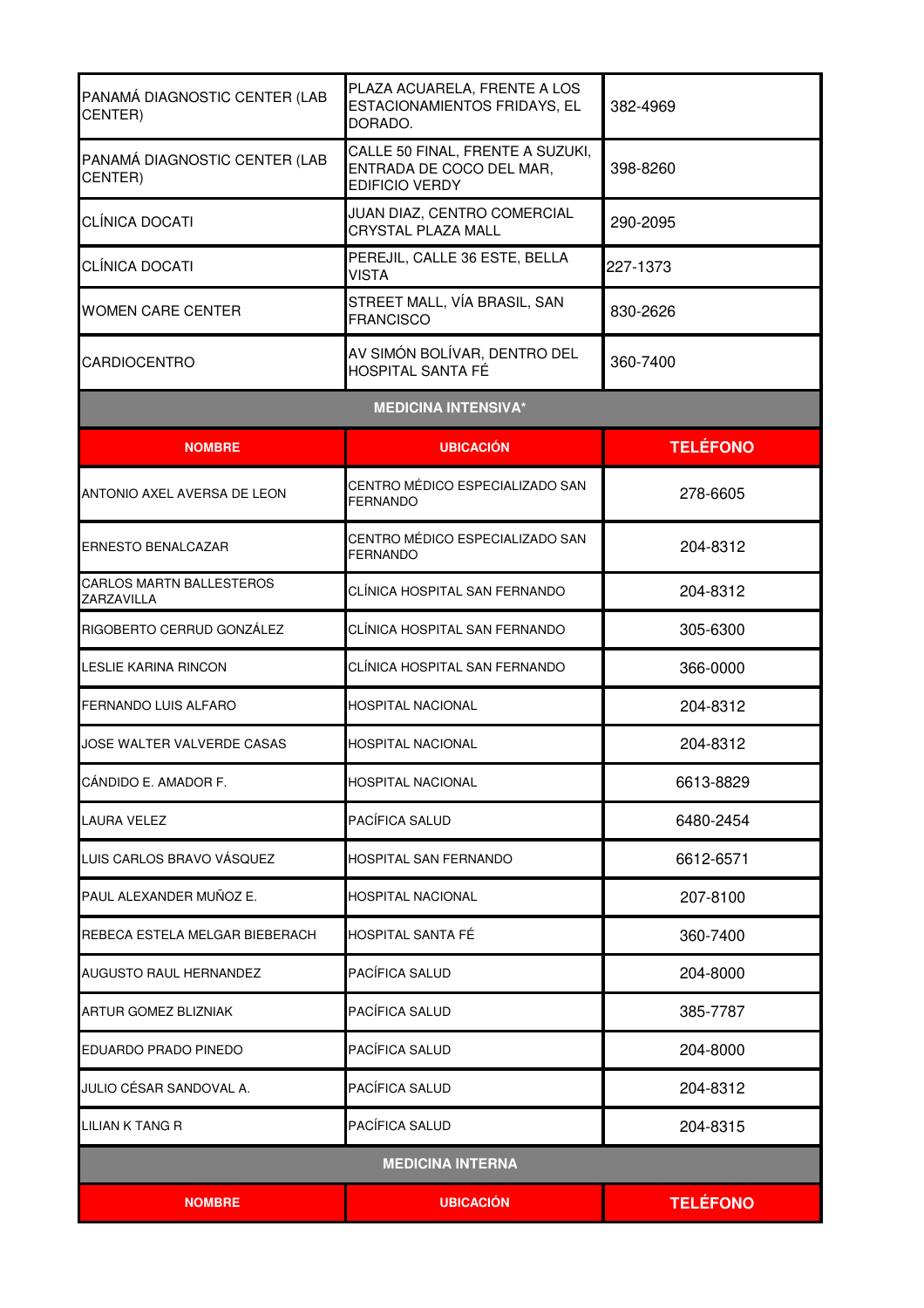| ALANNA M. ARMUELLES P.                             | CLÍNICA HOSPITAL SAN FERNANDO               | 229-0632/34     |
|----------------------------------------------------|---------------------------------------------|-----------------|
| CARLOS IVÁN RIOS DEL CID                           | CLÍNICA HOSPITAL SAN FERNANDO               | 6236-4889       |
| <b>FELIPE RODRIGUEZ*</b>                           | CLÍNICA HOSPITAL SAN FERNANDO               | 305-6300        |
| JUAN PABLO BYRNE VARGAS                            | CLÍNICA HOSPITAL SAN FERNANDO               | 305-6300        |
| LUIS MANUEL FILOS AIZPURUA*                        | CLÍNICA HOSPITAL SAN FERNANDO               | 278-6607        |
| RICARDO M. SANDOVAL*                               | CLÍNICA HOSPITAL SAN FERNANDO               | 305-6300        |
| RIGOBERTO CERRUD GONZÁLEZ                          | CLÍNICA HOSPITAL SAN FERNANDO               | 278-6629        |
| VICTOR MANUEL PINZON CUCA*                         | CLÍNICA HOSPITAL SAN FERNANDO               | 305-6300        |
| GUSTAVO OLACIREGUI                                 | CENTRO MÉDICO ESPECIALIZADO SAN<br>FERNANDO | 277-7600        |
| EFRAIN PEREZ PINZON*                               | CONSULTORIOS MÉDICOS PAITILLA               | 206-2563        |
| CAMILO ABEL ITURRALDE MORAN                        | CONSULTORIOS MÉDICOS PAITILLA               | 206-2589        |
| FERNANDO ENRIQUE AGUILAR NIGOT                     | CONSULTORIOS MÉDICOS PAITILLA               | 204-8311        |
| EDGAR SÁNCHEZ*                                     | CONSULTORIOS ROYAL CENTER                   | 340-9996        |
| JULIO JOEL JARAMILLO RAMOS                         | CONSULTORIOS ROYAL CENTER                   | 6319-9476       |
| JOSÉ LUIS SANTAMARÍA CASTILLO                      | INSTITUTO MÉDICO ESPECIALIZADO              | 366-0000        |
| JORGE AROSEMENA*                                   | HOSPITAL NACIONAL                           | 305-6365        |
| RAMIRO DA SILVA RODRÍGUEZ                          | HOSPITAL NACIONAL                           | 6671-5202       |
| KATIANA ELIZABETH CASTILLO                         | THE PANAMÁ CLINIC                           | 395-5909        |
|                                                    | <b>NEFROLOGÍA</b>                           |                 |
| <b>NOMBRE</b>                                      | <b>UBICACIÓN</b>                            | <b>TELÉFONO</b> |
| RAFAEL ANIELO PEREZ CARILLO                        | CENTRO MÉDICO ESPECIALIZADO SAN<br>FERNANDO | 390-2494        |
| CARLOS ALBERTO VIGGIANO VEGA                       | CLÍNICA HOSPITAL SAN FERNANDO               | 305-6300        |
| DIEGO REY RODRIGUEZ                                | CLÍNICA HOSPITAL SAN FERNANDO               | 229-3524        |
| FELIPE ANTONIO RODRIGUEZ DE LEON                   | CLÍNICA HOSPITAL SAN FERNANDO               | 305-6300        |
| FERNANDO AGUILAR                                   | CONSULTORIOS MÉDICOS PAITILLA               | 264-4444        |
| JOSE ANTONIO CALVO BROCE                           | HOSPITAL NACIONAL                           | 325-0011        |
| OVIDIO DE FREITAS                                  | HOSPITAL NACIONAL                           | 227-5444        |
| ICESAR CUERO ZAMBRANO                              | HOSPITAL NACIONAL                           | 263-3356        |
| ALEXANDER BALLESTEROS RAMOS                        | THE PANAMA CLINIC                           | 310-1111        |
| FRANCISCO KHIRAM VARGAS CALDERON THE PANAMÁ CLINIC |                                             | 310-1111        |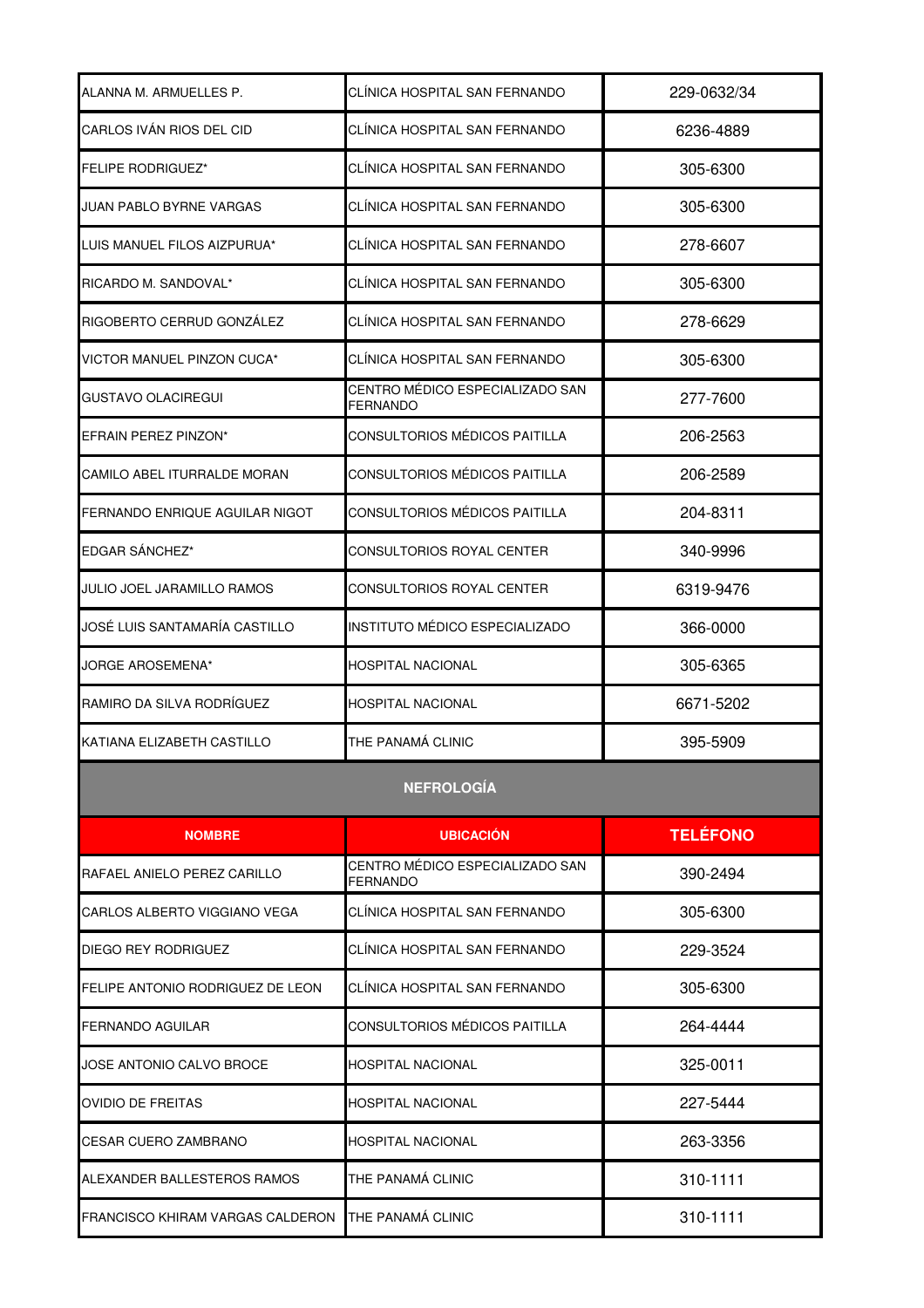| JERMAINE RONALDO TOMLINSON<br><b>FOWLER</b> | THE PANAMÁ CLINIC                                  | 310-1111        |  |
|---------------------------------------------|----------------------------------------------------|-----------------|--|
| YELEINE MARTINEZ ECHEVERS                   | THE PANAMÁ CLINIC                                  | 310-1111        |  |
| <b>NEUMOLOGÍA*</b>                          |                                                    |                 |  |
| <b>NOMBRE</b>                               | <b>UBICACIÓN</b>                                   | <b>TELÉFONO</b> |  |
| AMÉRICO LOMBARDO HERRERA                    | CLÍNICA HOSPITAL SAN FERNANDO                      | 305-6300        |  |
| <b>MITZI CANDANEDO</b>                      | CLÍNICA HOSPITAL SAN FERNANDO                      | 305-6300        |  |
| NESTOR RUIZ JIMENEZ                         | CLÍNICA HOSPITAL SAN FERNANDO                      | 305-6300        |  |
| SABRINA DEL CARMEN TREJOS<br>GONZALEZ       | CLÍNICA HOSPITAL SAN FERNANDO                      | 305-6300        |  |
| <b>TARSICIO PEREA</b>                       | CLÍNICA HOSPITAL SAN FERNANDO                      | 305-6300        |  |
| TEMISTOCLES DIAZ STRUNZ                     | CLÍNICA HOSPITAL SAN FERNANDO                      | 305-6300        |  |
| VICTOR MANUEL PINZON YUIL                   | CLÍNICA HOSPITAL SAN FERNANDO                      | 305-6300        |  |
| <b>FABIO JARAMILLO</b>                      | <b>HOSPITAL NACIONAL</b>                           | 209-5632        |  |
| FERNANDO G MARQUEZ FABREGA                  | <b>HOSPITAL NACIONAL</b>                           | 209-5630        |  |
| LILIA ELIZABETH BERNAL CORONADO             | <b>HOSPITAL NACIONAL</b>                           | 209-5631        |  |
| <b>LORENA NORIEGA</b>                       | <b>HOSPITAL NACIONAL</b>                           | 209-5632        |  |
| RAFAEL A. PAREDES T.                        | HOSPITAL NACIONAL                                  | 209-5630        |  |
| <b>AMARANTA PERNETT</b>                     | PACÍFICA SALUD                                     | 830-5398        |  |
| ELENA MARIA CHEVALIER CHOCKEE               | THE PANAMÁ CLINIC                                  | 310-1111        |  |
|                                             | NEONATOLOGÍA*                                      |                 |  |
| <b>NOMBRE</b>                               | <b>UBICACIÓN</b>                                   | <b>TELÉFONO</b> |  |
| LOURDES DEL CARMEN VAUGHAN COBO             | PACÍFICA SALUD                                     | 395-4064        |  |
| <b>MILITZA TORRES</b>                       | CENTRO MÉDICO ESPECIALIZADO SAN<br><b>FERNANDO</b> | 278-6604        |  |
| MARIA TERESA IOVANE IBAÑEZ                  | CENTRO MÉDICO ESPECIALIZADO<br><b>SAN FERNANDO</b> | 204-8312        |  |
| NESTOR MANUEL CASTILLERO<br><b>SANTOS</b>   | CLÍNICA HOSPITAL SAN FERNANDO                      | 204-8312        |  |
| <b>ENRIQUE RUIDIAZ P.</b>                   | <b>PACÍFICA SALUD</b>                              | 204-8397        |  |
| <b>IAN GÓNZALEZ</b>                         | THE PANAMÁ CLINIC                                  | 310-111         |  |
| <b>IVAN AUGUSTO SIERRA ROBLES</b>           | CENTRO MÉDICO ESPECIALIZADO<br><b>SAN FERNANDO</b> | 206-2588        |  |
| JESUALDA LISET SANCHEZ LOPEZ                | CENTRO MÉDICO ESPECIALIZADO<br><b>SAN FERNANDO</b> | 395-4064        |  |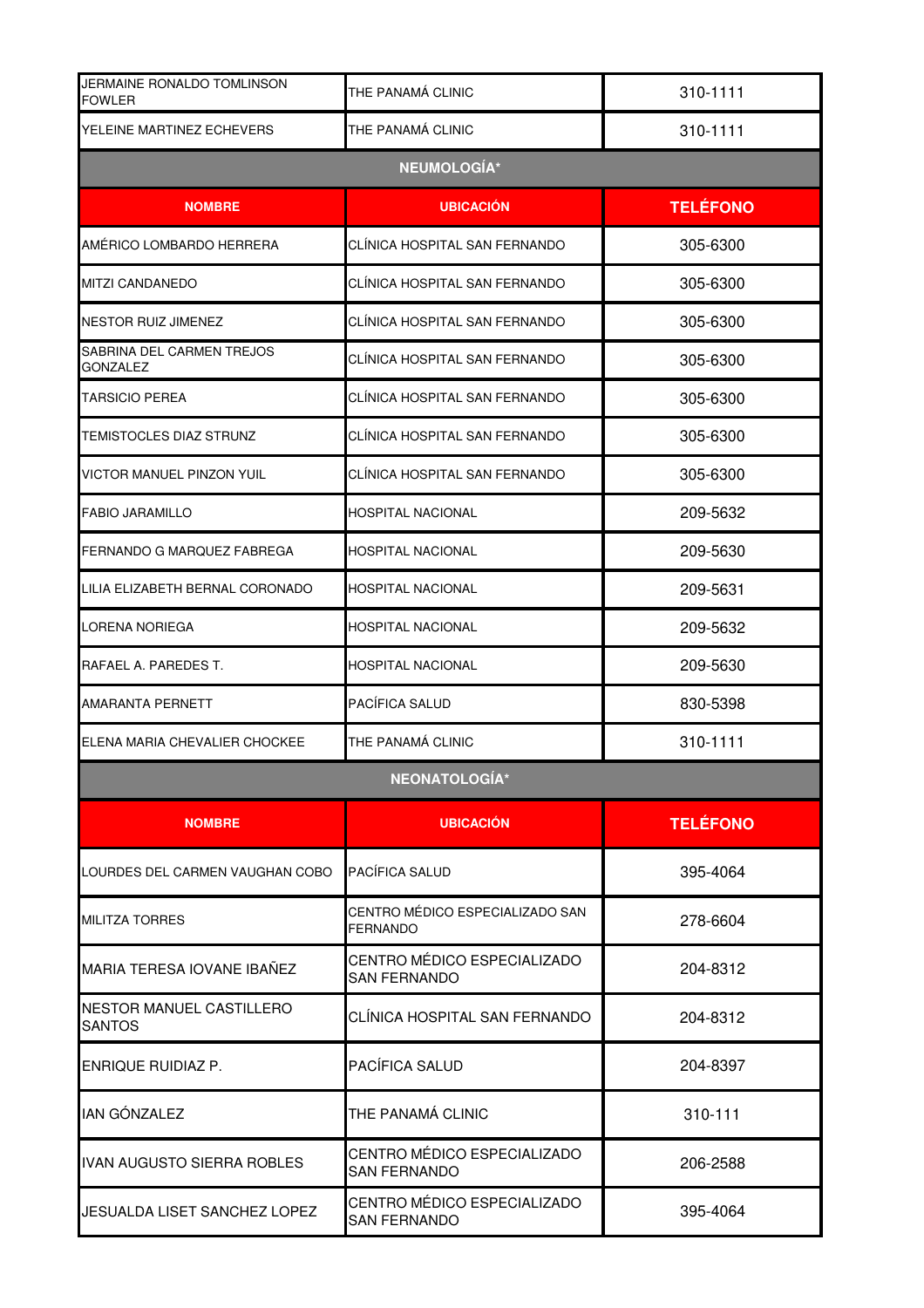| MIGUEL ANTONIO BAMBU<br>RODRIGUEZ         | CENTRO MÉDICO ESPECIALIZADO<br><b>SAN FERNANDO</b> | 204-8312          |
|-------------------------------------------|----------------------------------------------------|-------------------|
| <b>MILITZA TORRES HERRERA</b>             | CENTRO MÉDICO ESPECIALIZADO<br><b>SAN FERNANDO</b> | 204-8312          |
| <b>ALBERTO BISSOT</b>                     | CLÍNICA HOSPITAL SAN FERNANDO                      | 305-6300          |
| <b>GERARDO RIVERA CHEN</b>                | CLÍNICA HOSPITAL SAN FERNANDO                      | 305-6300          |
| HORTENSIA SOLANO VILLANUEVA               | CLÍNICA HOSPITAL SAN FERNANDO                      | 305-6300          |
| NITZA ITZEL CORREOSO DOMINGUEZ            | CLÍNICA HOSPITAL SAN FERNANDO                      | 204-8312          |
| PAUL GASTON GALLARDO SOSA                 | CLÍNICA HOSPITAL SAN FERNANDO                      | 204-8312          |
| <b>TELSYS YARIELA BONILLA MORALES</b>     | CONSULTORIOS MÉDICOS PAITILLA                      | 204-8312          |
| JORGE JUAN MEDRANO DE LEON                | <b>HOSPITAL NACIONAL</b>                           | 394-7857          |
| <b>VERA ITZEL LOMBARDO</b>                | <b>HOSPITAL NACIONAL</b>                           | 204-8312          |
| <b>DANIEL HERRERA</b>                     | PACÍFICA SALUD                                     | 204-8486          |
| LOURDES DEL CARMEN VAUGHAN<br><b>COBO</b> | PACÍFICA SALUD                                     | 204-8000          |
|                                           | <b>NEUROFISIOLOGÍA</b>                             |                   |
| <b>NOMBRE</b>                             | <b>UBICACIÓN</b>                                   | <b>TELÉFONO</b>   |
| AURELIO ANTONIO ALVARADO RAMOS            | PACÍFICA SALUD                                     | 391-1024          |
| <b>EZEQUIEL JETHMAL</b>                   | CONSULTORIOS MÉDICOS PAITILLA                      | 269-3983          |
| <b>ALINA ANAYA</b>                        | THE PANAMÁ CLINIC                                  | 310-1111          |
|                                           | <b>NEUROLOGÍA</b>                                  |                   |
| <b>NOMBRE</b>                             | <b>UBICACIÓN</b>                                   | <b>TELÉFONO</b>   |
| MANUEL JOSE AGUILAR URRIOLA               | PACÍFICA SALUD                                     | 387-6041          |
| DAVID ROMAN DONDIS CAMAÑO                 | <b>HOSPITAL NACIONAL</b>                           | 204-8315          |
| DAVID ANGUIZOLA                           | PACÍFICA SALUD/INSTITUTO EUROPEO<br>DEL SUEÑO      | 387-6041/831-7237 |
| OFTALMOLOGÍA*                             |                                                    |                   |
| <b>NOMBRE</b>                             | <b>UBICACIÓN</b>                                   | <b>TELÉFONO</b>   |
| <b>GABRIEL A. CASTILLERO</b>              | CENTRO MÉDICO ESPECIALIZADO SAN<br><b>FERNANDO</b> | 229-6663          |
| ÁLVARO MORENO                             |                                                    |                   |
|                                           | CLÍNICA BOYD                                       | 264-8011          |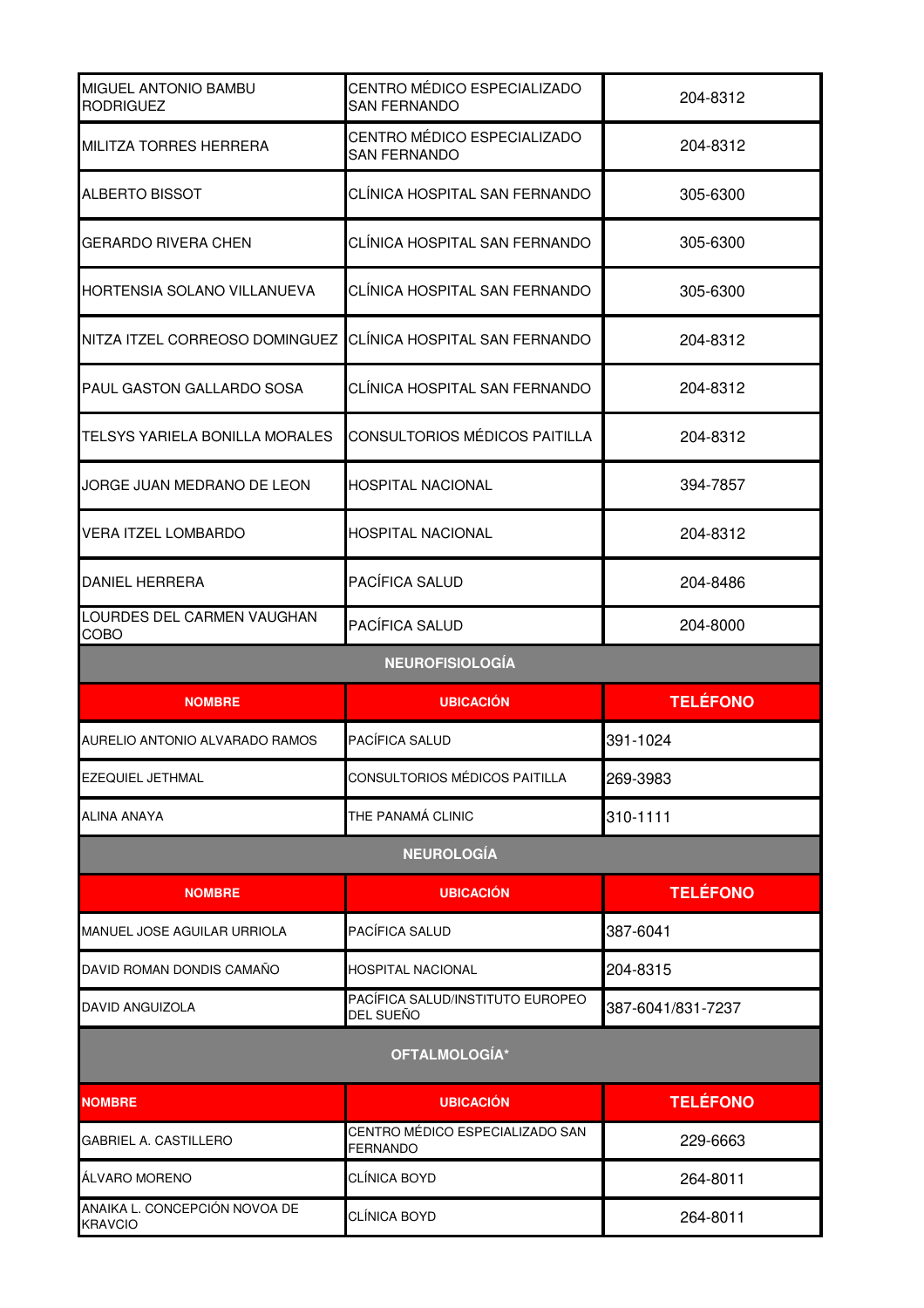| CRISTELA F. DE ALEMAN           | CLÍNICA BOYD                                   | 264-8011        |
|---------------------------------|------------------------------------------------|-----------------|
| INELDA I. LOMBARDO V.           | CLÍNICA BOYD                                   | 264-8011        |
| MARINO MIGUEL RIVERA GONZALEZ   | CLÍNICA BOYD                                   | 264-8011        |
| MARITZA CÁRDENAS                | CLÍNICA BOYD                                   | 264-8011        |
| SAMUEL BOYD LEWIS               | CLÍNICA BOYD                                   | 264-8011        |
| ARTURO D. WONG VALDIVIESO       | CLÍNICA HOSPITAL SAN FERNANDO                  | 305-6300        |
| CONSTANTINO TRAPATSAS           | CLÍNICA HOSPITAL SAN FERNANDO                  | 305-6300        |
| GABRIEL E. CASTILLERO ABADIA    | CLÍNICA HOSPITAL SAN FERNANDO                  | 305-6300        |
| GIORGIA MARIA ALVEROLA GARMPIS  | CLÍNICA HOSPITAL SAN FERNANDO                  | 305-6300        |
| MIGUEL WONG TANG                | CLÍNICA HOSPITAL SAN FERNANDO                  | 305-6300        |
| ALFREDO CHU                     | CONSULTORIOS MÉDICOS PAITILLA                  | 265-8800        |
| BRUNO ARMANDO CARVAJAL GUMBAN   | CONSULTORIOS MÉDICOS PAITILLA                  | 264-4444        |
| LILIANA MARIA AROSEMENA GIROLDI | CONSULTORIOS MÉDICOS PAITILLA                  | 392-5084        |
| ROCCO GIUSEPPE MELILLO MAGLIONE | CONSULTORIOS MÉDICOS PAITILLA                  | 390-4257        |
| ROSALIA MARGARITA BAEZ GOMEZ    | <b>HOSPITAL NACIONAL</b>                       | 396-2098        |
| KARLA DEL ROSARIO NG            | PACÍFICA SALUD                                 | 204-8000        |
| <b>CARLOS DIAZ</b>              | THE PANAMÁ CLINIC                              | 310-1111        |
| RODOLFO ALBERTO YI AGUILAR      | THE PANAMÁ CLINIC                              | 310-1111        |
| TANIA LORENA BRANDARIS FONTES   | THE PANAMÁ CLINIC                              | 310-1111        |
|                                 | <b>ONCOLOGÍA*</b>                              |                 |
| <b>NOMBRE</b>                   | <b>UBICACIÓN</b>                               | <b>TELÉFONO</b> |
| OMAR ORLANDO CASTILLO FERNANDEZ | CENTRO HEMATO ONCOLÓGIO ROYAL<br><b>CENTER</b> | 265-2232        |
| <b>FELIPE JAVIER WONG</b>       | CONSULTORIOS AMÉRICA                           | 229-5476        |
| JOSE LUIS AMADOR SOSA           | CONSULTORIOS MÉDICOS PAITILLA                  | 263-3449        |
| JUAN CARLOS ALCEDO VELARDE      | CONSULTORIOS MÉDICOS PAITILLA                  | 265-2232        |
| JUAN PABLO BARES                | CONSULTORIOS MÉDICOS PAITILLA                  | 264-8813        |
| JULIO JAVIER SANTAMARIA         | CONSULTORIOS MÉDICOS PAITILLA                  | 264-8813        |
| JOEL ALEXANDER MORENO           | CONSULTORIOS MÉDICOS ROYAL<br><b>CENTER</b>    | 300-6800        |
| YASSIR RUIZ                     | HOSPITAL SANTA FÉ                              | 360-7400        |
| <b>MARIA LIM LAW</b>            | PACÍFICA SALUD                                 | 391-1618        |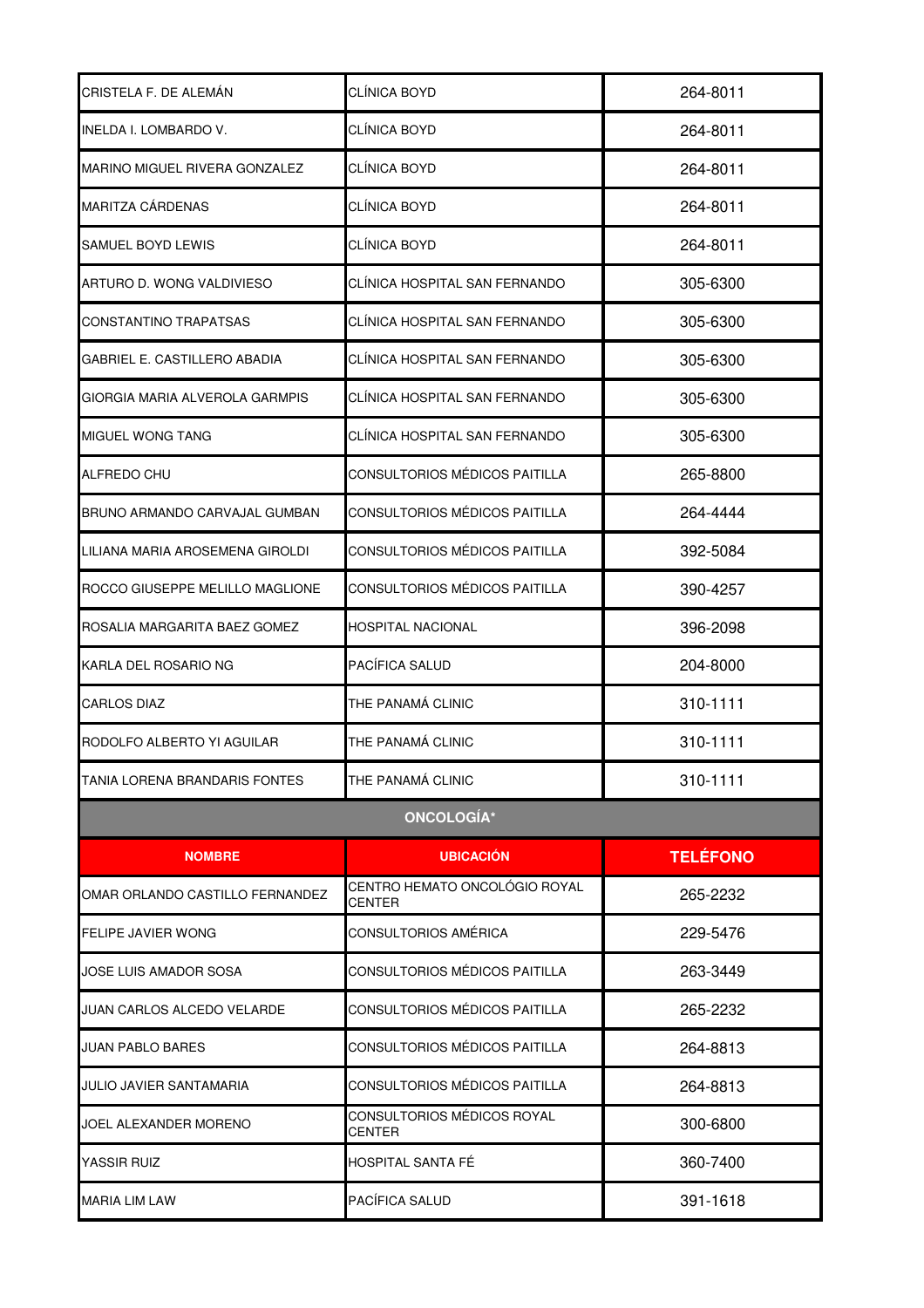| ROBERTO IVAN LOPEZ                 | PACÍFICA SALUD                   | 207-8210        |
|------------------------------------|----------------------------------|-----------------|
| JOEL MORENO RIOS                   | CENTRO HEMATO ONCOLÓGICO         | 265-2231        |
|                                    | <b>ORTOPEDAS DE COLUMNA*</b>     |                 |
| <b>NOMBRE</b>                      | <b>UBICACIÓN</b>                 | <b>TELÉFONO</b> |
| NELSON POLICARPO SOPALDA PIMENTEL  | HOSPITAL NACIONAL                | 390-2284        |
| RAUL DARIO ARJONA SERRANO          | HOSPITAL NACIONAL                | 260-2570        |
|                                    | <b>ORTOPEDIA Y TRAUMATOLOGÍA</b> |                 |
| <b>NOMBRE</b>                      | <b>UBICACIÓN</b>                 | <b>TELÉFONO</b> |
| <b>BOLÍVAR FRANCO</b>              | CLINICA HOSPITAL SAN FERNANDO    | 229-3779        |
| ALESSANDRO ALESSANDRIA             | CLÍNICA HOSPITAL SAN FERNANDO    | 261-7275        |
| CARLOS NAVARRO*                    | HOSPITAL NACIONAL                | 306-3382        |
| CARMEN VASQUEZ                     | CONSULTORIOS MÉDICOS PAITILLA    | 229-7522        |
| CESAR ALFONSO ZORITA SAMUDIO       | HOSPITAL SANTA FÉ                | 227-4733        |
| <b>DANILO MARTINEZ MILLAN</b>      | CLÍNICA HOSPITAL SAN FERNANDO    | 229-4388        |
| <b>DENY PARK*</b>                  | CLÍNICA HOSPITAL SAN FERNANDO    | 305-6305        |
| EDMUNDO BASILIO FORD MORA*         | CLÍNICA HOSPITAL SAN FERNANDO    | 261-7275        |
| EDMUNDO BASILIO FORD SOUSA*        | CLÍNICA HOSPITAL SAN FERNANDO    | 261-7275        |
| EDUARDO AGUSTIN COTES SANCHEZ      | CONSULTORIOS MÉDICOS PAITILLA    | 206-2530        |
| ELIAHOU FASKHA VUGMAN              | PACÍFICA SALUD                   | 223-1717        |
| EMILIO JOSE TUFIÑO CARRERA         | CLÍNICA GMEDSPORT                | 263-5262        |
| <b>ESTEBAN POVEA</b>               | CENTRO MÉDICO NACIONAL           | 206-2585        |
| FRANKLIN ADOLFO CARRILLO RIQUEROS* | HOSPITAL NACIONAL                | 227-9489        |
| GABRIELA ISOLDA GONZALEZ CHU*      | PACÍFICA SALUD                   | 242-3684        |
| <b>GERINALDO MARTINEZ*</b>         | <b>CLÍNICA GMEDSPORT</b>         | 263-5292        |
| GUSTAVO ADOLFO PINILLA BONILLA     | PACÍFICA SALUD                   | 229-7522        |
| HERACLIO BARRIA STANZIOLA          | CONSULTORIOS MÉDICOS PAITILLA    | 206-2448        |
| <b>HORACIO BURGOS RIVERA</b>       | CLÍNICA HOSPITAL SAN FERNANDO    | 305-6300        |
| JAIME ALEMAN*                      | CLÍNICA HOSPITAL SAN FERNANDO    | 305-6300        |
| JAIME ANTONIO JASPE CASTAÑO        | CLÍNICA HOSPITAL SAN FERNANDO    | 305-6300        |
| JOLIEANNE MARXEN                   | CLÍNICA HOSPITAL SAN FERNANDO    | 305-6300        |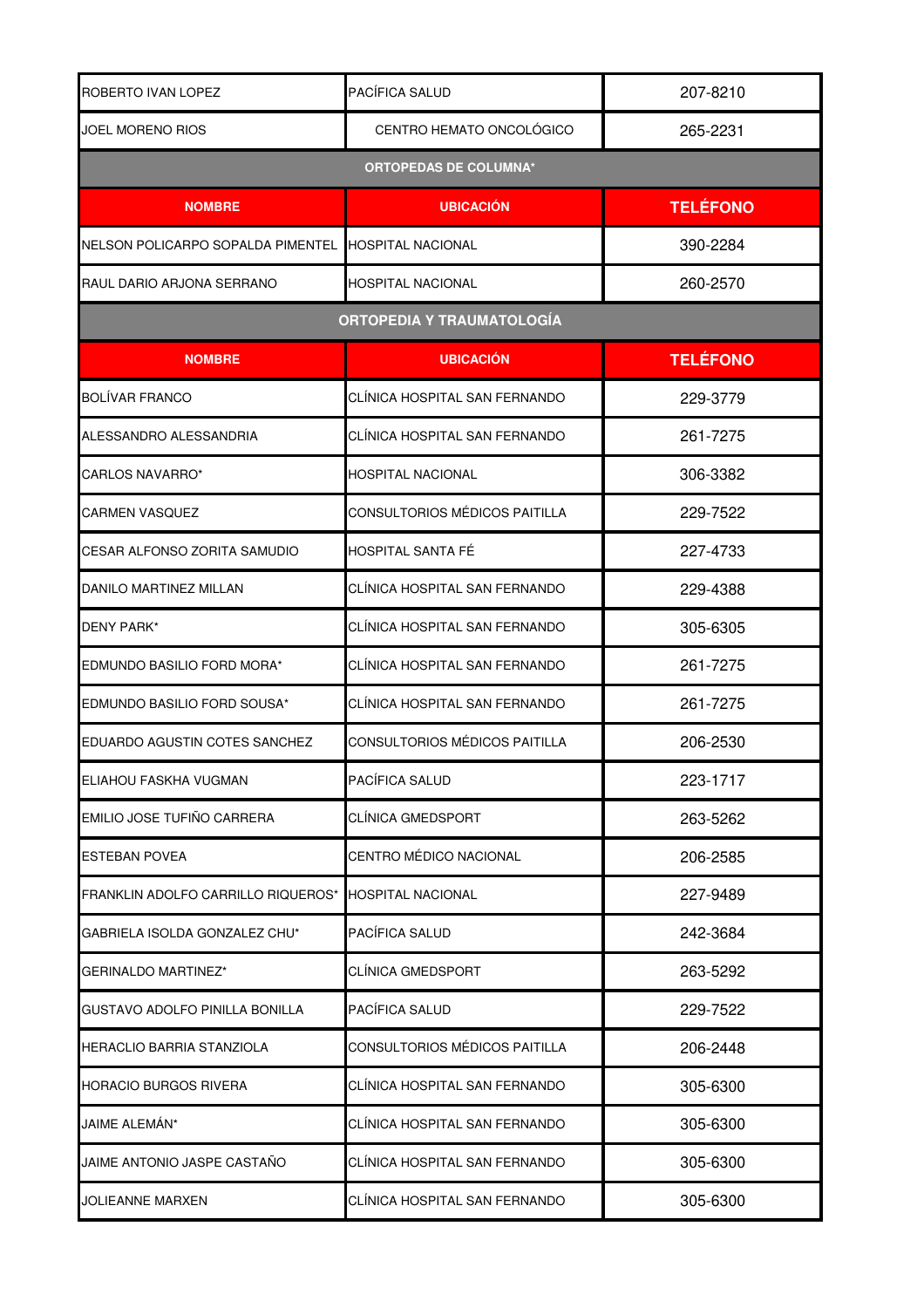| JOLIEANNE YSABEL MARXEN RUIZ*        | CLINICA HOSPITAL SAN FERNANDO | 230-0075  |
|--------------------------------------|-------------------------------|-----------|
| JORGE ALBERTO MATURELL               | CLÍNICA HOSPITAL SAN FERNANDO | 305-6300  |
| JOSE BERNARDO MORENO OBANDO*         | HOSPITAL SANTA FÉ             | 360-7400  |
| JOSE ELIAS VERGARA GONZALEZ          | HOSPITAL NACIONAL             | 227-9489  |
| JUAN GREGORIO LEE CHOY               | CONSULTORIOS AMÉRICA          | 264-5155  |
| JULIO ERNESTO ARIAS DE LA GUARDIA    | <b>HOSPITAL NACIONAL</b>      | 204-8568  |
| <b>JULIO ROMERO</b>                  | CLÍNICA HOSPITAL SAN FERNANDO | 305-6300  |
| LEONARDO BARNETT                     | CENTRO MÉDICO NACIONAL        | 386-5845  |
| LILIVETH JESSELL JEAN LOUIS BONILLA  | THE PANAMÁ CLINIC             | 6789-7447 |
| LINDA BOZA*                          | CLÍNICA HOSPITAL SAN FERNANDO | 305-6300  |
| LIONEL ANTONIO JAEN MARICHAL         | PACÍFICA SALUD                | 390-2227  |
| LUIS FERNANDO AMADO IBARRA*          | HOSPITAL NACIONAL             | 306-3382  |
| LUIS FERNANDO FUENTES PENHAVEL       | CLÍNICA HOSPITAL SAN FERNANDO | 261-7275  |
| LUIS MARIO CUESTAS POLANCO           | CLÍNICA HOSPITAL SAN FERNANDO | 305-6300  |
| LUIS ROBERTO CELY                    | CLÍNICA HOSPITAL SAN FERNANDO | 305-6301  |
| MARCELINO GONZALEZ*                  | <b>HOSPITAL NACIONAL</b>      | 269-5222  |
| MARIO F. AIZPURUA B.                 | HOSPITAL NACIONAL             | 306-3382  |
| <b>MARISOL JACQUELINE NIKOLAEV</b>   | CLÍNICA HOSPITAL SAN FERNANDO | 261-7275  |
| <b>MAURICIO ANDERSON</b>             | <b>HOSPITAL NACIONAL</b>      | 306-3382  |
| MAX MELQUIADES MEDINA CASTILLO       | HOSPITAL NACIONAL             | 306-3382  |
| NICOLAS DELGADO CORREA               | HOSPITAL SANTA FÉ             | 6954-6549 |
| OCTAVIO ALFONSO MENDEZ LAVERGNE      | CLÍNICA HOSPITAL SAN FERNANDO | 261-7275  |
| PATRICIA BONILLA HUERTAS *           | CLÍNICA HOSPITAL SAN FERNANDO | 305-6300  |
| RAFAEL ANTONIO TIRADO DELGADO        | CLÍNICA HOSPITAL SAN FERNANDO | 305-6301  |
| RAUL ANEL KAM VARGAS                 | CLÍNICA HOSPITAL SAN FERNANDO | 387-2590  |
| RAÚL DARIO ARJONA SERRANO            | CLÍNICA HOSPITAL SAN FERNANDO | 305-6304  |
| RENAN ARAUZ CUBILLA                  | CLÍNICA HOSPITAL SAN FERNANDO | 229-7591  |
| RENE ARTURO CHEN LEE                 | CONSULTORIOS MÉDICOS PAITILLA | 206-2596  |
| RICARDO ADOLFO CONCEPCION<br>SANCHEZ | CLÍNICA HOSPITAL SAN FERNANDO | 305-6302  |
| RODRIGO GUSTAVO ORTEGA AYALA         | CLÍNICA HOSPITAL SAN FERNANDO | 305-6303  |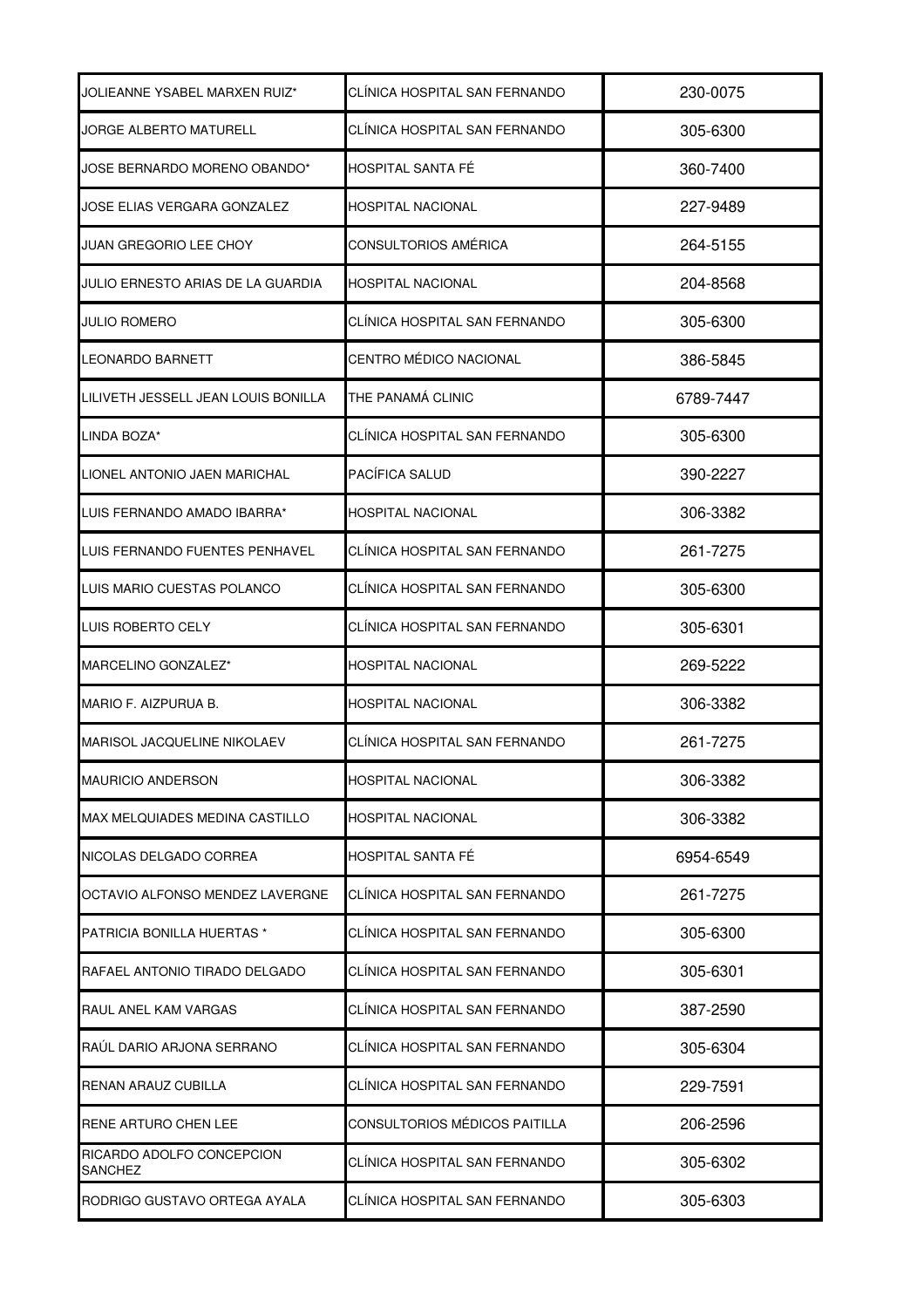| ROQUE B. PINILLA                  | CONSULTORIOS MÉDICOS PAITILLA               | 393-8317         |
|-----------------------------------|---------------------------------------------|------------------|
| TOMAS VASQUEZ POLO                | CONSULTORIOS MÉDICOS PAITILLA               | 390-2350         |
|                                   | <b>OTORRINOLARINGOLOGÍA</b>                 |                  |
| <b>NOMBRE</b>                     | <b>UBICACIÓN</b>                            | <b>TELÉFONO</b>  |
| ARACELI MAGDALENA DE LA GUARDIA   | CLÍNICA HOSPITAL SAN FERNANDO               | 226-0036         |
| <b>BRENDA ILEANA SAA QUIROS</b>   | CLÍNICA HOSPITAL SAN FERNANDO               | 305-6353         |
| CARLOS BEITIA SAMUDIO             | CONSULTORIOS MÉDICOS PAITILLA               | 269-3387         |
| CARLOS BURROWS*                   | HOSPITAL NACIONAL                           | 278-0466         |
| DAVID FRANCISCO CORRO GARCIA      | CLÍNICA SAN FERNANDO                        | 278-6607         |
| <b>VANESSA PONCE</b>              | <b>CENTRO MÉDICO PAITILLA</b>               | 206-2458         |
| GISSELLE MARIBELLA MURILLO        | <b>HOSPITAL NACIONAL</b>                    | 262-8136         |
| <b>IVETTE BERRIO AQUI</b>         | CENTRO MÉDICO ESPECIALIZADO SAN<br>FERNANDO | 229-6675         |
| JEANNETTE DILMA CRESPO BATISTA    | CONSULTORIOS MÉDICOS PAITILLA               | 398-1699         |
| JOSE ANTONIO LORENZO PALMA        | PACÍFICA SALUD                              | 204-8585         |
| LECHH KORYTOWSKI*                 | CONSULTORIOS MÉDICOS PAITILLA               | 264-4444         |
| LUIS F. VERASTEGUI                | CONSULTORIOS MÉDICOS PAITILLA               | 206-2588         |
| <b>MANUEL MOCK DONATO</b>         | <b>HOSPITAL NACIONAL</b>                    | 221-5822         |
| <b>MARCELA BEDOYA ORTEGA</b>      | CENTRO MÉDICO NACIONAL                      | 6677-7089        |
| MARIA DOLORES TAMEZ DE LEON       | CONSULTORIOS MÉDICOS PAITILLA               | 230-3534         |
| PATRICIA CRISTINA VELASCO MOSCOSO | CLÍNICA HOSPITAL SAN FERNANDO               | 229-6675         |
| <b>RAMON CRESPO BERGES</b>        | <b>CONSULTORIOS MÉDICOS PAITILLA</b>        | 224-8611         |
| <b>REY LUQUE</b>                  | CLÍNICA HOSPITAL SAN FERNANDO               | 229-6675         |
| RITA DEL C. VASQUEZ*              | <b>HOSPITAL SANTA FE</b>                    | 360-7400 EXT.148 |
| <b>ROBERT SAMUELS*</b>            | <b>HOSPITAL NACIONAL</b>                    | 229-4388         |
| RUTH ESTEFANIA HIM CEDEÑO         | CONSULTORIOS MÉDICOS PAITILLA               | 395-4194         |
| SABRINA DEL CARMEN ZAPATA GARCIA  | <b>HOSPITAL NACIONAL</b>                    | 307-3668         |
| VANESSA PONCE VERGARA             | CONSULTORIOS MÉDICOS PAITILLA               | 206-2458         |
|                                   | <b>PATOLOGÍA*</b>                           |                  |
| <b>NOMBRE</b>                     | <b>UBICACIÓN</b>                            | <b>TELÉFONO</b>  |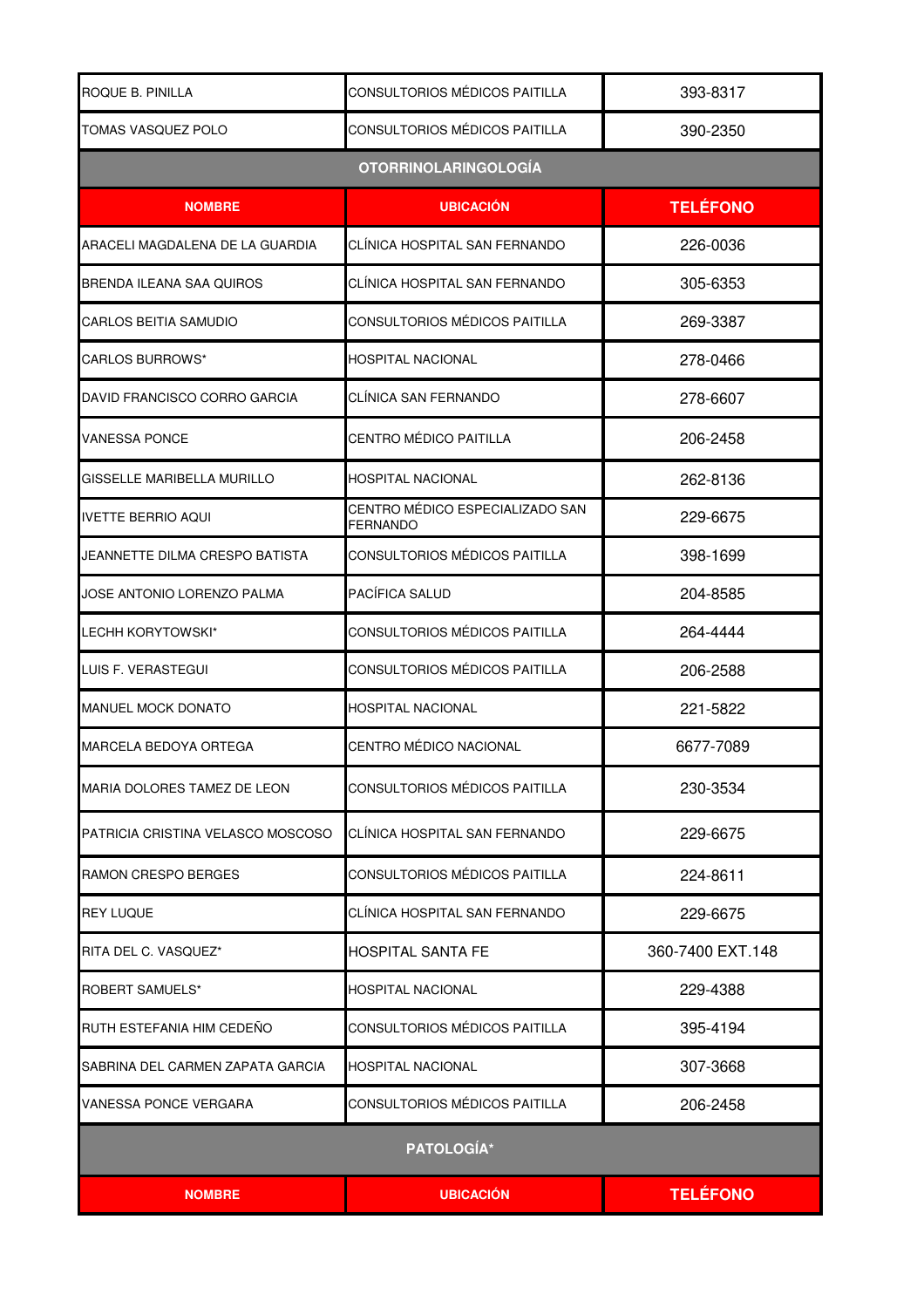| ALESSANDRO GANCI CERRUD        | CENTRO MÉDICO ESPECIALIZADO SAN<br>FERNANDO        | 229-2299        |
|--------------------------------|----------------------------------------------------|-----------------|
| DAVID H. MOSQUERA H.           | HOSPITAL NACIONAL                                  | 396-4694        |
| <b>DIANA CORTES</b>            | CONSULTORIOS MÉDICOS PAITILLA                      | 204-8315        |
| <b>GENEVA D. RODRIGUEZ</b>     | CONSULTORIOS MÉDICOS PAITILLA                      | 229-4388        |
| MILANTIA ROY GRAIN             | PACÍFICA SALUD                                     | 204-8360        |
| PATRICIA GIL DEL REAL ALEGRE   | CENTRO MÉDICO ESPECIALIZADO SAN<br>FERNANDO        | 261-7543        |
| RODRIGO J. VILLALOBOS          | HOSPITAL NACIONAL                                  | 396-4694        |
|                                | PEDIATRÍA*                                         |                 |
| <b>NOMBRE</b>                  | <b>UBICACIÓN</b>                                   | <b>TELÉFONO</b> |
| ABBY VANESSA DE LA CRUZ GARCÍA | CLÍNICA HOSPITAL SAN FERNANDO                      | 305-6300        |
| <b>ALBERTO BISSOT</b>          | CLÍNICA HOSPITAL SAN FERNANDO                      | 305-6300        |
| <b>ALBERTO MIZRACHI</b>        | CONSULTORIOS MÉDICOS PAITILLA                      | 278-6608        |
| ALBINO SALAS CESPEDES          | CLÍNICA HOSPITAL SAN FERNANDO                      | 305-6300        |
| ALFREDO COHEN HENRIQUEZ SASSO  | CLÍNICA HOSPITAL SAN FERNANDO                      | 305-6300        |
| ALYNA NEKELDA ARCIA TORRES     | HOSPITAL NACIONAL                                  | 392-9680        |
| <b>ARACELIS M. LAWSON</b>      | THE PANAMÁ CLINIC                                  | 310-1111        |
| <b>BOLIVAR DAVALOS</b>         | CENTRO MÉDICO ESPECIALIZADO SAN<br><b>FERNANDO</b> | 278-6603 ·      |
| BRISEIDA G. BERMUDEZ ORTIZ     | CONSULTORIOS AMÉRICA                               | 229-3591        |
| CHI PIN CHUNG CHIAN            | CENTRO MÉDICO ESPECIALIZADO SAN<br>FERNANDO        | 344-2155        |
| DANIEL HERRERA                 | PACÍFICA SALUD                                     | 204-8486        |
| DAVID EFRAIN MENDEZ DUTARY     | CONSULTORIOS MÉDICOS PAITILLA                      | 206-2585        |
| <b>DAVID ELLIS HARVEY</b>      | CENTRO MÉDICO ESPECIALIZADO SAN<br>FERNANDO        | 229-6691        |
| EDUARDO NELSON VALDES          | HOSPITAL NACIONAL                                  | 394-7857        |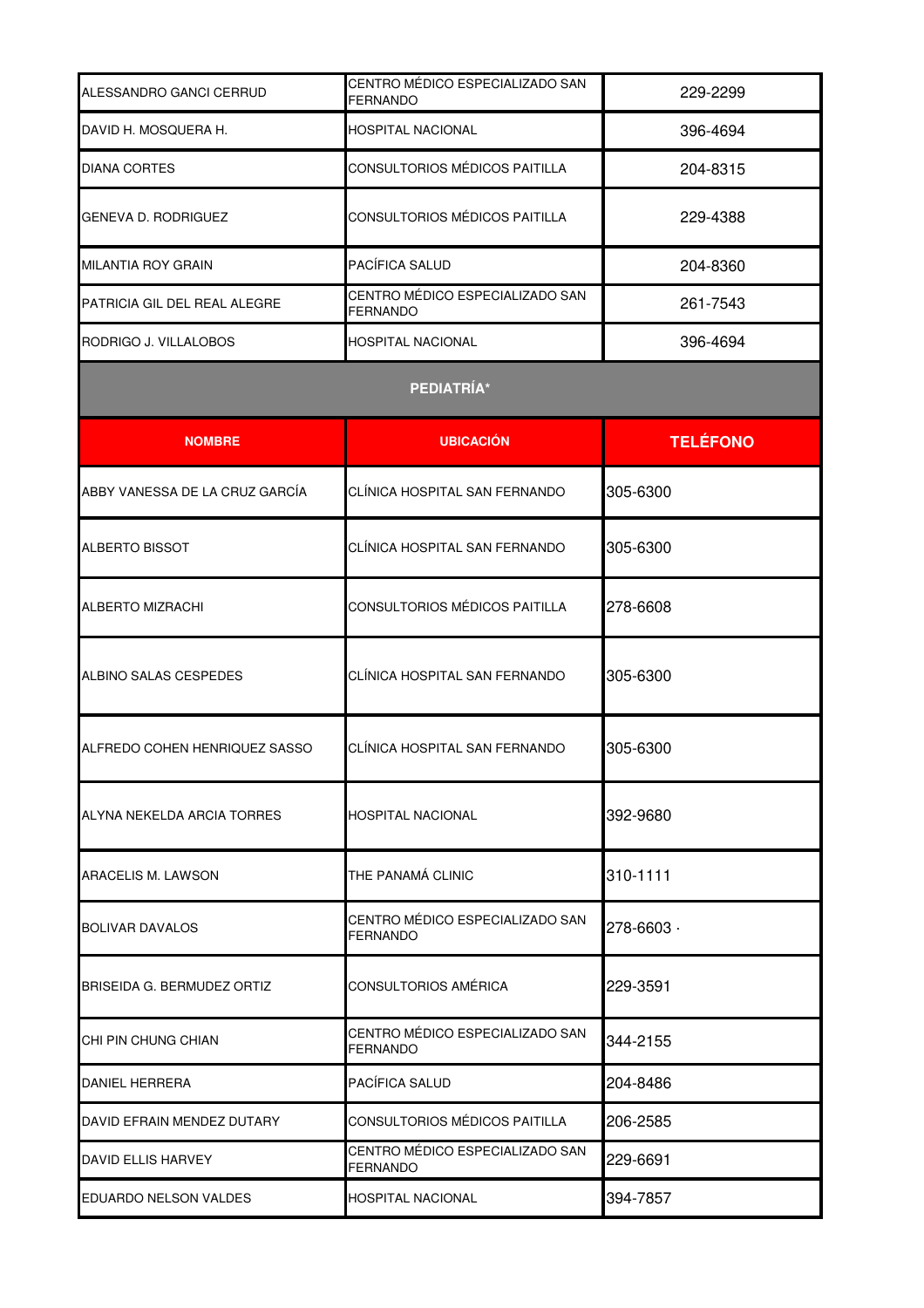| ELSA E. CHEN R.                    | PACÍFICA SALUD                                     | 204-8000 |
|------------------------------------|----------------------------------------------------|----------|
| <b>ENRIQUE RUIDIAZ P.</b>          | PACÍFICA SALUD                                     | 204-8397 |
| <b>EVELYN CASTILLO</b>             | SERVICIOS HOSPITALARIOS BRISAS DEL<br>GOLF         | 309-2300 |
| <b>FRANCISCO BRAVO ICAZA</b>       | CONSULTORIOS MÉDICOS PAITILLA                      | 264-3058 |
| GERARDO RIVERA CHEN                | CLÍNICA HOSPITAL SAN FERNANDO                      | 305-6300 |
| GILBERTO ENRIQUE CORDOBA BONILLA   | CONSULTORIOS MÉDICOS PAITILLA                      | 264-4444 |
| <b>HENRY LUM CHIAL</b>             | CENTRO MÉDICO ESPECIALIZADO SAN<br><b>FERNANDO</b> | 229-3524 |
| HORTENSIA SOLANO VILLANUEVA        | CLÍNICA HOSPITAL SAN FERNANDO                      | 305-6300 |
| <b>HUMBERTO DE LEON</b>            | <b>HOSPITAL NACIONAL</b>                           | 225-2697 |
| <b>IAN GÓNZALEZ</b>                | THE PANAMÁ CLINIC                                  | 310-111  |
| <b>ICARO LEANDRO</b>               | CONSULTORIOS MÉDICOS PAITILLA                      | 269-9212 |
| <b>ITZEL AGUILAR</b>               | PACÍFICA SALUD                                     | 204-8000 |
| IVAN AUGUSTO SIERRA ROBLES         | CENTRO MÉDICO ESPECIALIZADO SAN<br><b>FERNANDO</b> | 206-2588 |
| JESUALDA LISET SANCHEZ LOPEZ       | CENTRO MÉDICO ESPECIALIZADO SAN<br><b>FERNANDO</b> | 395-4064 |
| JORGE JUAN MEDRANO DE LEON         | HOSPITAL NACIONAL                                  | 394-7857 |
| JOSE ANGEL CASTRELLON              | <b>CONSULTORIOS AMÉRICA</b>                        | 229-3591 |
| JOSE SILVIO SAAVEDRA ESPINOZA      | <b>HOSPITAL NACIONAL</b>                           | 394-7857 |
| <b>JUAN ANTONIO RUIZ GUTIERREZ</b> | PACÍFICA SALUD                                     | 204-8000 |
| JULIO CESAR VEGA                   | CONSULTORIOS AMÉRICA                               | 229-4388 |
| KAREN AIMEE ICAZA VALDES           | CENTRO MÉDICO ESPECIALIZADO SAN<br><b>FERNANDO</b> | 224-5470 |
| <b>KATIA RUEDA</b>                 | PACÍFICA SALUD                                     | 395-4064 |
| LESBIA EDITH RODRIGUEZ HERNANDEZ   | CONSULTORIOS AMÉRICA                               | 204-8312 |
| LOURDES DEL CARMEN VAUGHAN COBO    | PACÍFICA SALUD                                     | 204-8000 |
| LUIS FELIPE LEZCANO                | CONSULTORIOS SAN JUDAS TADEO                       | 204-8312 |
| LUIS J. DE LEÓN                    | CONSULTORIOS SAN JUDAS TADEO                       | 204-8312 |
| MANUEL ABOOD AOUN                  | CLÍNICA HOSPITAL SAN FERNANDO                      | 204-8312 |
| <b>MANUEL DE GRACIA</b>            | CENTRO MÉDICO ESPECIALIZADO SAN<br>FERNANDO        | 204-8312 |
| <b>MARIA B. ABBOTT</b>             | PACÍFICA SALUD                                     | 204-8000 |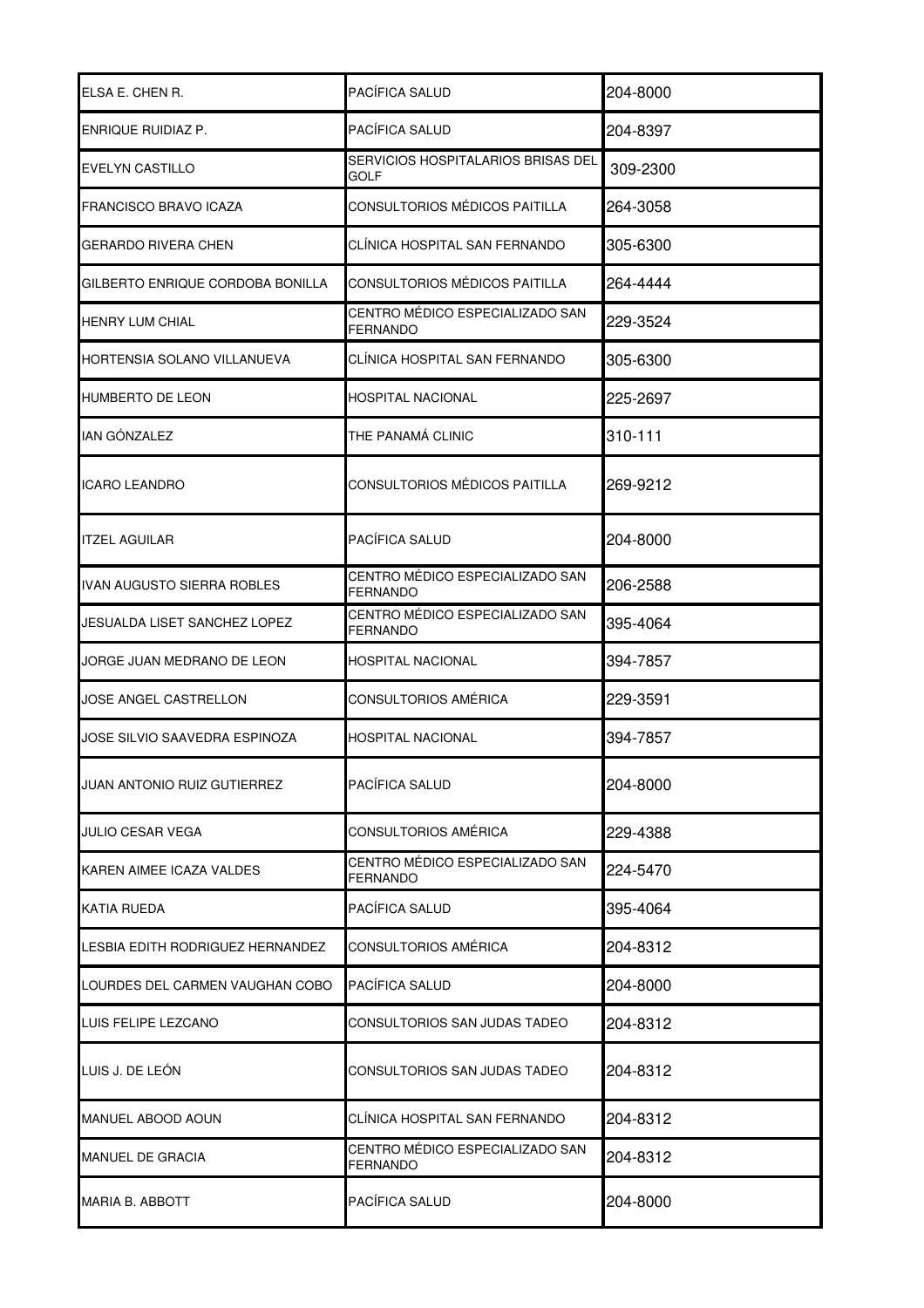| MARIA ELISA DEJUANE MATEO                       | CLÍNICA HOSPITAL SAN FERNANDO                      | 204-8312        |
|-------------------------------------------------|----------------------------------------------------|-----------------|
| MARIA TERESA IOVANE IBAÑEZ                      | CENTRO MÉDICO ESPECIALIZADO SAN<br><b>FERNANDO</b> | 204-8312        |
| MARIANA E. LOPEZ S.                             | <b>CONSULTORIOS AMÉRICA</b>                        | 204-8312        |
| MIGUEL ANTONIO BAMBU RODRIGUEZ                  | CENTRO MÉDICO ESPECIALIZADO SAN<br>FERNANDO        | 204-8312        |
| <b>MILITZA TORRES HERRERA</b>                   | CENTRO MÉDICO ESPECIALIZADO SAN<br><b>FERNANDO</b> | 204-8312        |
| MIREYA EMPERATRIZ ALVEAR PALMA                  | HOSPITAL NACIONAL                                  | 204-8312        |
| MIRNA ENEIDA CAICEDO L.                         | HOSPITAL NACIONAL                                  | 204-8312        |
| NESTOR MANUEL CASTILLERO SANTOS                 | CLÍNICA HOSPITAL SAN FERNANDO                      | 204-8312        |
| NITZA ITZEL CORREOSO DOMINGUEZ                  | CLÍNICA HOSPITAL SAN FERNANDO                      | 204-8312        |
| ORLANDO JOSE TEJEIRA ARAUZ                      | CLÍNICA HOSPITAL SAN FERNANDO                      | 204-8312        |
| <b>PAUL GASTON GALLARDO SOSA</b>                | CLÍNICA HOSPITAL SAN FERNANDO                      | 204-8312        |
| PEDRO E VERBEL ARROCHA                          | CONSULTORIOS AMÉRICA                               | 204-8312        |
| RAFAEL JOLY                                     | CENTRO MÉDICO ESPECIALIZADO SAN<br>FERNANDO        | 204-8312        |
| RAMIRO GARCIA BARRIOS                           | <b>HOSPITAL NACIONAL</b>                           | 204-8312        |
| ROBERTO GRIMALDO                                | CENTRO MÉDICO ESPECIALIZADO SAN<br><b>FERNANDO</b> | 204-8312        |
| ROBERTO J MURGAS TORRAZZA                       | PACÍFICA SALUD                                     | 204-8000        |
| ROBERTO PEÑALBA S.                              | CONSULTORIOS MÉDICOS SAN JUDAS<br>TADEO            | 204-8312        |
| RODOLFO A ITURRALDE M                           | CENTRO MÉDICO ESPECIALIZADO SAN<br><b>FERNANDO</b> | 204-8312        |
| ISECUNDINO SUGASTI P.                           | CENTRO MÉDICO ESPECIALIZADO SAN<br>FERNANDO        | 204-8312        |
| ITELSYS YARIELA BONILLA MORALES                 | CONSULTORIOS MÉDICOS PAITILLA                      | 204-8312        |
| VALENTIN REYNALDO CORRALES<br><b>VALLECILLA</b> | PACÍFICA SALUD                                     | 204-8000        |
| <b>VERA ITZEL LOMBARDO</b>                      | HOSPITAL NACIONAL                                  | 204-8312        |
| VICTOR MANUEL FARRO SERRANO                     | HOSPITAL NACIONAL                                  | 204-8312        |
| YARIELA DEL CARMEN ARAUZ NAVARRO                | CONSULTORIOS MÉDICOS ROYAL<br><b>CENTER</b>        | 204-8312        |
| YARMINIA DEL CARMEN RICO CEDEÑO                 | CONSULTORIOS AMÉRICA                               | 204-8312        |
| YILA IRIS CASTILLO                              | PACÍFICA SALUD                                     | 204-8000        |
|                                                 | <b>PSIQUIATRÍA*</b>                                |                 |
| <b>NOMBRE</b>                                   | <b>UBICACION</b>                                   | <b>TELÉFONO</b> |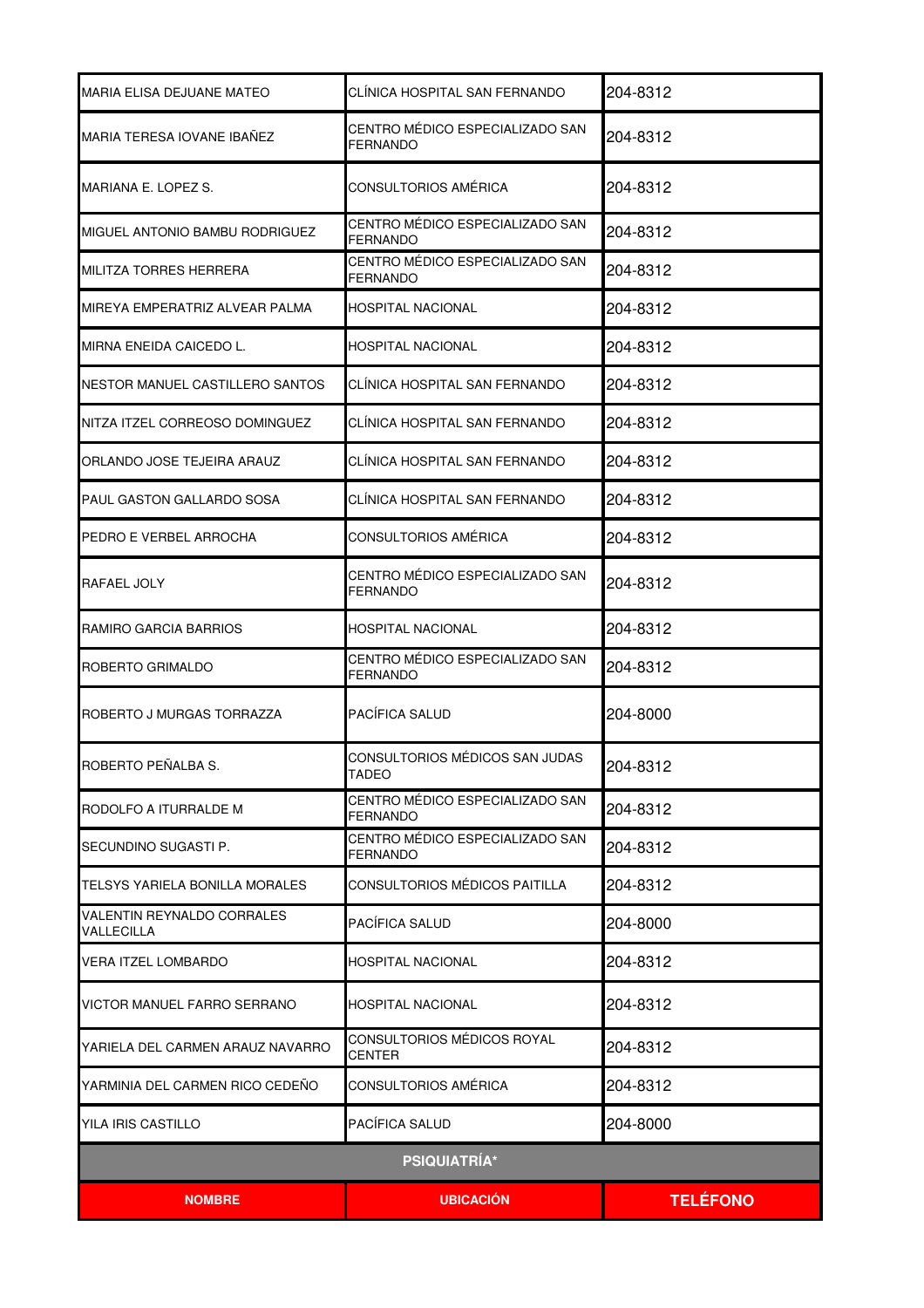| ANGIE VANESA PEREZ NINAMANGO     | CLÍNICA CONDADO                                    | 239-7019        |
|----------------------------------|----------------------------------------------------|-----------------|
| ARLENE ANETTE ALMENGOR GALVAN    | HOSPITAL NACIONAL                                  | 396-0155        |
| ISIS DEL CARMEN BONILLA QUIJADA  | PACÍFICA SALUD                                     | 360-7441        |
| <b>KAREN BUITRAGO MORENO</b>     | PACÍFICA SALUD                                     | 386-5845        |
| MAGDALENA MARTINEZ HERRERA       | CONSULTORIOS MÉDICOS ROYAL<br><b>CENTER</b>        | 315-6817        |
| NORIS ESTHER ARANDA ESPINOZA     | PACÍFICA SALUD                                     | 204-8000        |
|                                  | PEDIATRÍA/NEONATOLOGÍA                             |                 |
| <b>NOMBRE</b>                    | <b>UBICACIÓN</b>                                   | <b>TELÉFONO</b> |
| ALBERTO BISSOT*                  | CLÍNICA HOSPITAL SAN FERNANDO                      | 305-6300        |
| DANIEL HERRERA*                  | PACÍFICA SALUD                                     | 204-8486        |
| ENRIQUE RUIDIAZ P.               | PACÍFICA SALUD                                     | 204-8397        |
| <b>GERARDO RIVERA CHEN*</b>      | CLÍNICA HOSPITAL SAN FERNANDO                      | 305-6300        |
| HORTENSIA SOLANO VILLANUEVA*     | CLÍNICA HOSPITAL SAN FERNANDO                      | 305-6300        |
| IAN GÓNZALEZ*                    | THE PANAMÁ CLINIC                                  | 310-111         |
| IVAN AUGUSTO SIERRA ROBLES*      | CENTRO MÉDICO ESPECIALIZADO SAN<br><b>FERNANDO</b> | 206-2588        |
| JESUALDA LISET SANCHEZ LOPEZ*    | CENTRO MÉDICO ESPECIALIZADO SAN<br><b>FERNANDO</b> | 395-4064        |
| JORGE JUAN MEDRANO DE LEON*      | HOSPITAL NACIONAL                                  | 394-7857        |
| LOURDES DEL CARMEN VAUGHAN COBO* | PACÍFICA SALUD                                     | 204-8000        |
| MARIA TERESA IOVANE IBAÑEZ*      | CENTRO MÉDICO ESPECIALIZADO SAN<br>FERNANDO        | 204-8312        |
| MIGUEL ANTONIO BAMBU RODRIGUEZ*  | CENTRO MÉDICO ESPECIALIZADO SAN<br><b>FERNANDO</b> | 204-8312        |
| MILITZA TORRES HERRERA*          | CENTRO MÉDICO ESPECIALIZADO SAN<br>FERNANDO        | 204-8312        |
| NESTOR MANUEL CASTILLERO SANTOS* | CLÍNICA HOSPITAL SAN FERNANDO                      | 204-8312        |
| NITZA ITZEL CORREOSO DOMINGUEZ*  | CLÍNICA HOSPITAL SAN FERNANDO                      | 204-8312        |
| PAUL GASTON GALLARDO SOSA*       | CLÍNICA HOSPITAL SAN FERNANDO                      | 204-8312        |
| TELSYS YARIELA BONILLA MORALES*  | CONSULTORIOS MÉDICOS PAITILLA                      | 204-8312        |
| VERA ITZEL LOMBARDO*             | <b>HOSPITAL NACIONAL</b>                           | 204-8312        |
|                                  | RADIOLOGÍA INTERVENCIONISTA*                       |                 |
| <b>NOMBRE</b>                    | <b>UBICACIÓN</b>                                   | <b>TELÉFONO</b> |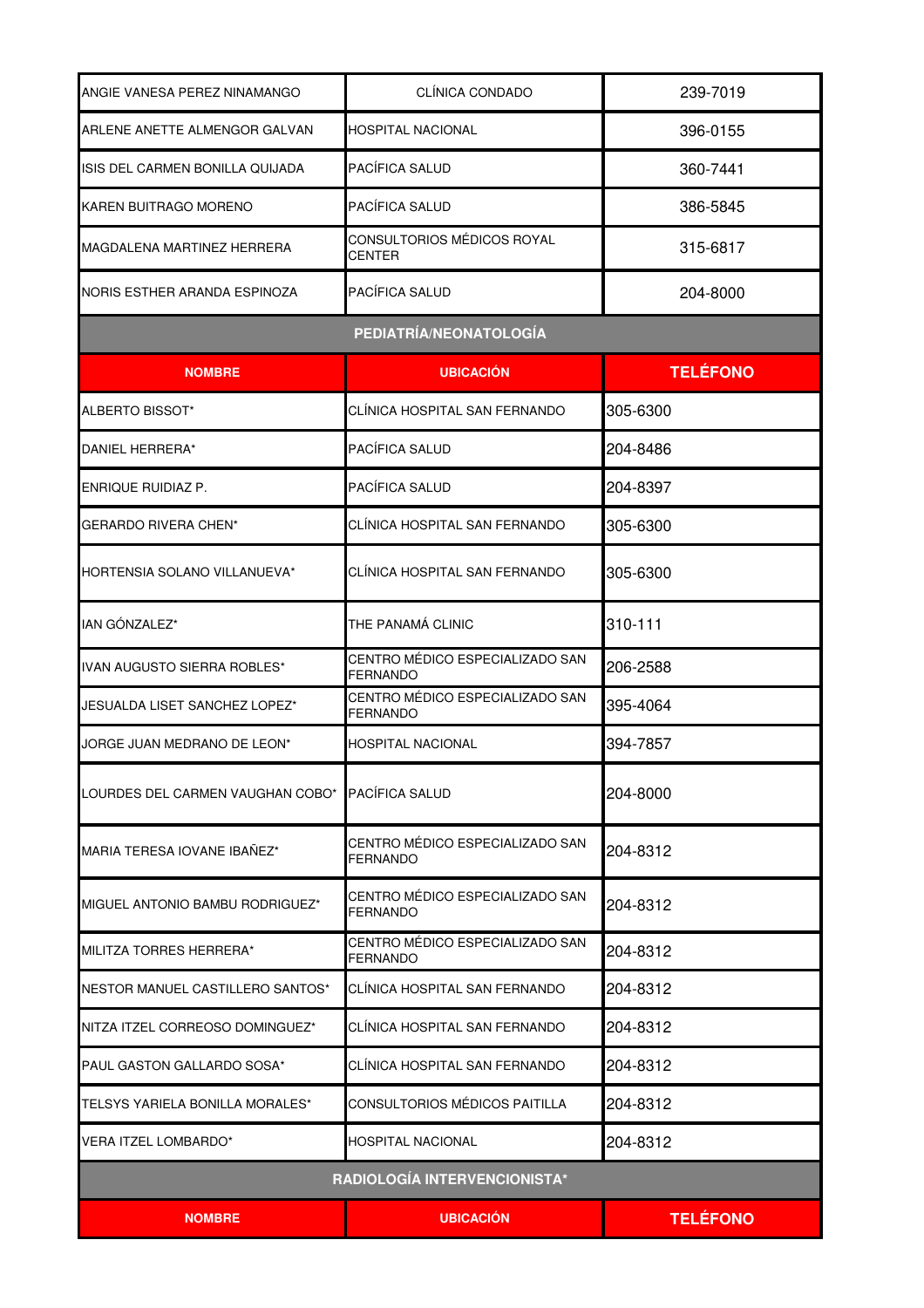| ALEXIS PALACIOS ADAMES                   | CONSULTORIOS MÉDICOS PAITILLA                      | 232-8196        |
|------------------------------------------|----------------------------------------------------|-----------------|
| ANIBAL URRUTIA                           | CLÍNICA HOSPITAL SAN FERNANDO                      | 261-0610        |
| <b>MAYLIN RUIZ VALDES</b>                | PACÍFICA SALUD                                     | 204-8159        |
|                                          | <b>REUMATOLOGÍA*</b>                               |                 |
| <b>NOMBRE</b>                            | <b>UBICACIÓN</b>                                   | <b>TELÉFONO</b> |
| <b>GALEN LOPEZ CERRUD</b>                | CENTRO MÉDICO ESPECIALIZADO SAN<br><b>FERNANDO</b> | 229-7740        |
|                                          | <b>UROLOGÍA</b>                                    |                 |
| <b>NOMBRE</b>                            | <b>UBICACIÓN</b>                                   | <b>TELÉFONO</b> |
| ALBINS PINEDA DELGADILLO                 | CLÍNICA HOSPITAL SAN FERNANDO                      | 302-3877        |
| ALEJANDRO MANDULEY CARRIZO               | CLÍNICA HOSPITAL SAN FERNANDO                      | 229-9739        |
| ARMANDO BYER*                            | <b>HOSPITAL NACIONAL</b>                           | 307-3601        |
| CARLOS ALBERTO BRUGIATI SANJUR           | CENTRO MÉDICO NACIONAL                             | 232-3139        |
| CLEVELAND ANTONIO BECKFORD<br>VILLALVAZO | PACÍFICA SALUD                                     | 260-7909        |
| <b>DAVID CRESPO BATISTA</b>              | CENTRO MÉDICO NACIONAL                             | 269-1073        |
| EDGAR ANEL FIGUEROA RODRIGUEZ            | CLÍNICA HOSPITAL SAN FERNANDO                      | 229-3524        |
| <b>EDUARDO FLETCHER</b>                  | CONSULTORIOS MÉDICOS PAITILLA                      | 393-8148        |
| EDWIN ELIAS PIMENTEL MONTERO             | CONSULTORIOS MÉDICOS PAITILLA                      | 305-6358        |
| ELIAS BODDEN M.                          | <b>PACÍFICA SALUD</b>                              | 204-8428        |
| <b>GIUSEPPE CORCIONE</b>                 | CONSULTORIOS MÉDICOS PAITILLA                      | 269-1073        |
| GRACIELA E. CASTILLO NORIEGA             | CLÍNICA HOSPITAL SAN FERNANDO                      | 305-6300        |
| GUILLERMO ELOY GARCIA LOPEZ              | PACÍFICA SALUD                                     | 206-2595        |
| <b>GUSTAVO ESPINO*</b>                   | <b>HOSPITAL NACIONAL</b>                           | 307-3620        |
| <b>INGRID MARIA PERSCKY</b>              | CONSULTORIOS MÉDICOS PAITILLA                      | 263-7977        |
| <b>JAVIER DEL ROSARIO</b>                | CENTRO MÉDICO ESPECIALIZADO SAN<br><b>FERNANDO</b> | 261-6326        |
| JORGE ALONSO CASTRO FERRARI              | PACÍFICA SALUD                                     | 395-4194        |
| JUAN A. MONTERREY P.*                    | CLÍNICA HOSPITAL SAN FERNANDO                      | 305-6300        |
| JULIO JOSE RODRIGUEZ TEJADA              | HOSPITAL SANTA FÉ                                  | 305-6351        |
| KHALIL HASAN*                            | CONSULTORIOS MÉDICOS PAITILLA                      | 265-5737        |
| LETICIA JOSEFINA RUIZ JAEN               | <b>PACÍFICA SALUD</b>                              | 315-0811        |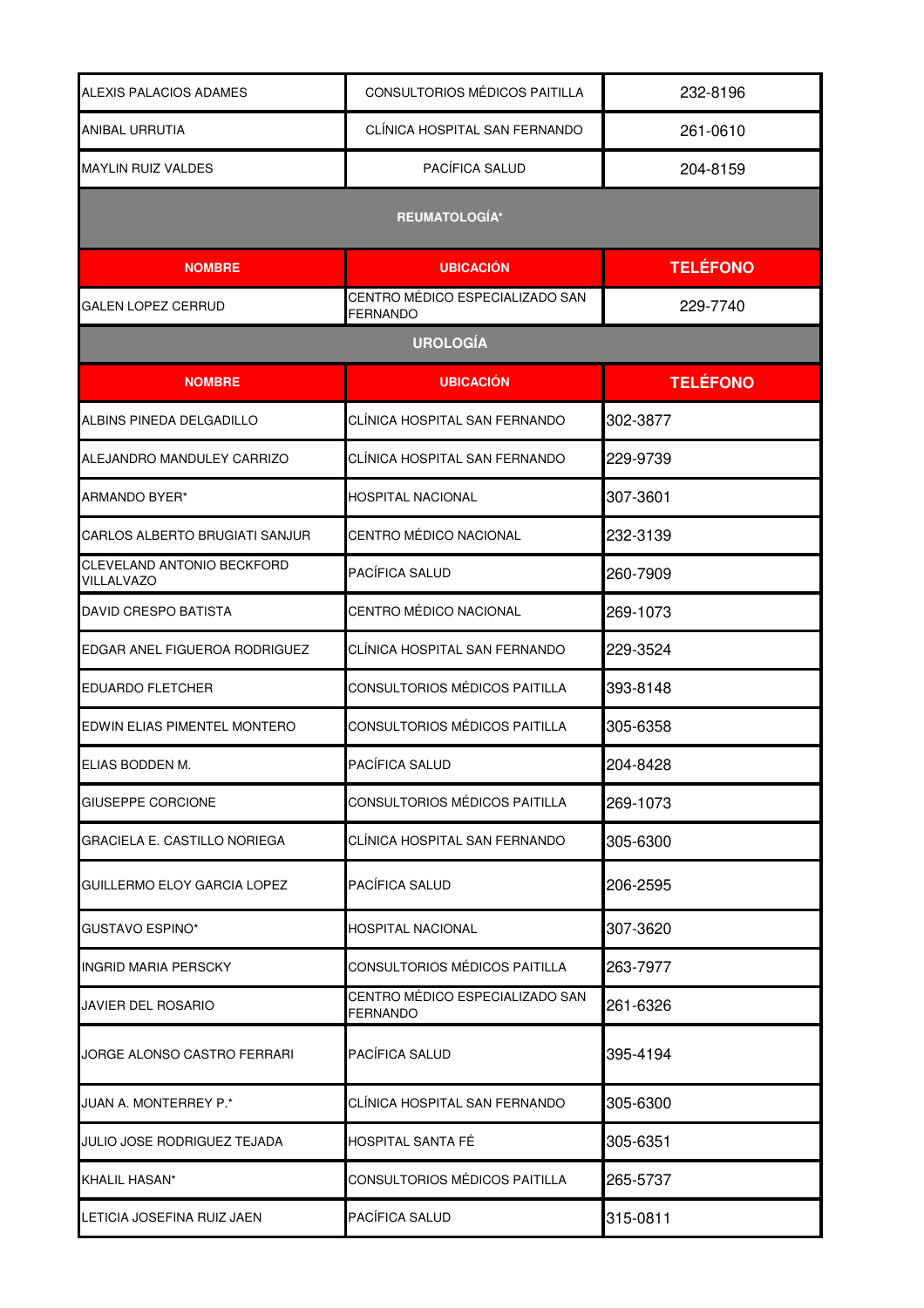| MARCOS YOUNG*                    | CONSULTORIOS MÉDICOS PAITILLA                | 278-2105        |
|----------------------------------|----------------------------------------------|-----------------|
| <b>PAOLA ROMAN</b>               | CENTRO MÉDICO NACIONAL                       | 227-5444        |
| <b>RAMON RODRIGUEZ LAY</b>       | CONSULTORIOS MÉDICOS ROYAL<br><b>CENTER</b>  | 263-3490        |
| RICARDO ALBERTO DONDERIS LOUISON | PACÍFICA SALUD                               | 204-8312        |
| <b>WALTER MORALES*</b>           | <b>HOSPITAL NACIONAL</b>                     | 307-3601        |
| <b>VIANETTE MONTAGNE</b>         | PACÍFICA SALUD                               | 382-5445        |
|                                  | <b>CHAME</b>                                 |                 |
|                                  | <b>CLÍNICAS PRIMARIAS Y MEDICINA GENERAL</b> |                 |
| MI SALUD MI CLÍNICA              | CORONADO MALL CHAME                          | 344-7216        |
|                                  | <b>CHIRIQUÍ</b>                              |                 |
|                                  | <b>ALGIOLOGÍA*</b>                           |                 |
| <b>NOMBRE</b>                    | <b>UBICACIÓN</b>                             | <b>TELÉFONO</b> |
| ANGEL BOLIVAR ESCALA M.          | CENTRO MÉDICO MAE LEWIS                      | 775-4616        |
|                                  | ANESTESIOLOGÍA*                              |                 |
| <b>NOMBRE</b>                    | <b>UBICACIÓN</b>                             | <b>TELÉFONO</b> |
| RENATA ALEXANDRA CASTAÑO GOMEZ   | CENTRO MÉDICO MAE LEWIS                      | 730-5909        |
| ANGEL BOLIVAR ESCALA M.          | CENTRO MÉDICO MAE LEWIS                      | 730-5909        |
| BLANCA ELENA APARICIO CEDEÑO     | HOSPITAL CHIRIQUÍ                            | 730-4511        |
| CALIXTO ESPINOSA M.              | <b>HOSPITAL CHIRIQUÍ</b>                     | 775-4616        |
| EYNAR M. SAMUDIO B.              | HOSPITAL CHIRIQUÍ                            | 775-0738        |
| JORGE EDUARDO ANDRADE            | HOSPITAL CHIRIQUÍ                            | 775-4616        |
|                                  | <b>CARDIOLOGÍA*</b>                          |                 |
| <b>NOMBRE</b>                    | <b>UBICACIÓN</b>                             | <b>TELÉFONO</b> |
| DOMINGO COREA                    | HOSPITAL CHIRIQUÍ                            | 777-8064        |
|                                  | <b>CIRUGÍA GENERAL*</b>                      |                 |
| <b>NOMBRE</b>                    | <b>UBICACIÓN</b>                             | <b>TELÉFONO</b> |
| ADALBERTO YANGUEZ CASTILLO       | HOSPITAL CHIRIQUÍ                            | 777-8076        |
| ALGIS ABDIEL GUERRA MARTINEZ     | <b>HOSPITAL CHIRIQUÍ</b>                     | 774-0128        |
| ANA TERESA LOPEZ NIETO           | HOSPITAL CHIRIQUÍ                            | 774-0128        |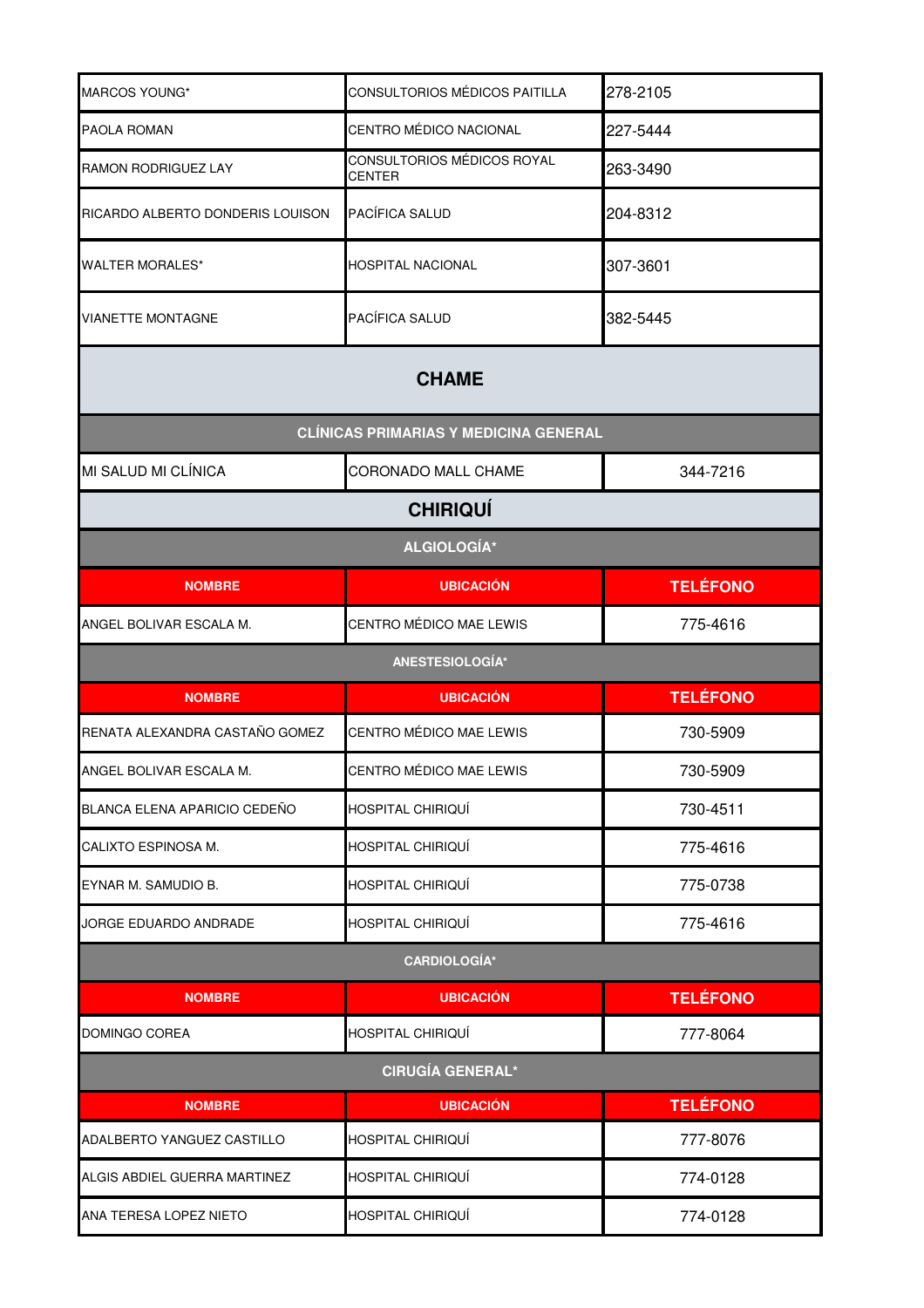| ARMANDO FRANCISCO CABALLERO<br><b>ADAMES</b> | CENTRO MÉDICO MAE LEWIS   | 6638-0840       |
|----------------------------------------------|---------------------------|-----------------|
| <b>ERICK MIRANDA RIVERA</b>                  | CENTRO MÉDICO MAE LEWIS   | 775-4616        |
| FELIX A. MORALES BOUCHE                      | CENTRO MÉDICO MAE LEWIS   | 775-4616        |
| GLARISSA LIBED SANJUR GUERRA                 | <b>HOSPITAL CHIRIQUÍ</b>  | 774-0128        |
| GUSTAVO ANTONIO JACOME RODRIGUEZ             | HOSPITAL CHIRIQUÍ         | 774-0128        |
| JOSSARY M. PRIETO                            | HOSPITAL CHIRIQUI         | 774-0128        |
| <b>MARICELA OSIRIS COTES SMITH</b>           | HOSPITAL CHIRIQUÍ         | 730-5080        |
| MARIELA GISELLE HURTADO SANJUR               | CENTRO MÉDICO MAE LEWIS   | 775-4616        |
| RUBEN D RIVERA AROSEMENA                     | HOSPITAL CHIRIQUÍ         | 774-0128        |
| SAMUEL LUIS CATTAN ALVAREZ                   | CENTRO MÉDICO MAE LEWIS   | 774-0871        |
| VICTOR HUGO BRUNO CAO                        | CENTRO MÉDICO MAE LEWIS   | 776-4616        |
|                                              | <b>COLOPROCTOLOGÍA*</b>   |                 |
| <b>NOMBRE</b>                                | <b>UBICACIÓN</b>          | <b>TELÉFONO</b> |
| <b>CARLOS ENRIQUE ABADIA</b>                 | HOSPITAL CHIRIQUÍ         | 774-0128        |
|                                              | <b>DERMATOLOGÍA*</b>      |                 |
| <b>NOMBRE</b>                                | <b>UBICACIÓN</b>          | <b>TELÉFONO</b> |
| DALILA IDAZEL MIRONES CASTRO                 | CENTRO MÉDICO MAE LEWIS   | 775-4149        |
|                                              | <b>GASTROENTEROLOGÍA*</b> |                 |
| <b>NOMBRE</b>                                | <b>UBICACIÓN</b>          | <b>TELÉFONO</b> |
| LUCAS GILBERTO DE LEON AROSEMENA             | HOSPITAL CHIRIQUÍ         | 777-8084        |
| VELKYS Y. BEITIA M.                          | HOSPITAL CHIRIQUÍ         | 774-0128        |
|                                              | <b>GINECOLOGÍA*</b>       |                 |
| <b>NOMBRE</b>                                | <b>UBICACIÓN</b>          | <b>TELÉFONO</b> |
| ARACELLY JOSSIVA GOMEZ ARAUZ*                | HOSPITAL CHIRIQUÍ         | 774-0128        |
| ARELYS MELISSA QUINTERO DE LEON*             | CENTRO MÉDICO MAE LEWIS   | 775-4616        |
| ARIEL EDGARDO GUERRA GONZALEZ*               | HOSPITAL CHIRIQUÍ         | 777-8012        |
| DANIEL KAM WONG*                             | HOSPITAL CHIRIQUÍ         | 774-0128        |
|                                              |                           |                 |
| <b>ENRIQUE JUAN DAMES ORTIZ*</b>             | HOSPITAL CHIRIQUÍ         | 774-0128        |
| <b>GLADYS NOVOA*</b>                         | HOSPITAL CHIRIQUÍ         | 774-0128        |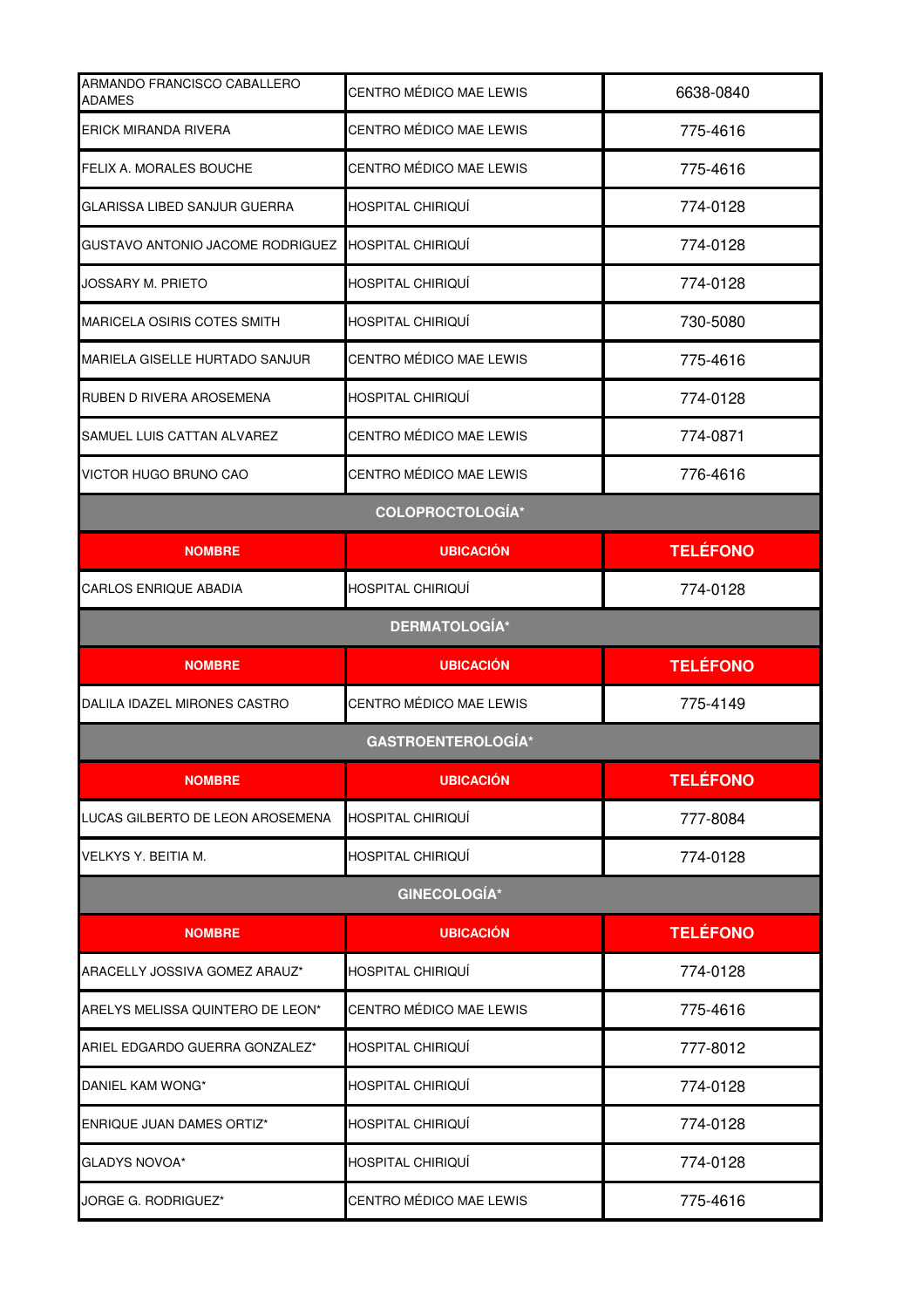| MANUEL ALEJANDRO SHEPHERD<br>ORTEGA*                         | HOSPITAL CHIRIQUÍ                                                                      | 774-0128        |
|--------------------------------------------------------------|----------------------------------------------------------------------------------------|-----------------|
| PORFIRIO QUINTERO GOMEZ*                                     | HOSPITAL CHIRIQUÍ                                                                      | 774-0128        |
| TOMÁS ARIAS*                                                 | HOSPITAL CHIRIQUÍ                                                                      | 777-8024        |
| <b>VILDIA MICHELLE ROWE MOLLAH*</b>                          | HOSPITAL CHIRIQUÍ                                                                      | 774-0128        |
| WILLIAM CHONG CHUNG*                                         | HOSPITAL CHIRIQUÍ                                                                      | 730-5129        |
|                                                              | <b>MEDICINA INTENSIVA*</b>                                                             |                 |
| <b>NOMBRE</b>                                                | <b>UBICACIÓN</b>                                                                       | <b>TELÉFONO</b> |
| HEYDY MIRLA ALVARADO                                         | HOSPITAL CHIRIQUÍ                                                                      | 774-0128        |
| ROBERTINO VALDEZ CARRERA                                     | HOSPITAL CHIRIQUÍ                                                                      | 774-0128        |
|                                                              | <b>MEDICINA INTERNA*</b>                                                               |                 |
| <b>NOMBRE</b>                                                | <b>UBICACIÓN</b>                                                                       | <b>TELÉFONO</b> |
| AMILCAR EDWARD HURTADO MUÑOZ                                 | HOSPITAL CHIRIQUÍ                                                                      | 774-0128        |
| EDGAR EDUARDO STAFF GOMEZ                                    | HOSPITAL CHIRIQUÍ                                                                      | 777-8083        |
|                                                              | <b>CLÍNICAS PRIMARIAS Y MEDICINA GENERAL*</b>                                          |                 |
| <b>NOMBRE</b>                                                | <b>UBICACIÓN</b>                                                                       | <b>TELÉFONO</b> |
| CENTRO MÉDICO MAE LEWIS                                      | VÍA INTERAMERICANA, DAVID                                                              | 775-4616        |
| <b>HOSPITAL CATTAN</b>                                       | CALLE 4A ESTE, DAVID                                                                   | 777-7099        |
| CENTRO DE DIAGNÓSTICO TODO<br>SALUD                          | CALLE J NORTE, A UN COSTADO DE<br>COCINA RICA, EDIFICIO PACIFIC<br>PLAZA, SEGUNDO PISO | 730-4290        |
| <b>CONSULTORIO MÉDICO Y</b><br>LABORATORIO CLÍNICO SAN MATEO | CALLE F SUR, DAVID                                                                     | 774-8303        |
|                                                              | <b>NEFROLOGÍA*</b>                                                                     |                 |
| <b>NOMBRE</b>                                                | <b>UBICACIÓN</b>                                                                       | <b>TELÉFONO</b> |
| <b>NADJI RAQUEL NOVOA</b>                                    | HOSPITAL CHIRIQUÍ                                                                      | 774-0128        |
|                                                              | NEUMOLOGÍA*                                                                            |                 |
| <b>NOMBRE</b>                                                | <b>UBICACIÓN</b>                                                                       | <b>TELÉFONO</b> |
| ALCIBIADES AROSEMENA MORENO                                  | CENTRO MÉDICO MAE LEWIS                                                                | 775-4616        |
|                                                              |                                                                                        |                 |

| <b>NEUMOLOGÍA PEDIÁTRICA*</b>   |                         |                 |
|---------------------------------|-------------------------|-----------------|
| <b>NOMBRE</b>                   | <b>UBICACIÓN</b>        | <b>TELÉFONO</b> |
| IHUMBERTO ADOARDO SERRUD ESPINO | CENTRO MÉDICO MAE LEWIS | 775-4616        |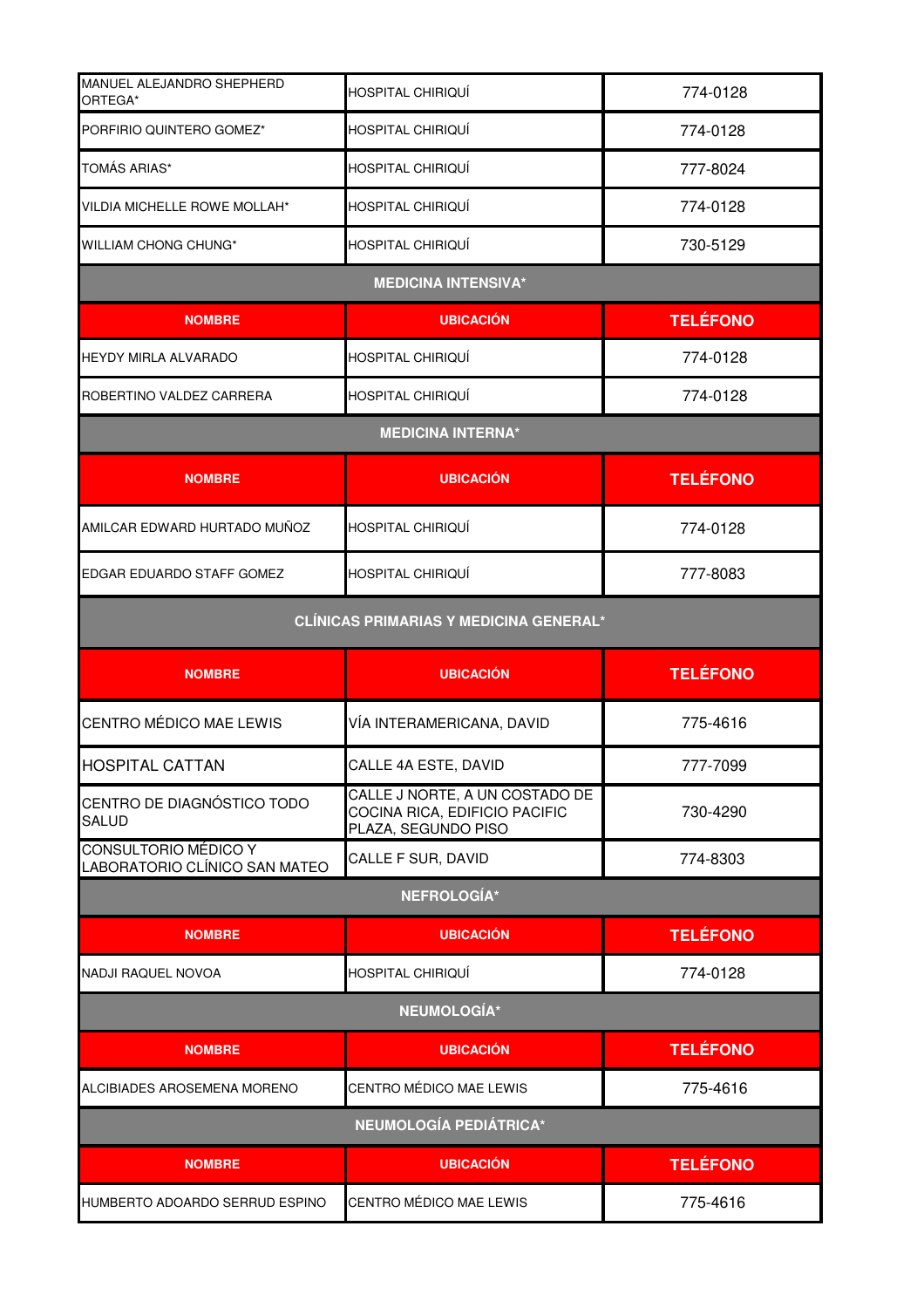| <b>NEUROCIRUGÍA*</b>                          |                                  |                 |  |
|-----------------------------------------------|----------------------------------|-----------------|--|
| <b>NOMBRE</b>                                 | <b>UBICACIÓN</b>                 | <b>TELÉFONO</b> |  |
| ANDRES ALMENDRAL                              | CENTRO MÉDICO MAE LEWIS          | 775-4616        |  |
|                                               | <b>NEUROLOGÍA*</b>               |                 |  |
| <b>NOMBRE</b>                                 | <b>UBICACIÓN</b>                 | <b>TELÉFONO</b> |  |
| FELIPE ELIAS VILLARREAL NUÑEZ                 | HOSPITAL CHIRIQUÍ                | 776-9055        |  |
|                                               | OFTALMOLOGÍA*                    |                 |  |
| <b>NOMBRE</b>                                 | <b>UBICACIÓN</b>                 | <b>TELÉFONO</b> |  |
| BLANCA MARGARITA GOMEZ GOFF DE<br><b>BAEZ</b> | CENTRO MÉDICO MAE LEWIS          | 775-4616        |  |
| MITZI DEL ROSARIO VELASCO DE ARIAS            | CENTRO MÉDICO MAE LEWIS          | 774-0128        |  |
|                                               | <b>ONCOLOGÍA*</b>                |                 |  |
| <b>NOMBRE</b>                                 | <b>UBICACIÓN</b>                 | <b>TELÉFONO</b> |  |
| <b>FELIX ABADIA</b>                           | HOSPITAL CHIRIQUÍ                | 777-8064        |  |
|                                               | <b>ORTOPEDIA Y TRAUMATOLOGÍA</b> |                 |  |
| <b>NOMBRE</b>                                 | <b>UBICACIÓN</b>                 | <b>TELÉFONO</b> |  |
| ALEXANDER ORTIZ CASTILLO*                     | HOSPITAL CHIRIQUÍ                | 774-0128        |  |
| ARKEL ANTONIO GONZALEZ DE HOYOS*              | HOSPITAL CHIRIQUÍ                | 774-0128        |  |
| <b>AVID JULIO RODRIGUEZ*</b>                  | CENTRO MÉDICO MAE LEWIS          | 730-3608        |  |
| CEFERINO GONZALEZ GONZALEZ*                   | HOSPITAL CHIRIQUÍ                | 774-3226        |  |
| DONALDO BAEZ DEL PUERTO*                      | CENTRO MÉDICO MAE LEWIS          | 777-8085        |  |
| ESTEBAN MUÑOZ S.*                             | HOSPITAL CHIRIQUÍ                | 775-4616        |  |
| GEOVANY RENE OSIGIAN GUERRA*                  | HOSPITAL CHIRIQUÍ                | 775-4616        |  |
| LUIS MARIO CUESTAS POLANCO*                   | CLÍNICA HOSPITAL CATTAN          | 730-4440        |  |
| MARIO F. AIZPURÚA B.*                         | HOSPITAL CHIRIQUÍ                | 777-8092        |  |
|                                               | OTORRINOLARINGOLOGÍA*            |                 |  |
| <b>NOMBRE</b>                                 | <b>UBICACIÓN</b>                 | <b>TELÉFONO</b> |  |
| MARIO XAVIER GRENALD RIOS                     | HOSPITAL CHIRIQUÍ                | 775-4616        |  |
| RAFAEL JOSE MILANES SUAREZ                    | CENTRO MÉDICO MAE LEWIS          | 838-0306        |  |
| TEOFILO CAMILO GOZAINE ABDELMALAK             | HOSPITAL CHIRIQUÍ                | 774-0128        |  |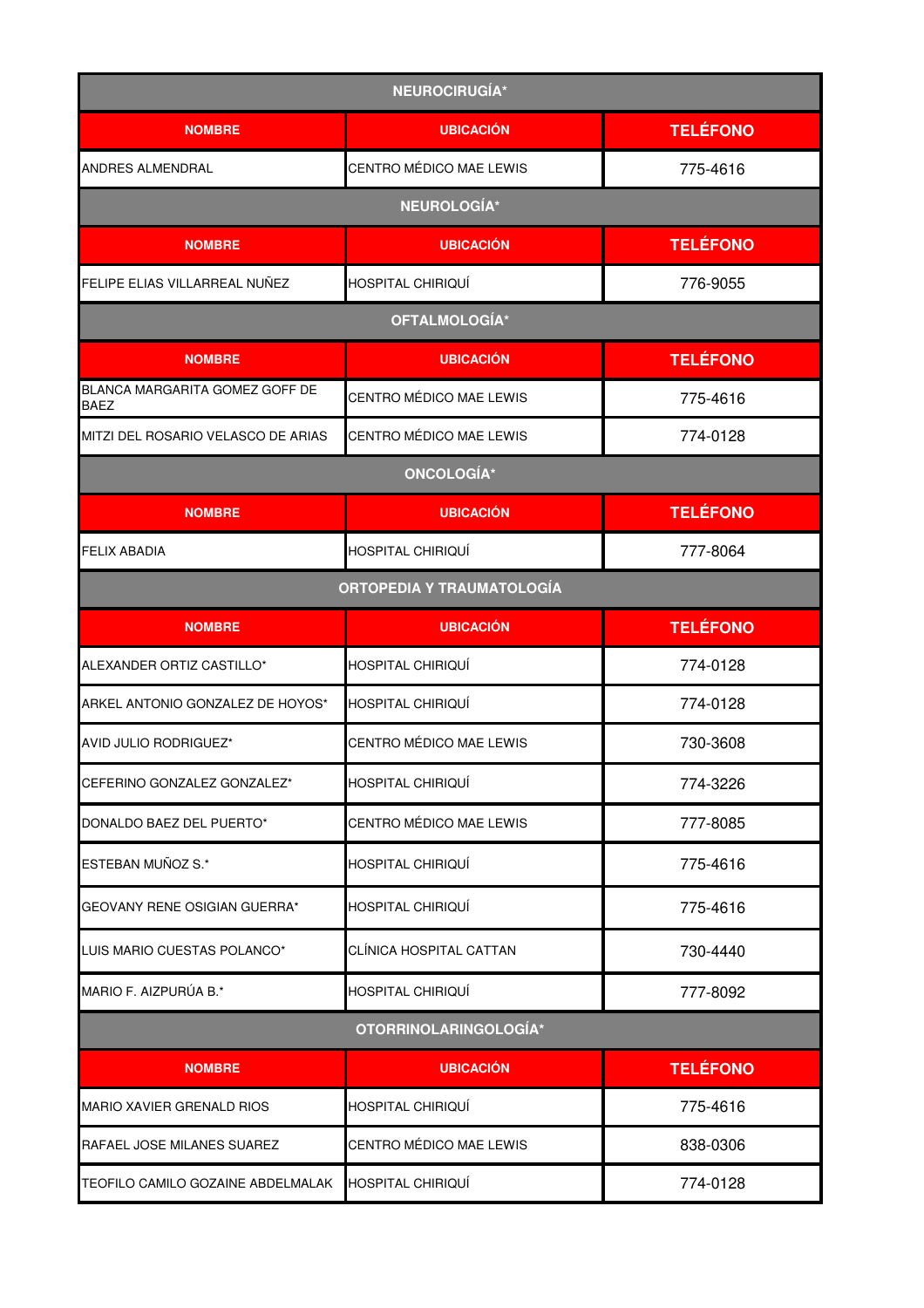| PATOLOGÍA*                                     |                                                  |                 |
|------------------------------------------------|--------------------------------------------------|-----------------|
| <b>NOMBRE</b>                                  | <b>UBICACIÓN</b>                                 | <b>TELÉFONO</b> |
| RAFAEL ANGEL SANTAMARIA ALVAREZ                | HOSPITAL CHIRIQUÍ                                | 775-4616        |
|                                                | PEDIATRÍA*                                       |                 |
| <b>NOMBRE</b>                                  | <b>UBICACIÓN</b>                                 | <b>TELÉFONO</b> |
| ELIA EDITH CAROLINA AGUILAR ROMERO             | CENTRO MÉDICO MAE LEWIS                          | 775-4616        |
| <b>GREGORIO CORONADO</b>                       | HOSPITAL CHIRIQUÍ                                | 774-9465        |
|                                                | RADIOLOGÍA INTERVENCIONISTA*                     |                 |
| <b>NOMBRE</b>                                  | <b>UBICACIÓN</b>                                 | <b>TELÉFONO</b> |
| SIKIA M WONG                                   | CENTRO MÉDICO ESPECIALIZADO TODO<br><b>SALUD</b> | 730-2220        |
|                                                | UROLOGÍA*                                        |                 |
| <b>NOMBRE</b>                                  | <b>UBICACIÓN</b>                                 | <b>TELÉFONO</b> |
| DON MANUEL VIRGILIO GUERRERO<br><b>MONTEZA</b> | CENTRO MÉDICO MAE LEWIS                          | 775-4616        |
| REYNALDO AMHAT ROSS MENDEZ                     | CENTRO MÉDICO MAE LEWIS                          | 775-4616        |
| KHAYAM SARAK ARIAS BEITIA                      | HOSPITAL CHIRIQUÍ                                | 775-7071        |
| KEVIN LAIRD GOAD RIOS                          | <b>HOSPITAL CATTAN</b>                           | 775-7099        |
|                                                | <b>COCLÉ</b>                                     |                 |
|                                                | <b>CARDIOLOGÍA*</b>                              |                 |
| <b>NOMBRE</b>                                  | <b>UBICACIÓN</b>                                 | <b>TELÉFONO</b> |
| <b>JOSE PINTO</b>                              | CLÍNICA DE ESPECIALIDADES<br>MÉDICAS, PENONOMÉ   | 997-9702        |
|                                                | <b>GINECOLOGÍA*</b>                              |                 |
| <b>NOMBRE</b>                                  | <b>UBICACIÓN</b>                                 | <b>TELÉFONO</b> |
| CRISTOBALINA ESTHER CAMPOS AVILA*              | SERVICIOS MÉDICOS AGUADULCE                      | 997-0860        |
|                                                | <b>ORTOPEDIA Y TRAUMATOLOGÍA*</b>                |                 |
| <b>NOMBRE</b>                                  | <b>UBICACIÓN</b>                                 | <b>TELÉFONO</b> |
| EDWIN DANIEL ROJAS SANTILLANA*                 | CLÍNICA HOSPITAL ZARATÍ                          | 908-5501        |
| GERMAN ANTONIO TEJERA GONZALEZ*                | SERVICIOS MÉDICOS AGUADULCE                      | 997-6904        |
| JAVIER E. CHE S.*                              | CLÍNICA HOSPITAL ZARATÍ                          | 991-2767        |
| PEDIATRÍA*                                     |                                                  |                 |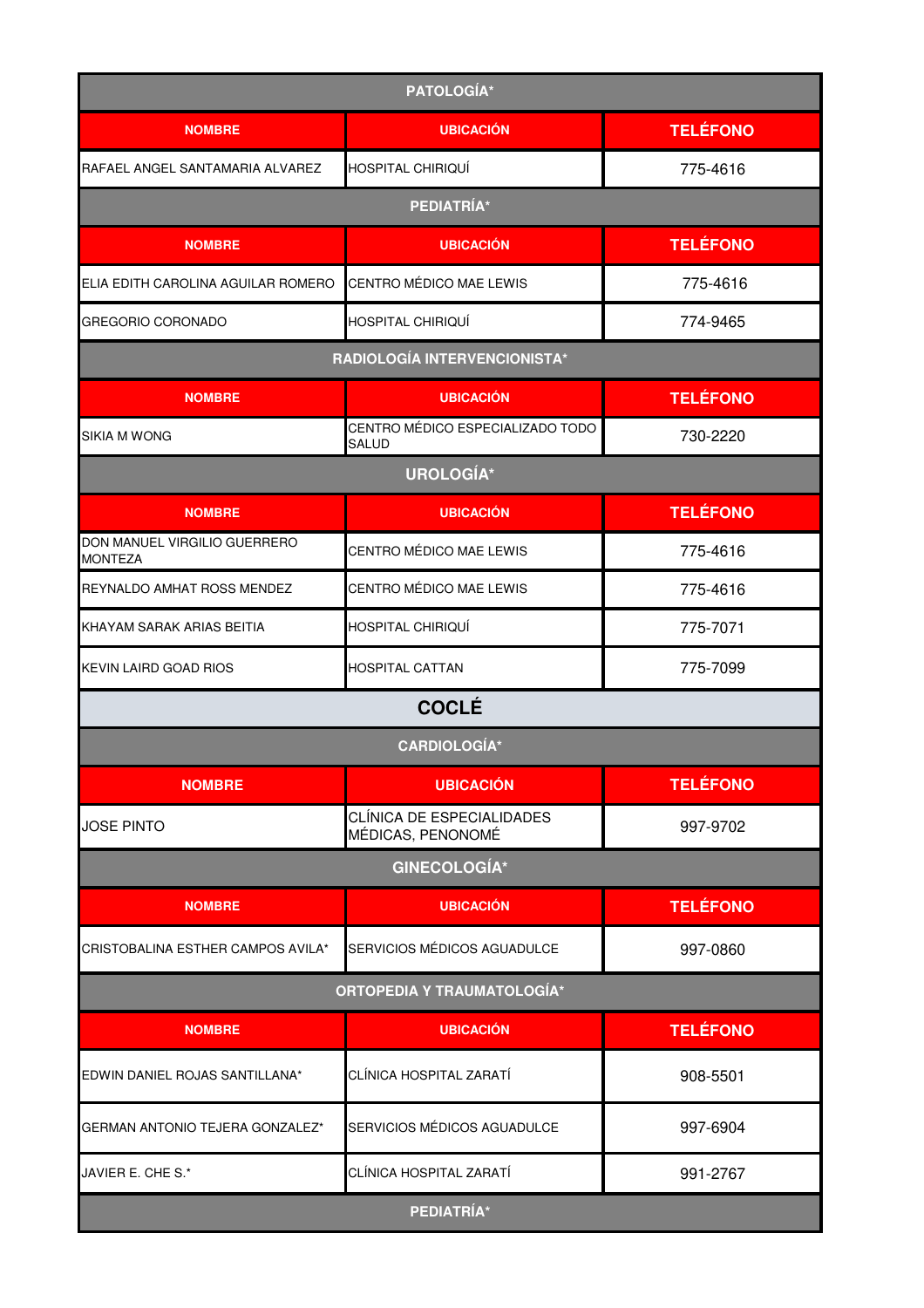| <b>NOMBRE</b>                    | <b>UBICACIÓN</b>               | <b>TELÉFONO</b> |  |
|----------------------------------|--------------------------------|-----------------|--|
| JORGE MIGUEL ESCALONA CHONG      | SERVICIOS MÉDICOS AGUADULCE    | 997-0860        |  |
|                                  | <b>COLÓN</b>                   |                 |  |
|                                  | ANESTESIOLOGÍA*                |                 |  |
| <b>NOMBRE</b>                    | <b>UBICACIÓN</b>               | <b>TELÉFONO</b> |  |
| JESSICA JOANNA BONAGAS MEDIANERO | CENTRO MÉDICO DEL CARIBE       | 441-4420        |  |
| MARTIN HUMBERTO CRAGWELL TUÑON   | <b>HOSPITAL CUATRO ALTOS</b>   | 445-7234        |  |
| NODIER GUERRERO                  | HOSPITAL CUATRO ALTOS          | 441-4420        |  |
|                                  | <b>CARDIOLOGÍA*</b>            |                 |  |
| <b>NOMBRE</b>                    | <b>UBICACIÓN</b>               | <b>TELÉFONO</b> |  |
| EDWIN ANTONIO BELIZ PORTILLO     | HOSPITAL CUATRO ALTOS          | 474-3223        |  |
| FRANCISCO JAVIER IGLESIAS ROZAS  | <b>HOSPITAL CUATRO ALTOS</b>   | 433-7513        |  |
|                                  | <b>CIRUGÍA GENERAL*</b>        |                 |  |
| <b>NOMBRE</b>                    | <b>UBICACIÓN</b>               | <b>TELÉFONO</b> |  |
| NIMIA ARACELY PARDO ACOSTA       | <b>HOSPITAL CUATRO ALTOS</b>   | 433-7500        |  |
| ERNESTO CECILIO FENTON SANTANA   | CENTRO MÉDICO DEL CARIBE       | 441-4420        |  |
| JAIME TREJOS ALVARADO            | CENTRO MÉDICO DEL CARIBE       | 441-4420        |  |
| ROLANDO ELIAS GONZALEZ G         | <b>HOSPITAL CUATRO ALTOS</b>   | 474-5308        |  |
| SUANY MARIELYS TOVARES URIETA    | CENTRO MÉDICO DEL CARIBE       | 441-4420        |  |
|                                  | <b>CIRUGÍA CARDIOVASCULAR*</b> |                 |  |
| <b>NOMBRE</b>                    | <b>UBICACIÓN</b>               | <b>TELÉFONO</b> |  |
| <b>ANTONIO DIAZ BONILLA*</b>     | HOSPITAL CUATRO ALTOS          | 441-4420        |  |
| KAMAL ELISHO THORNE SCOTT*       | HOSPITAL CUATRO ALTOS          | 442-1373        |  |
|                                  | <b>GINECOLOGÍA*</b>            |                 |  |
| <b>NOMBRE</b>                    | <b>UBICACIÓN</b>               | <b>TELÉFONO</b> |  |
| DAMARIS GONZÁLEZ AGUIRRE*        | HOSPITAL CUATRO ALTOS          |                 |  |
| LEYDI VÁSQUEZ*                   | PACÍFICA SALUD                 | 204-8581        |  |
| <b>MEDICINA INTENSIVA*</b>       |                                |                 |  |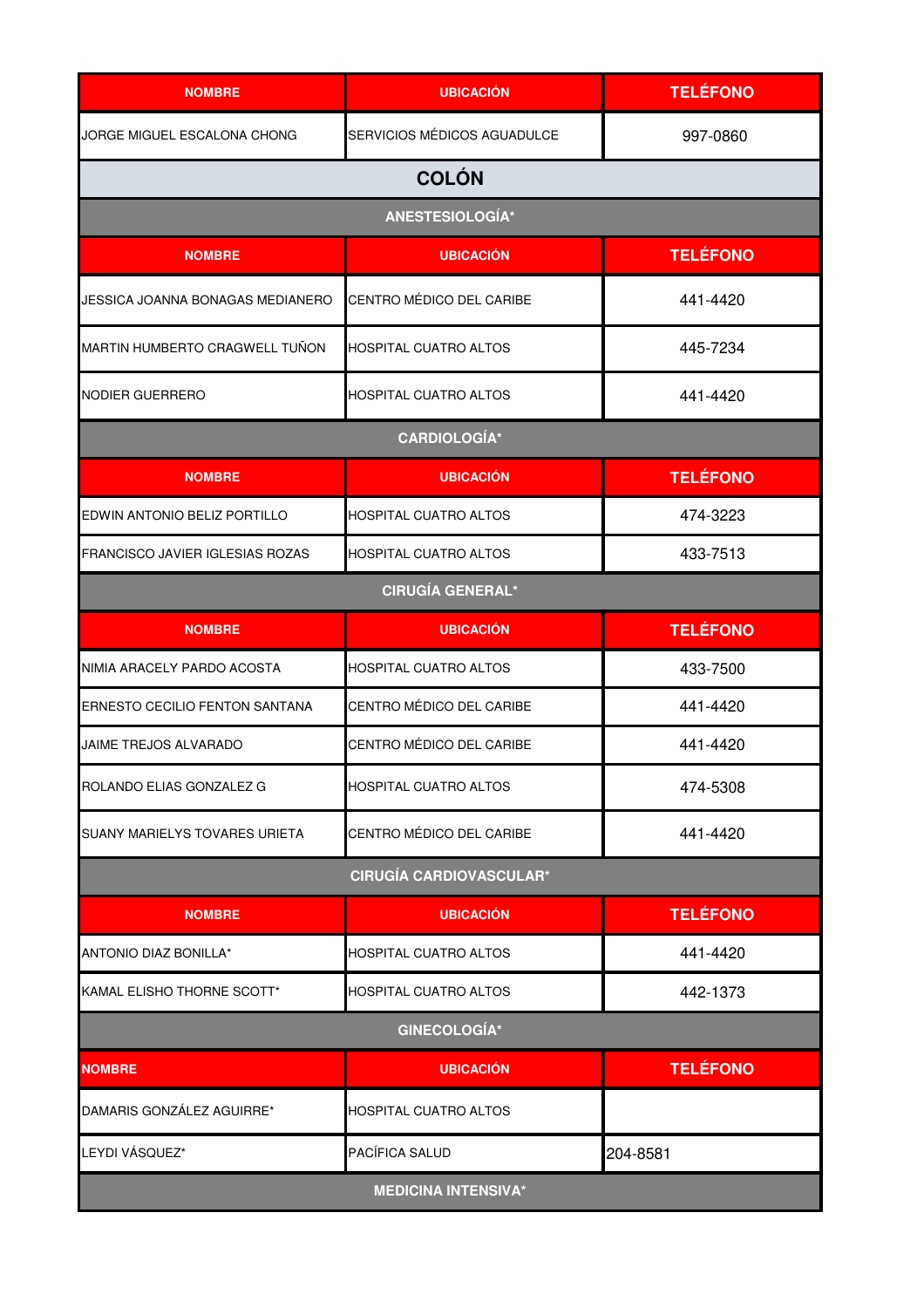| <b>NOMBRE</b>                     | <b>UBICACIÓN</b>                                           | <b>TELÉFONO</b> |
|-----------------------------------|------------------------------------------------------------|-----------------|
| NICOLAS HENRY HURTADO             | <b>HOSPITAL CUATRO ALTOS</b>                               | 433-7400        |
| RANDALL DAYAN WITTGREEN GONZALEZ  | <b>HOSPITAL CUATRO ALTOS</b>                               | 433-7400        |
| RONALD SMITH ROMERO               | HOSPITAL CUATRO ALTOS                                      | 433-7400        |
|                                   | <b>MEDICINA INTERNA*</b>                                   |                 |
| <b>NOMBRE</b>                     | <b>UBICACIÓN</b>                                           | <b>TELÉFONO</b> |
| LUIS ENRIQUE RODRIGUEZ MOLINAR    | <b>HOSPITAL CUATRO ALTOS</b>                               | 433-7504        |
|                                   | <b>CLÍNICAS PRIMARIAS Y MEDICINA GENERAL*</b>              |                 |
| <b>NOMBRE</b>                     | <b>UBICACIÓN</b>                                           | <b>TELÉFONO</b> |
| <b>CLÍNICA CARLTON</b>            | CALLE 10 AVENIDA MELÉNDEZ                                  | 474-1686        |
| <b>CIRANMED</b>                   | CONSULTORIOS 4 ALTOS, 1ER PISO<br>101                      | 474-5308        |
| CLÍNICA SANTA FÉ COLÓN 2000       | CENTRO DE CRUCEROS COLÓN<br>LOCAL #47                      | 441-2812        |
| CENTRO MÉDICO ELIAM               | ENTRADA DE VILLA LUZMILA, VÍA<br><b>TRANSISTMICA</b>       | 472-6988        |
| <b>SERVICIOS CARLTON</b>          | CENTRO DE COLÓN CALLE 10 AVE.<br>MELÉNDEZ                  | 474-1686        |
| <b>UNISALUD</b>                   | CALLE 11 PASEO GORGAS,<br><b>CRISTÓBAL</b>                 | 439-8144        |
| <b>UNISALUD</b>                   | SABANITAS A 110 MTS DEL SUPER<br>XTRA. PLAZA PUERTO PILÓN. | 474-1688        |
|                                   | <b>NEUMOLOGÍA*</b>                                         |                 |
| <b>NOMBRE</b>                     | <b>UBICACIÓN</b>                                           | <b>TELÉFONO</b> |
| JULIO CESAR JURADO E.             | CENTRO MÉDICO DEL CARIBE                                   | 441-4420        |
| VICTORIA ANASTASIA WILLIAMS DERBY | <b>HOSPITAL CUATRO ALTOS</b>                               | 433-7400        |
| OFTALMOLOGÍA*                     |                                                            |                 |
| <b>NOMBRE</b>                     | <b>UBICACIÓN</b>                                           | <b>TELÉFONO</b> |
| ADRIANO YOUNG LEON JULIO          | HOSPITAL CUATRO ALTOS                                      | 251-3626        |
| HECTOR R. CASTRO                  | <b>HOSPITAL CUATRO ALTOS</b>                               | 441-4420        |
| <b>NEUROCIRUGÍA*</b>              |                                                            |                 |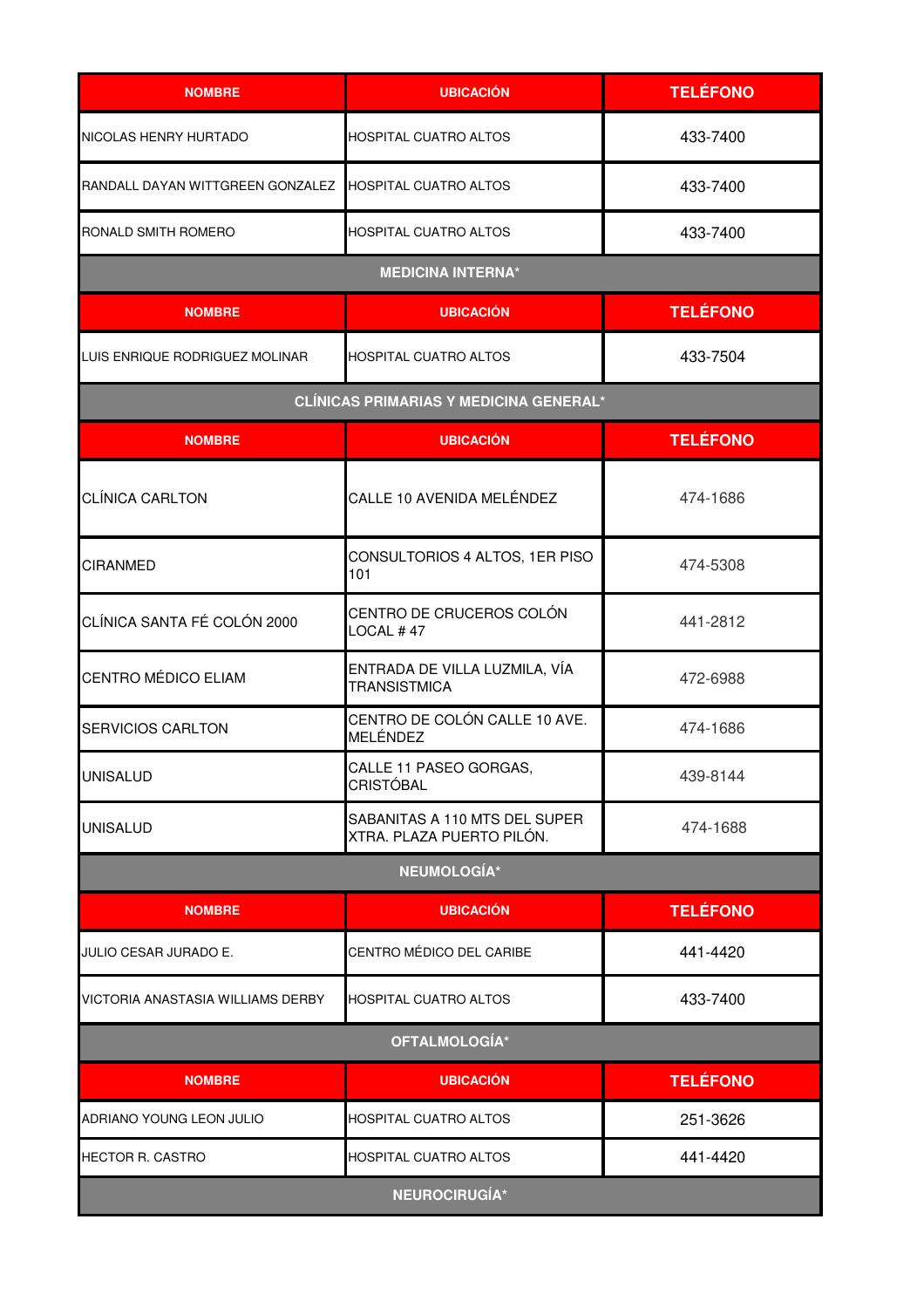| <b>NOMBRE</b>                    | <b>UBICACIÓN</b>                 | <b>TELÉFONO</b> |  |
|----------------------------------|----------------------------------|-----------------|--|
| ANDRÉS ALMENDRAL                 | CENTRO MÉDICO DEL CARIBE         | 441-4420        |  |
|                                  | <b>ORTOPEDIA Y TRAUMATOLOGÍA</b> |                 |  |
| <b>NOMBRE</b>                    | <b>UBICACIÓN</b>                 | <b>TELÉFONO</b> |  |
| <b>ERIC KRAVCIO*</b>             | HOSPITAL CUATRO ALTOS            | 474-1320        |  |
| JAIME ANTONIO JASPE CASTAÑO*     | <b>HOSPITAL CUATRO ALTOS</b>     | 474-1452        |  |
| JORGE ALBERTO MATURELL*          | <b>HOSPITAL CUATRO ALTOS</b>     | 441-4420        |  |
| JULIO C. ROMERO V.*              | HOSPITAL CUATRO ALTOS            | 475-2211        |  |
| LUIS ROBERTO CELY NIÑO           | HOSPITAL CUATRO ALTOS            | 441-4420        |  |
| MAURICIO VALENTINO ANDERSON PEAT | HOSPITAL CUATRO ALTOS            | 474-1320        |  |
| PEDIATRÍA*                       |                                  |                 |  |
| <b>NOMBRE</b>                    | <b>UBICACIÓN</b>                 | <b>TELÉFONO</b> |  |
| ARMANDO RIOS CARRILLO            | CENTRO MÉDICO DEL CARIBE         | 441-4420        |  |
| ARTURO ANTONIO ACIEGO LAN        | CENTRO MÉDICO DEL CARIBE         | 441-4420        |  |
| CARLOS CESAR CEBALLOS AMADOR     | CENTRO MÉDICO DEL CARIBE         | 441-4420        |  |
| <b>DILIA GAONA</b>               | CENTRO MÉDICO DEL CARIBE         | 441-4420        |  |
| KENNETH ANTONIO WILLIAMS LARSON  | <b>HOSPITAL CUATRO ALTOS</b>     | 474-1832        |  |
| PUBLIO DE GRACIA TEJADA          | <b>HOSPITAL CUATRO ALTOS</b>     | 433-7400        |  |
|                                  | <b>PSIQUIATRÍA*</b>              |                 |  |
| <b>NOMBRE</b>                    | <b>UBICACIÓN</b>                 | <b>TELÉFONO</b> |  |
| TAMARA GONZALEZ DIAZ             | CENTRO MÉDICO DEL CARIBE         | 441-4420        |  |
|                                  | RADIOLOGÍA INTERVENCIONISTA*     |                 |  |
| <b>NOMBRE</b>                    | <b>UBICACIÓN</b>                 | <b>TELÉFONO</b> |  |
| CRUZ MARIA HERALDEZ MACKAY       | <b>HOSPITAL CUATRO ALTOS</b>     | 470-0420        |  |
|                                  | <b>UROLOGÍA*</b>                 |                 |  |
| <b>NOMBRE</b>                    | <b>UBICACIÓN</b>                 | <b>TELÉFONO</b> |  |
| MARTEL DE BERNARD                | HOSPITAL CUATRO ALTOS            | 441-4409        |  |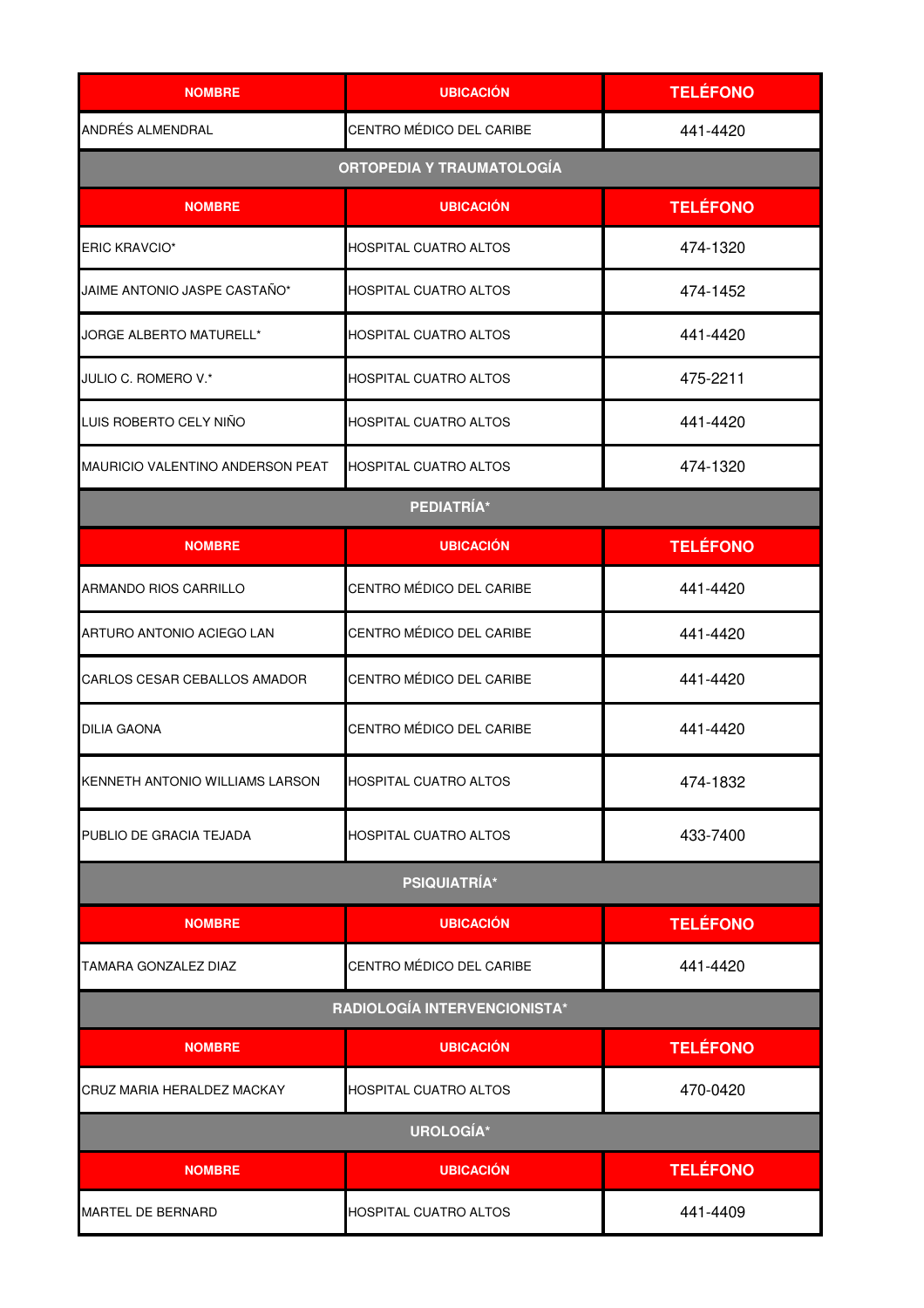| <b>NOMBRE</b>                               | <b>UBICACIÓN</b>                                                          | <b>TELÉFONO</b> |
|---------------------------------------------|---------------------------------------------------------------------------|-----------------|
|                                             | <b>GASTROENTEROLOGÍA*</b>                                                 |                 |
| FERNANDO DÍAZ                               | CLÍNICA HOSPITAL SAN JUAN<br><b>BAUTISTA</b>                              | 996-4448        |
| <b>NOMBRE</b>                               | <b>UBICACIÓN</b>                                                          | <b>TELÉFONO</b> |
|                                             | <b>HEMATOLOGÍA</b>                                                        |                 |
| JOSE JOAQUIN COLLADO BARRERA                | CLÍNICA HOSPITAL SAN JUAN BAUTISTA                                        | 996-2360        |
| <b>NOMBRE</b>                               | <b>UBICACIÓN</b>                                                          | <b>TELÉFONO</b> |
|                                             | <b>CIRUGÍA GENERAL*</b>                                                   |                 |
| <b>JOSE PINTO</b>                           | CLÍNICA GUADALUPANA, LAS<br><b>TABLAS</b>                                 | 994-9730        |
| <b>JOSE PINTO</b>                           | CLINICA HOSPITAL DR. VENANCIO<br>VILLARREAL                               | 996-2360        |
| <b>NOMBRE</b>                               | <b>UBICACIÓN</b>                                                          | <b>TELÉFONO</b> |
|                                             | <b>CARDIOLOGÍA*</b>                                                       |                 |
| ICIAR DEL ROSARIO BUENDÍA MARTÍNEZ          | CLÍNICA HOSPITAL VENANCIO<br>VILLARREAL                                   | 996-2360        |
| ARCADIO ANTONIO CASTILLO DIAZ               | CLÍNICA HOSPITAL SAN JUAN BAUTISTA                                        | 996-4448        |
| ABEL FLORENCIO PÉREZ MONTENEGRO             | CLÍNICA HOSPITAL SAN JUAN BAUTISTA                                        | 996-4448        |
| <b>NOMBRE</b>                               | <b>UBICACIÓN</b>                                                          | <b>TELÉFONO</b> |
|                                             | ANESTESIOLOGÍA*                                                           |                 |
|                                             | <b>HERRERA</b>                                                            |                 |
| CLINICA DOCATI/CENTRO<br><b>RADIOLÓGICO</b> | PLAZA COMERCIAL LOS NARANJOS,<br>LOCAL <sub>3</sub>                       | 991-0346        |
| SERVCIOS ESPECIALIZADOS CEMY                | CALLE MANUEL ROBLES, DESPUÉS<br>DE LA POLICLÍNICA MANUEL<br>PAULINO OCAÑA | 908-5501        |
| SERVICIOS MÉDICOS AGUADULCE<br>S.A.         | AVENIDA SEBASTIAN SUCRE,<br><b>AGUADULCE</b>                              | 997-0860        |
| CLÍNICA HOSPITAL ZARATÍ                     | <b>VÍA PANAMERICANA</b>                                                   | 997-8410        |
| <b>NOMBRE</b>                               | <b>UBICACIÓN</b>                                                          | <b>TELÉFONO</b> |
|                                             | <b>CLÍNICAS PRIMARIAS Y MEDICINA GENERAL*</b>                             |                 |
|                                             | <b>COCLÉ</b>                                                              |                 |
| TRISTAN L. PINZON                           | <b>HOSPITAL CUATRO ALTOS</b>                                              | 433-7504        |
|                                             |                                                                           |                 |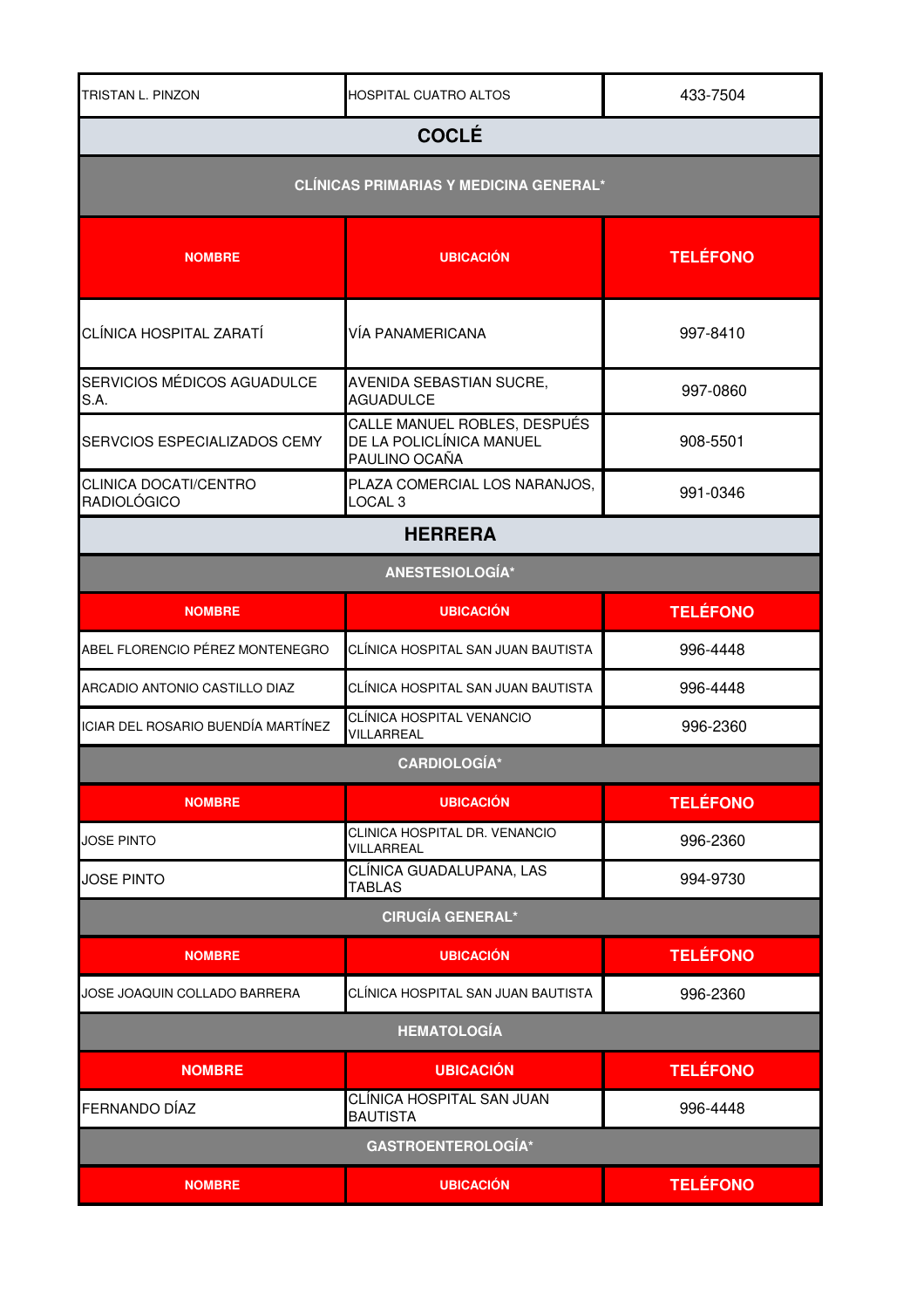| EDUARDO JOSE CORTES SANTANA                                | CLÍNICA HOSPITAL SAN JUAN BAUTISTA                     | 996-4448        |
|------------------------------------------------------------|--------------------------------------------------------|-----------------|
| WALTER FERNELY BERNAL MORENO                               | CLÍNICA HOSPITAL SAN JUAN BAUTISTA                     | 996-4448        |
|                                                            | <b>GINECOLOGÍA*</b>                                    |                 |
| <b>NOMBRE</b>                                              | <b>UBICACIÓN</b>                                       | <b>TELÉFONO</b> |
| ANA LORENA CHIARI*                                         | CLÍNICA HOSPITAL SAN JUAN BAUTISTA                     | 996-4448        |
| ERIC N. GALVEZ G.*                                         | CLÍNICA HOSPITAL SAN JUAN BAUTISTA                     | 996-0017        |
| FRANCISCO J VERGARA A*                                     | CLINICA HOSPITAL DR. VENANCIO<br>VILLARREAL            | 994-7221        |
| MILENA YAVEL HO*                                           | CLÍNICA HOSPITAL SAN JUAN BAUTISTA                     | 996-2360        |
|                                                            | <b>CLÍNICAS PRIMARIAS Y MEDICINA GENERAL*</b>          |                 |
| <b>NOMBRE</b>                                              | <b>UBICACIÓN</b>                                       | <b>TELÉFONO</b> |
| MELISSA RAQUEL AGUILAR SOLIS                               | CLÍNICA HOSPITAL SAN JUAN BAUTISTA                     | 996-5475        |
| SERVICIOS MÉDICOS DE AZUERO S.A. AVENIDA CARMELO SPADAFORA |                                                        | 996-4941        |
| CLÍNICA HOSPITAL DR. VENANCIO<br>VILLARREAL                | CARRETERA NACIONAL VIA LAS<br><b>TABLAS</b>            | 996-2360        |
| CLÍNICA ÉLITE                                              | AVENIDA PÉREZ RUTA 1 CHITRÉ                            | 970-1236        |
| CENTRO MÉDICO LA UNIÓN                                     | FRENTE AL PARQUE UNIÓN, CALLE<br><b>MELITON MARTÍN</b> | 978-9490        |
| CONSULTORIOS DRA. YANISA RÍOS                              | AVE. HERRERA, DIAGONAL A<br>MUEBLES SAEZ               | 996-4163        |
| CLÍNICA J & J                                              | AVE. CENTENARIO LOCAL 37667 (AL<br>LADO DE LA LOTERÍA) | 6522-3879       |
|                                                            | OFTALMOLOGÍA*                                          |                 |
| <b>NOMBRE</b>                                              | <b>UBICACIÓN</b>                                       | <b>TELÉFONO</b> |
| ALBERTO BROCE                                              | HOSPITAL VENANCIO VILLARREAL                           | 996-2360        |
|                                                            | <b>ORTOPEDIA Y TRAUMATOLOGÍA*</b>                      |                 |
| <b>NOMBRE</b>                                              | <b>UBICACIÓN</b>                                       | <b>TELÉFONO</b> |
| HORACIO BURGOS RIVERA*                                     | CLÍNICA HOSPITAL SAN JUAN BAUTISTA                     | 996-4689        |
| RODRIGO GUSTAVO ORTEGA AYALA*                              | CLINICA HOSPITAL DR. VENANCIO<br>VILLARREAL            | 970-3200        |
| PEDIATRÍA*                                                 |                                                        |                 |
| <b>NOMBRE</b>                                              | <b>UBICACIÓN</b>                                       | <b>TELÉFONO</b> |
| <b>MARLENE LILI MCLEAN ARAGON</b>                          | CLINICA DE ESPECIALIDADES<br>PEDIATRICAS CHITRÉ        | 910-1250        |
| PAOLA LUCIA CASTILLERO AVILES                              | CLÍNICA HOSPITAL SAN JUAN BAUTISTA                     | 996-4448        |
| <b>UROLOGÍA*</b>                                           |                                                        |                 |
| <b>NOMBRE</b>                                              | <b>UBICACIÓN</b>                                       | <b>TELÉFONO</b> |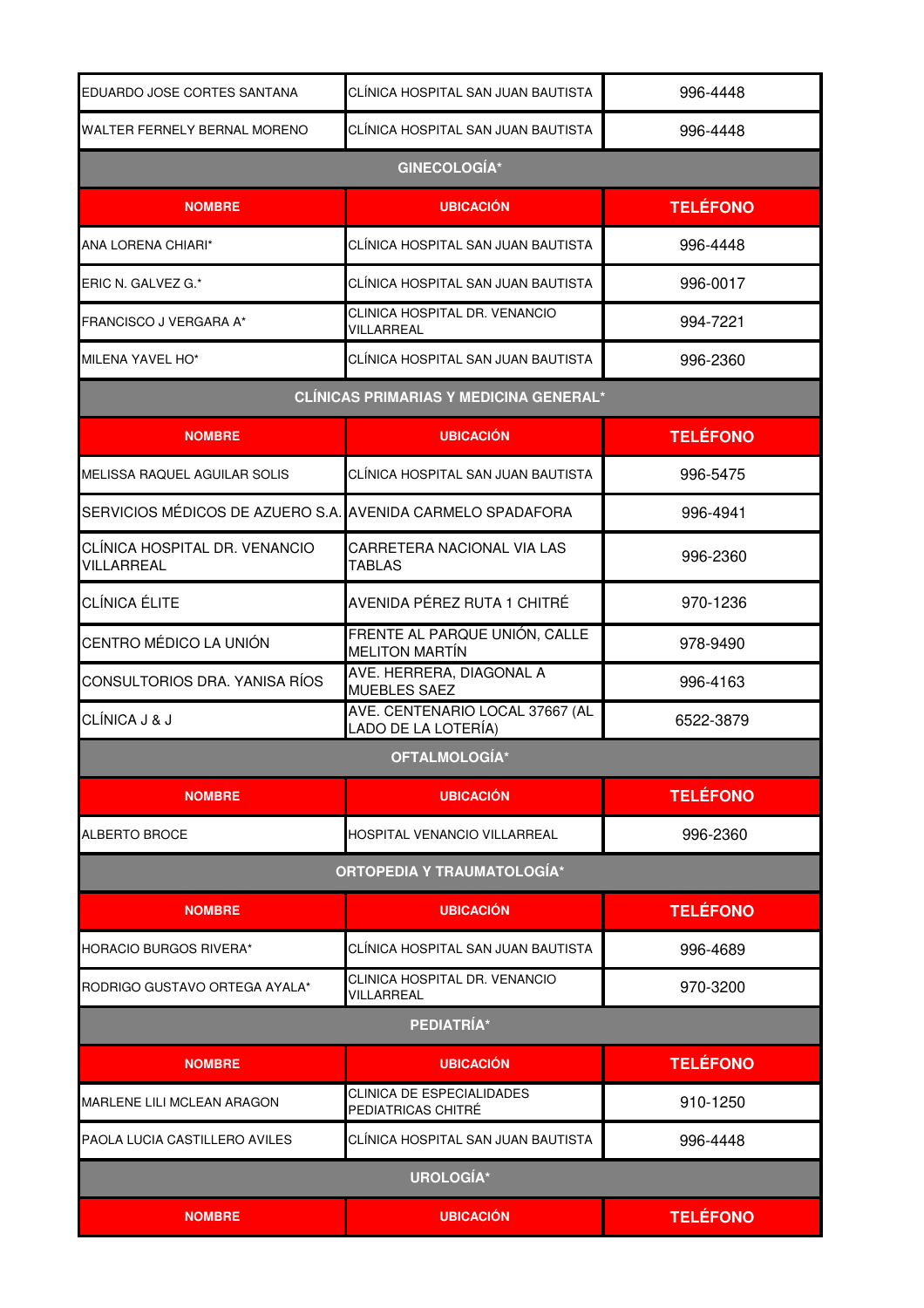| ALEXANDER GONZALEZ THIBAULT                    | CENTRO MÉDICO SAN JUAN BAUTISTA                         | 996-2360        |
|------------------------------------------------|---------------------------------------------------------|-----------------|
| ELIECER ARTURO ORTEGA VEGA                     | CLÍNICA HOSPITAL SAN JUAN BAUTISTA                      | 996-4448+       |
|                                                | <b>GINECOLOGÍA*</b>                                     |                 |
| <b>NOMBRE</b>                                  | <b>UBICACIÓN</b>                                        | <b>TELÉFONO</b> |
| GAMALIEL NEFTALI MC LEAN CASTILLO <sup>*</sup> | <b>CLINICA VACOR</b>                                    | 923-2086        |
| JACINTO GONZALES BARRIOS*                      | CENTRO MÉDICO LOS SANTOS                                | 399-1384        |
|                                                | <b>LOS SANTOS</b>                                       |                 |
|                                                | <b>CLÍNICAS PRIMARIAS Y MEDICINA GENERAL*</b>           |                 |
| <b>NOMBRE</b>                                  | <b>UBICACIÓN</b>                                        | <b>TELÉFONO</b> |
| CLÍNICA INTEGRAL SEANA                         | CALLE RAMON MORA, LAS TABLAS                            | 994-7221        |
| CENTRO MÉDICO LOS SANTOS                       | CALLE JOAQUÍN PABLO FRANCO<br>CON AVENIDA EMILIO CASTRO | 994-7997        |
| CENTRO MÉDICO VILLA SALUD                      | PLAZA LA VILLA. LA VILLA DE LOS<br><b>SANTOS</b>        | 923-1370        |
|                                                | <b>PANAMÁ OESTE</b>                                     |                 |
|                                                | <b>CIRUGÍA GENERAL*</b>                                 |                 |
| <b>NOMBRE</b>                                  | <b>UBICACIÓN</b>                                        | <b>TELÉFONO</b> |
| <b>KEI MEI LEE MITRE</b>                       | HOSPITAL PANAMERICANO                                   | 253-3447        |
|                                                | <b>DERMATOLOGÍA*</b>                                    |                 |
| <b>NOMBRE</b>                                  | <b>UBICACIÓN</b>                                        | <b>TELÉFONO</b> |
| ROSARIO LOPEZ MIRANDA                          | HOSPITAL PANAMERICANO                                   | 204-8632        |
|                                                | <b>GINECOLOGÍA*</b>                                     |                 |
| <b>NOMBRE</b>                                  | <b>UBICACIÓN</b>                                        | <b>TELÉFONO</b> |
| ABEL IBARRA MARTINEZ*                          | HOSPITAL PANAMERICANO                                   | 253-3447        |
| JOAQUIN CERVANTES OLMEDO<br>RODRIGUEZ*         | <b>HOSPITAL PANAMERICANO</b>                            | 253-6996        |
| OFTALMOLOGÍA*                                  |                                                         |                 |
| <b>NOMBRE</b>                                  | <b>UBICACIÓN</b>                                        | <b>TELÉFONO</b> |
| NELSON LUIS DUARTE ANRIA                       | CLÍNICA DE LOS OJOS                                     | 345-1946        |
| PEDIATRÍA*                                     |                                                         |                 |
| <b>NOMBRE</b>                                  | <b>UBICACIÓN</b>                                        | <b>TELÉFONO</b> |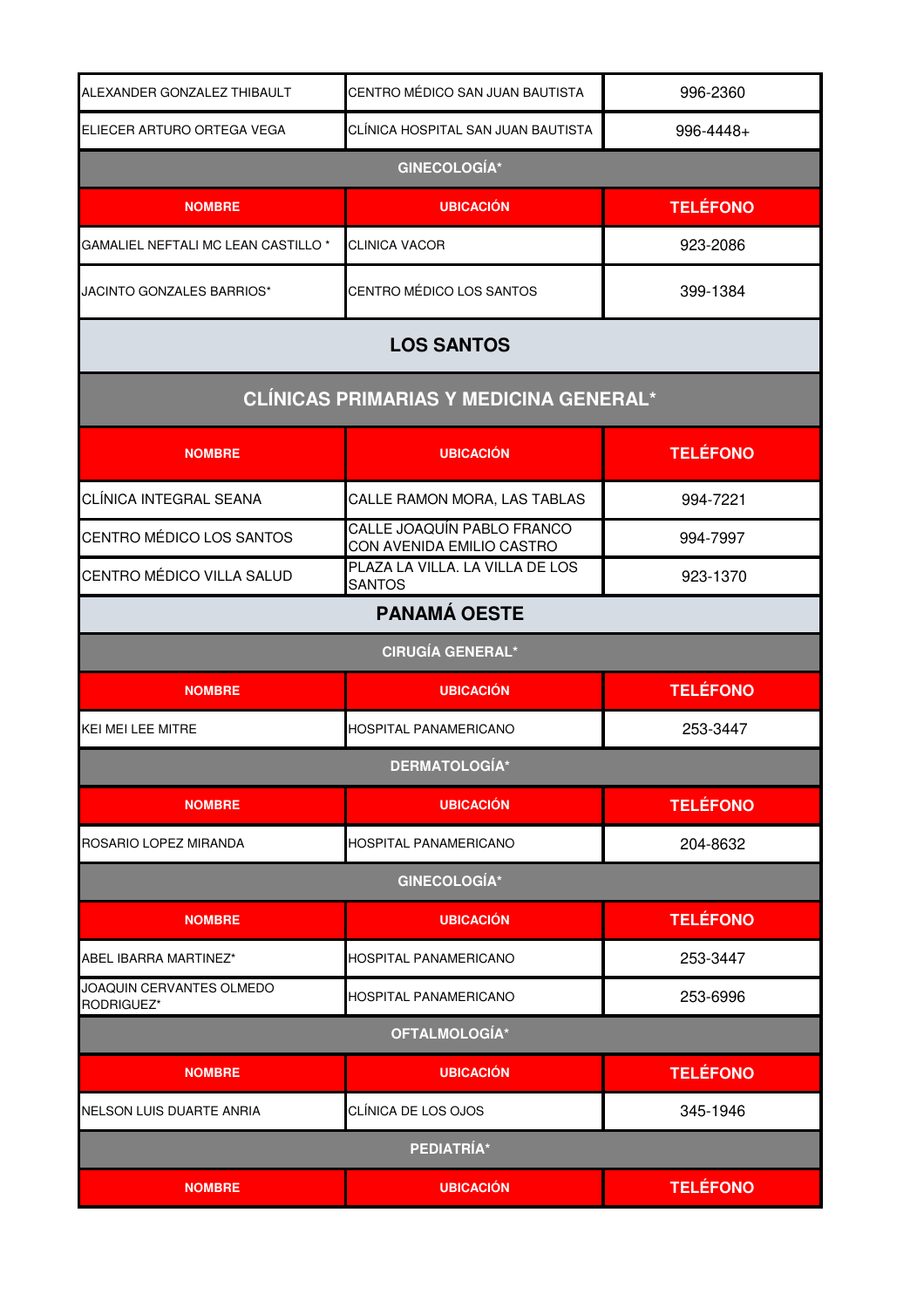| EUSEBIO E. BRAVO B.                          | HOSPITAL PANAMERICANO                                                              | 253-3447        |
|----------------------------------------------|------------------------------------------------------------------------------------|-----------------|
| <b>MEDICINA INTENSIVA*</b>                   |                                                                                    |                 |
| <b>NOMBRE</b>                                | <b>UBICACIÓN</b>                                                                   | <b>TELÉFONO</b> |
| CARLOS ENRIQUE FU ALVAREZ                    | HOSPITAL PANAMERICANO                                                              | 6200-4331       |
|                                              | <b>CLÍNICAS PRIMARIAS Y MEDICINA GENERAL*</b>                                      |                 |
| <b>NOMBRE</b>                                | <b>UBICACIÓN</b>                                                                   | <b>TELÉFONO</b> |
| CLÍNICA DR. BARRIA                           | AVENIDA LAS AMÉRICAS, CERCA DE<br>SUCURSAL MAPFRE                                  | 341-7177        |
| <b>DOCTOR CARE</b>                           | CALLE 8VA NORTE Y AVENIDA<br>MATUNA H. ESTE ARTURO DEL<br>VALLE                    | 253-0632        |
| CLÍNICA DOCATI                               | REY DE VISTA ALEGRE LOCAL 10                                                       | 251-7812        |
| <b>CLÍNICA CAMEP</b>                         | CENTRO COMERCIAL VISTA<br>ALEGRE (VÍA INTERAMERICANA)                              | 344-1487        |
| CENTRO DE MEDICINA PREVENTIVA                | BRISAS DEL GOLF, ARRAIJÁN                                                          | 389-3483        |
| PANAMÉDICA                                   | INTERNATIONAL BUSINESS PARK,<br>EDIFICIO 3825, LOCAL 101, BLVRD<br>PANAMÁ PACÍFICO | 389-0010        |
| CLÍNICA CAMEP                                | <b>VISTA ALEGRE</b>                                                                | 344-1487        |
| CENTRO DE MEDICINA PREVENTIVA                | PLAZA EN BRISAS DEL GOLF LOCAL<br>#2, CERCA DEL SEUPERMERCADO<br>99 ARRAIJAN       | 389-3484        |
| <b>MINIMED CORP</b>                          | <b>COSTA VERDE</b>                                                                 | 263-6464        |
| CENTRO MÉDICO DR. SANCHEZ<br><b>PORTUGAL</b> | AVENIDA DE LAS AMÉRICAS,<br>FRENTE AL SUPERMERCADO EL<br>PUEBLO NO <sub>2</sub>    | 253-3286        |
| <b>VERAGUAS</b>                              |                                                                                    |                 |
| ANESTESIOLOGÍA*                              |                                                                                    |                 |
| <b>NOMBRE</b>                                | <b>UBICACIÓN</b>                                                                   | <b>TELÉFONO</b> |
| <b>ALEXIS VALDELAMAR</b>                     | CLÍNICA HOSPITAL JESÚS NAZARENO                                                    | 998-1581        |
| LORENA MARISOL SERRANO MIRANDA               | CLÍNICA HOSPITAL JESÚS NAZARENO                                                    | 998-1581        |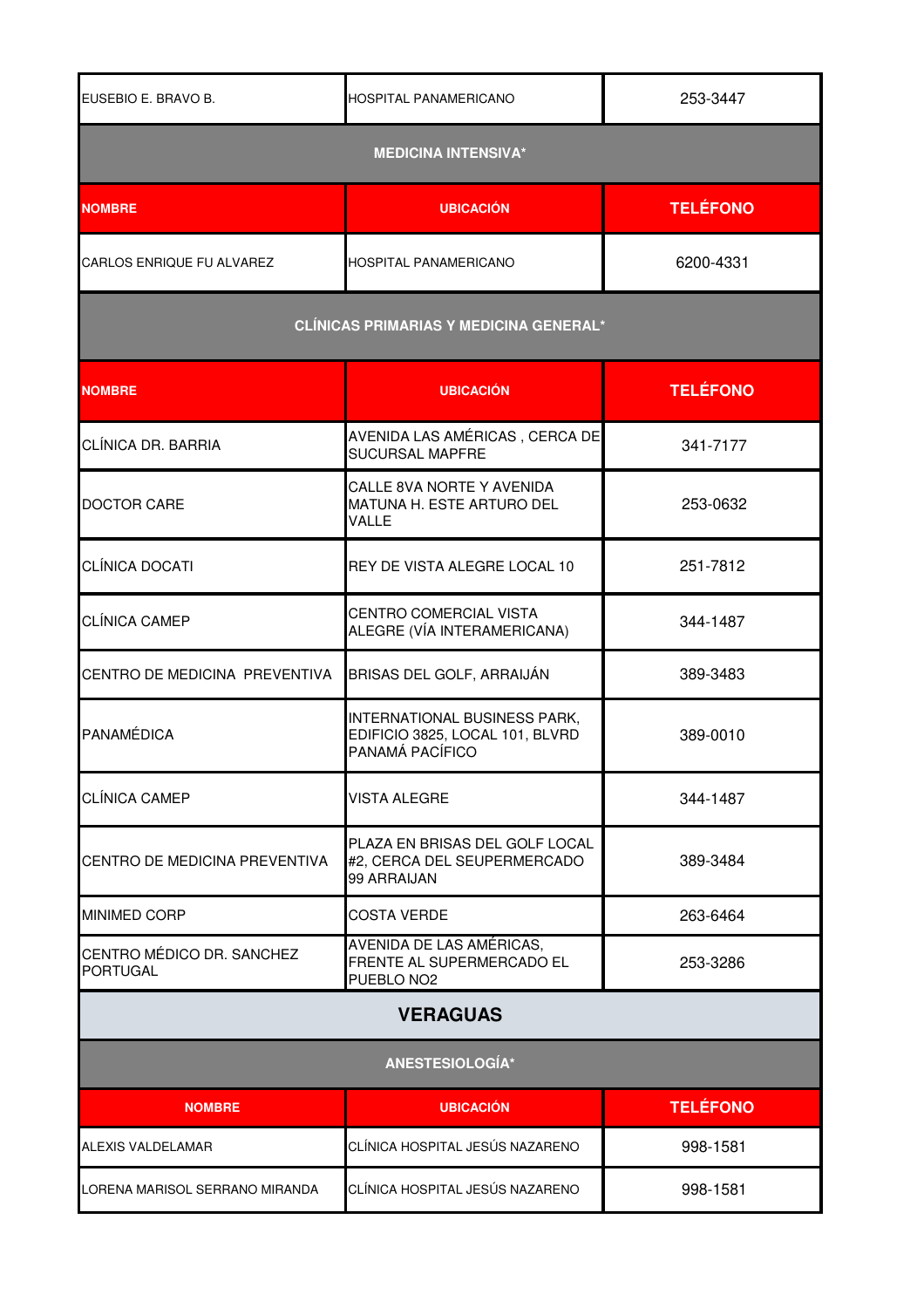| LOURDES IVONNE HIM BATISTA                  | CLÍNICA HOSPITAL SAN JUAN DE DIOS             | 933-0059        |  |
|---------------------------------------------|-----------------------------------------------|-----------------|--|
| <b>CARDIOLOGÍA*</b>                         |                                               |                 |  |
| <b>NOMBRE</b>                               | <b>UBICACIÓN</b>                              | <b>TELÉFONO</b> |  |
| JOSE PINTO                                  | CLÍNICA VILLALBA, SANTIAGO                    | 998-4969        |  |
|                                             | <b>CIRUGÍA GENERAL*</b>                       |                 |  |
| <b>NOMBRE</b>                               | <b>UBICACIÓN</b>                              | <b>TELÉFONO</b> |  |
| BISMARCK ARTURO CASTILLO GOMEZ              | CLÍNICA HOSPITAL JESÚS NAZARENO               | 998-1581        |  |
| FREDY ONEL YAP LEE                          | CLÍNICA HOSPITAL JESÚS NAZARENO               | 998-4860        |  |
|                                             | <b>MEDICINA FÍSICA Y REHABILITACIÓN*</b>      |                 |  |
| <b>NOMBRE</b>                               | <b>UBICACIÓN</b>                              | <b>TELÉFONO</b> |  |
| LIZBETH YARELYS CORDOBA ADAMES              | CLÍNICA HOSPITAL SAN JUAN DE DIOS             | 998-5583        |  |
|                                             | <b>GINECOLOGÍA*</b>                           |                 |  |
| <b>NOMBRE</b>                               | <b>UBICACIÓN</b>                              | <b>TELÉFONO</b> |  |
| AXEL MANUEL PONCE *                         | CENTRO MÉDICO MELILLO                         | 998-1177        |  |
| DOMENICO MELILLO*                           | CLÍNICA HOSPITAL JESÚS NAZARENO               | 998-1581        |  |
| SOLEDAD URIBE GIL*                          | CLÍNICA HOSPITAL SAN JUAN DE DIOS             | 998-5583        |  |
|                                             | <b>CLÍNICAS PRIMARIAS Y MEDICINA GENERAL*</b> |                 |  |
| <b>NOMBRE</b>                               | <b>UBICACIÓN</b>                              | <b>TELÉFONO</b> |  |
| FABIO RIOS UREÑA                            | CLÍNICA SAN BENITO                            | 279-1463        |  |
| ROSA AGUILAR MENDOZA                        | CLÍNICA HOSPITAL SAN JUAN DE DIOS             | 998-6421        |  |
| CLÍNICA HOSPITAL SAN JUAN DE<br><b>DIOS</b> | CALLE 3RA, SANTIAGO DE<br><b>VERAGUAS</b>     | 998-5583        |  |
| CENTRO ESPECIALIZADO VERDÚN                 | CALLE 15A, URBANIZACIÓN VERDÚN                | 998-6090        |  |
| CLÍNICA HOSPITAL JESÚS NAZARENO             | SANTIAGO, CARRETERA NACIONAL                  | 998-1581        |  |
| <b>ORTOPEDIA Y TRAUMATOLOGÍA*</b>           |                                               |                 |  |
| <b>NOMBRE</b>                               | <b>UBICACIÓN</b>                              | <b>TELÉFONO</b> |  |
| DIONISIA MARIN ESCOBAR*                     | CLÍNICA HOSPITAL SAN JUAN DE DIOS             | 997-3127        |  |
| ETELBERTO BOTACIO*                          | CLÍNICA HOSPITAL JESÚS NAZARENO               | 998-1581        |  |
| RAFAEL ANTONIO TIRADO DELGADO*              | CLÍNICA HOSPITAL SAN JUAN DE DIOS             | 933-0060        |  |
| RICARDO ADOLFO CONCEPCION<br>SANCHEZ*       | CENTRO MÉDICO INTERAMERICANO                  | 998-0901        |  |